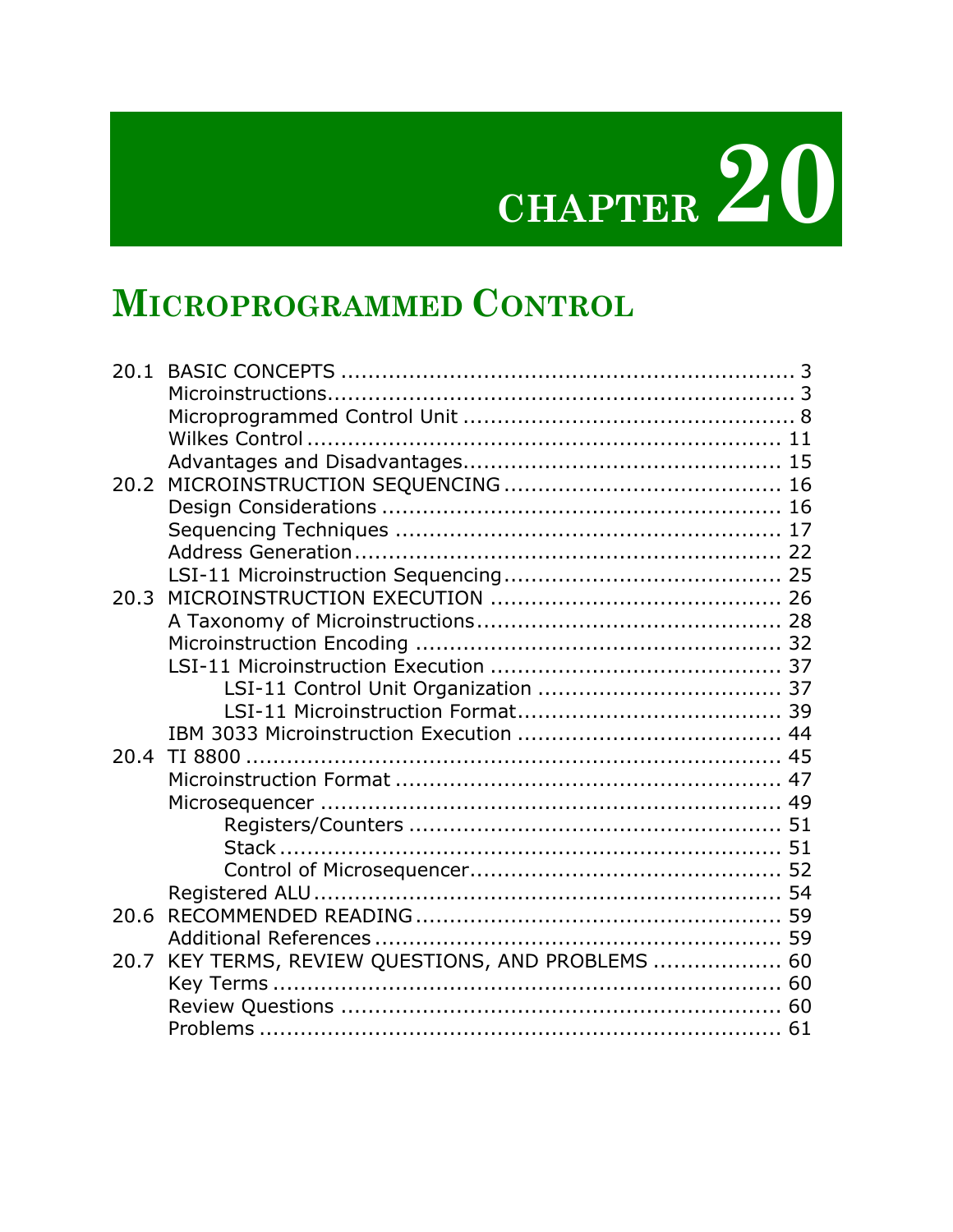#### **KEY POINTS**

- ♦ An alternative to a hardwired control unit is a microprogrammed control unit, in which the logic of the control unit is specified by a microprogram. A microprogram consists of a sequence of instructions in a microprogramming language. These are very simple instructions that specify micro-operations.
- ♦ A microprogrammed control unit is a relatively simple logic circuit that is capable of (1) sequencing through microinstructions and (2) generating control signals to execute each microinstruction.
- ♦ As in a hardwired control unit, the control signals generated by a microinstruction are used to cause register transfers and ALU operations.

The term *microprogram* was first coined by M. V. Wilkes in the early 1950s [WILK51]. Wilkes proposed an approach to control unit design that was organized and systematic and avoided the complexities of a hardwired implementation. The idea intrigued many researchers but appeared unworkable because it would require a fast, relatively inexpensive control memory.

The state of the microprogramming art was reviewed by *Datamation* in its February 1964 issue. No microprogrammed system was in wide use at that time, and one of the papers [HILL64] summarized the then-popular view that the future of microprogramming "is somewhat cloudy. None of the major manufacturers has evidenced interest in the technique, although presumably all have examined it."

This situation changed dramatically within a very few months. IBM's System/360 was announced in April, and all but the largest models were microprogrammed. Although the 360 series predated the availability of semiconductor ROM, the advantages of microprogramming were compelling enough for IBM to make this move. Microprogramming became a popular technique for implementing the control unit of CISC processors. In recent years, microprogramming has become less used but remains a tool available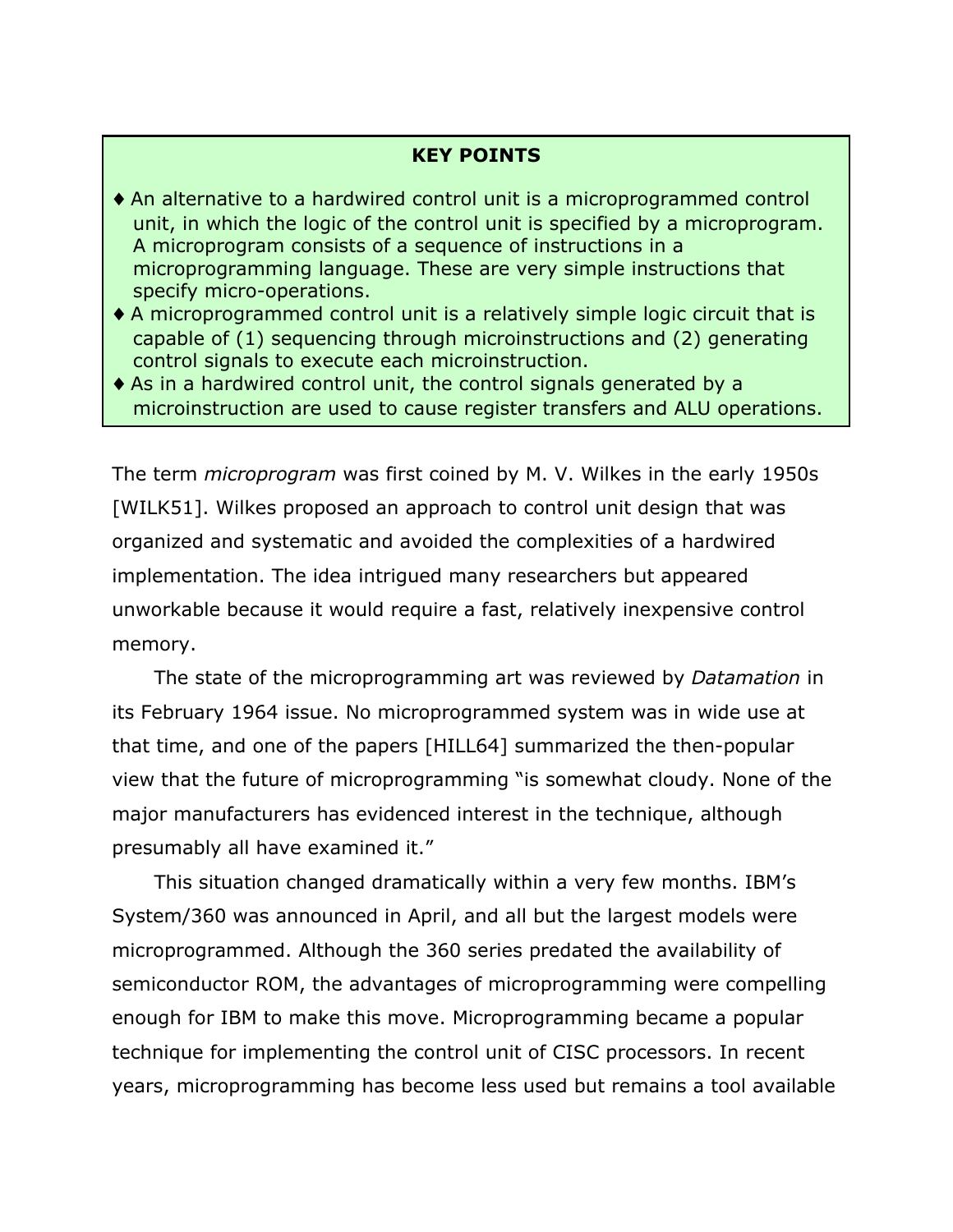to computer designers. For example, as we have seen, on the Pentium 4, machine instructions are converted into a RISC-like format most of which are executed without the use of microprogramming. However, some of the instructions are executed using microprogramming.

# **20.1 BASIC CONCEPTS**

#### **Microinstructions**

The control unit seems a reasonably simple device. Nevertheless, to implement a control unit as an interconnection of basic logic elements is no easy task. The design must include logic for sequencing through microoperations, for executing micro-operations, for interpreting opcodes, and for making decisions based on ALU flags. It is difficult to design and test such a piece of hardware. Furthermore, the design is relatively inflexible. For example, it is difficult to change the design if one wishes to add a new machine instruction.

An alternative, which has been used in many CISC processors, is to implement a microprogrammed control unit.

Consider Table 20.1. In addition to the use of control signals, each micro-operation is described in symbolic notation. This notation looks suspiciously like a programming language. In fact it is a language, known as a **microprogramming language***.* Each line describes a set of microoperations occurring at one time and is known as a **microinstruction***.* A sequence of instructions is known as a **microprogram***,* or *firmware.* This latter term reflects the fact that a microprogram is midway between hardware and software. It is easier to design in firmware than hardware, but it is more difficult to write a firmware program than a software program.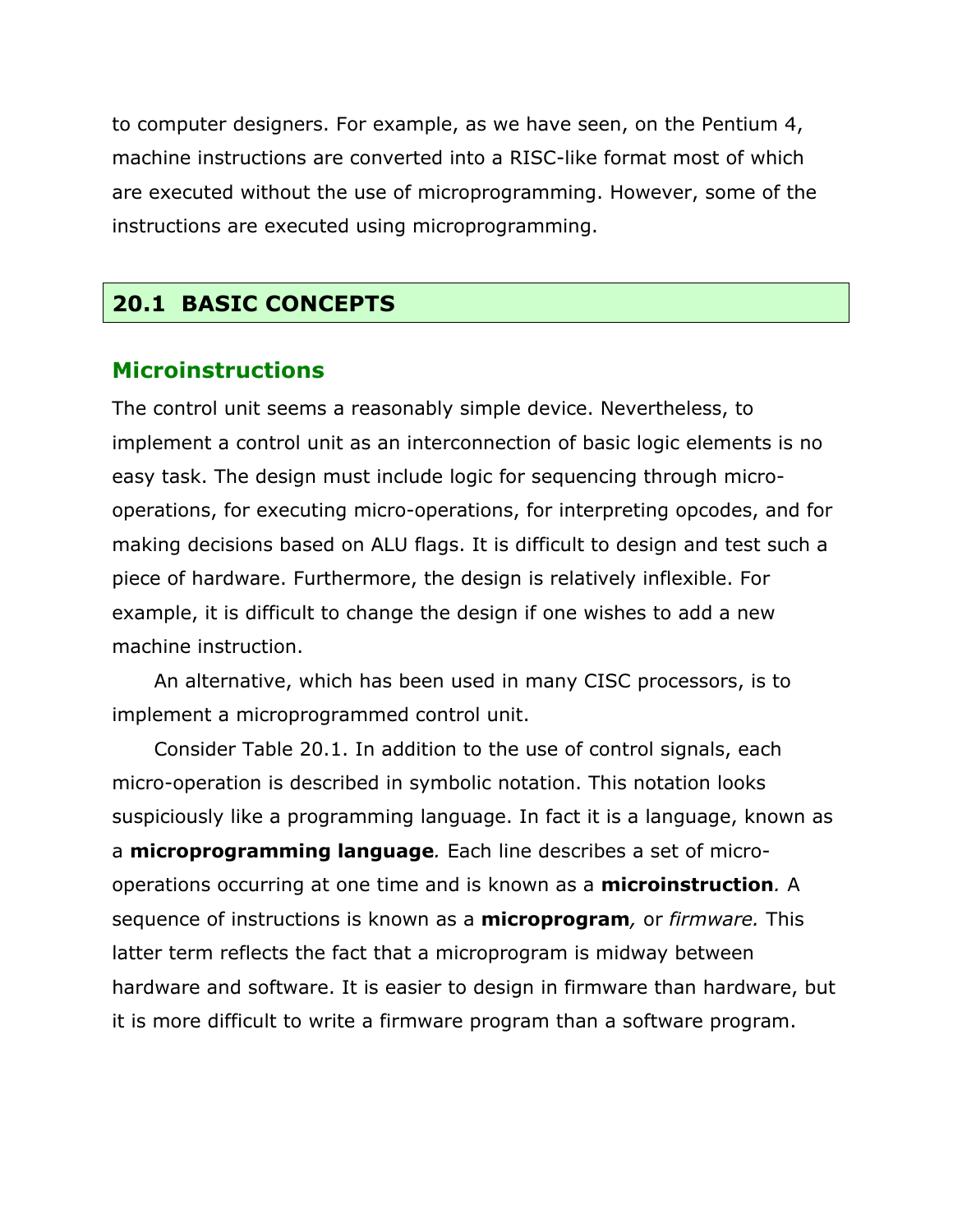| Order           | <b>Effect of Order</b>                                                                               |
|-----------------|------------------------------------------------------------------------------------------------------|
| A <sub>n</sub>  | $C(Acc) + C(n)$ to $Acc1$                                                                            |
| S <sub>n</sub>  | $C(Acc) - C(n)$ to $Acc1$                                                                            |
| Hn              | $C(n)$ to $Acc2$                                                                                     |
| $V_n$           | $C(Acc2) \times C(n)$ to $Acc$ , where $C(n) \ge 0$                                                  |
| T <sub>n</sub>  | $C(Acc1)$ to n, 0 to Acc                                                                             |
| U n             | $C(Acc1)$ to n                                                                                       |
| Rn              | $C(Acc) \times 2^{-(n+1)}$ to Acc                                                                    |
| Ln              | $C(Acc) \times 2^{n+1}$ to $Acc$                                                                     |
| G <sub>n</sub>  | IF $C(Acc) < 0$ , transfer control to <i>n</i> ; if $C(Acc) \ge 0$ , ignore (i.e., proceed serially) |
| In              | Read next character on input mechanism into $n$                                                      |
| $\overline{O}n$ | Send $C(n)$ to output mechanism                                                                      |
|                 |                                                                                                      |

**Table 20.1 Machine Instruction Set for Wilkes Example**

|                  | Notation: $Acc = \text{accumulator}$                 |
|------------------|------------------------------------------------------|
| Acc <sub>1</sub> | $=$ most significant half of accumulator             |
| Acc <sub>2</sub> | $=$ least significant half of accumulator            |
| n                | $=$ storage location <i>n</i>                        |
| C(X)             | = contents of $X(X)$ = register or storage location) |

How can we use the concept of microprogramming to implement a control unit? Consider that for each micro-operation, all that the control unit is allowed to do is generate a set of control signals. Thus, for any microoperation, each control line emanating from the control unit is either on or off. This condition can, of course, be represented by a binary digit for each control line. So we could construct a *control word* in which each bit represents one control line. Then each micro-operation would be represented by a different pattern of 1s and 0s in the control word.

Suppose we string together a sequence of control words to represent the sequence of micro-operations performed by the control unit. Next, we must recognize that the sequence of micro-operations is not fixed.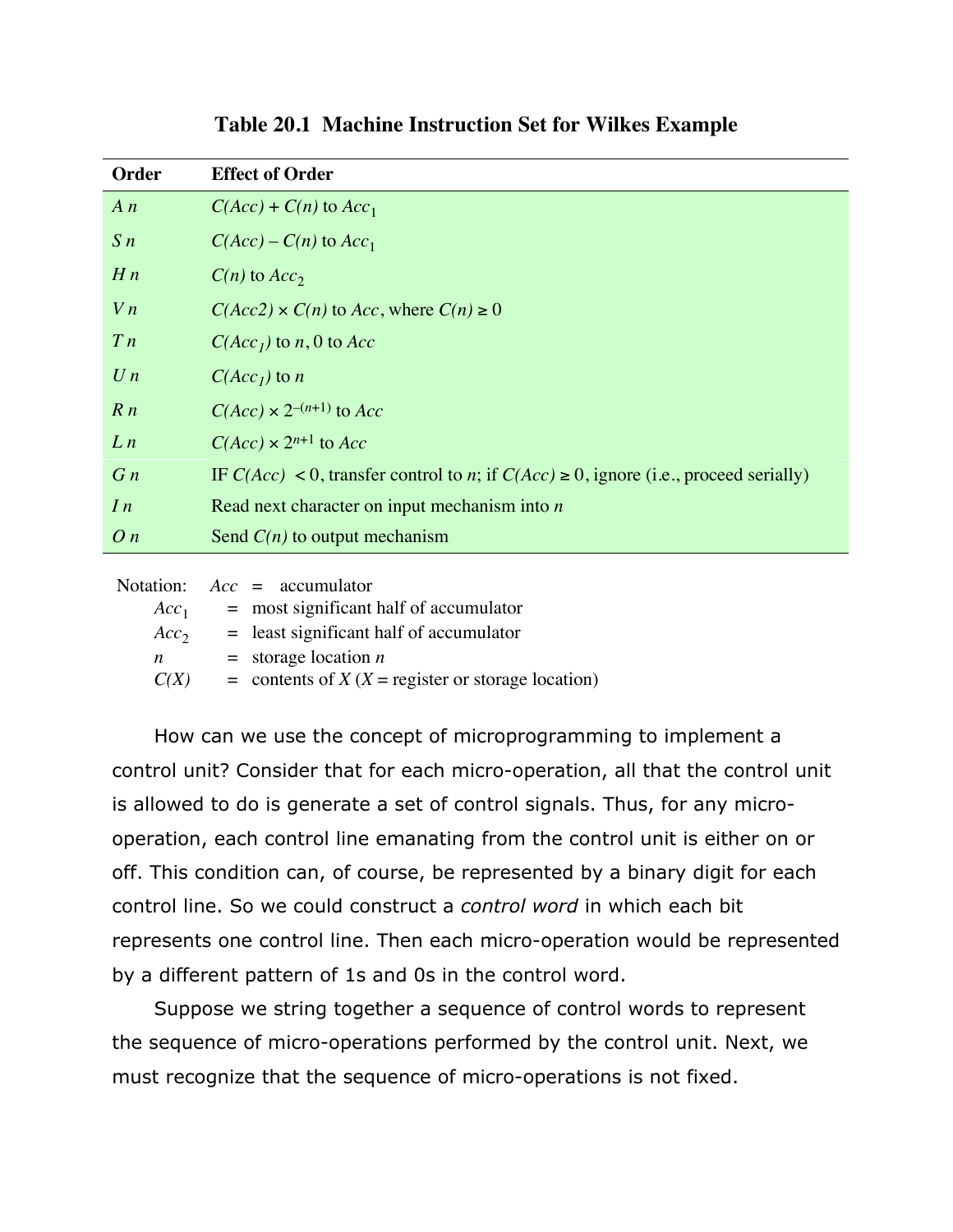

**(a) Horizontal microinstruction**



**(b) Vertical microinstruction**

#### **Figure 20.1 Typical Microinstruction Formats**

Sometimes we have an indirect cycle; sometimes we do not. So let us put our control words in a memory, with each word having a unique address. Now add an address field to each control word, indicating the location of the next control word to be executed if a certain condition is true (e.g., the indirect bit in a memory-reference instruction is 1). Also, add a few bits to specify the condition.

The result is known as a **horizontal microinstruction**, an example of which is shown in Figure 20.1a. The format of the microinstruction or control word is as follows. There is one bit for each internal processor control line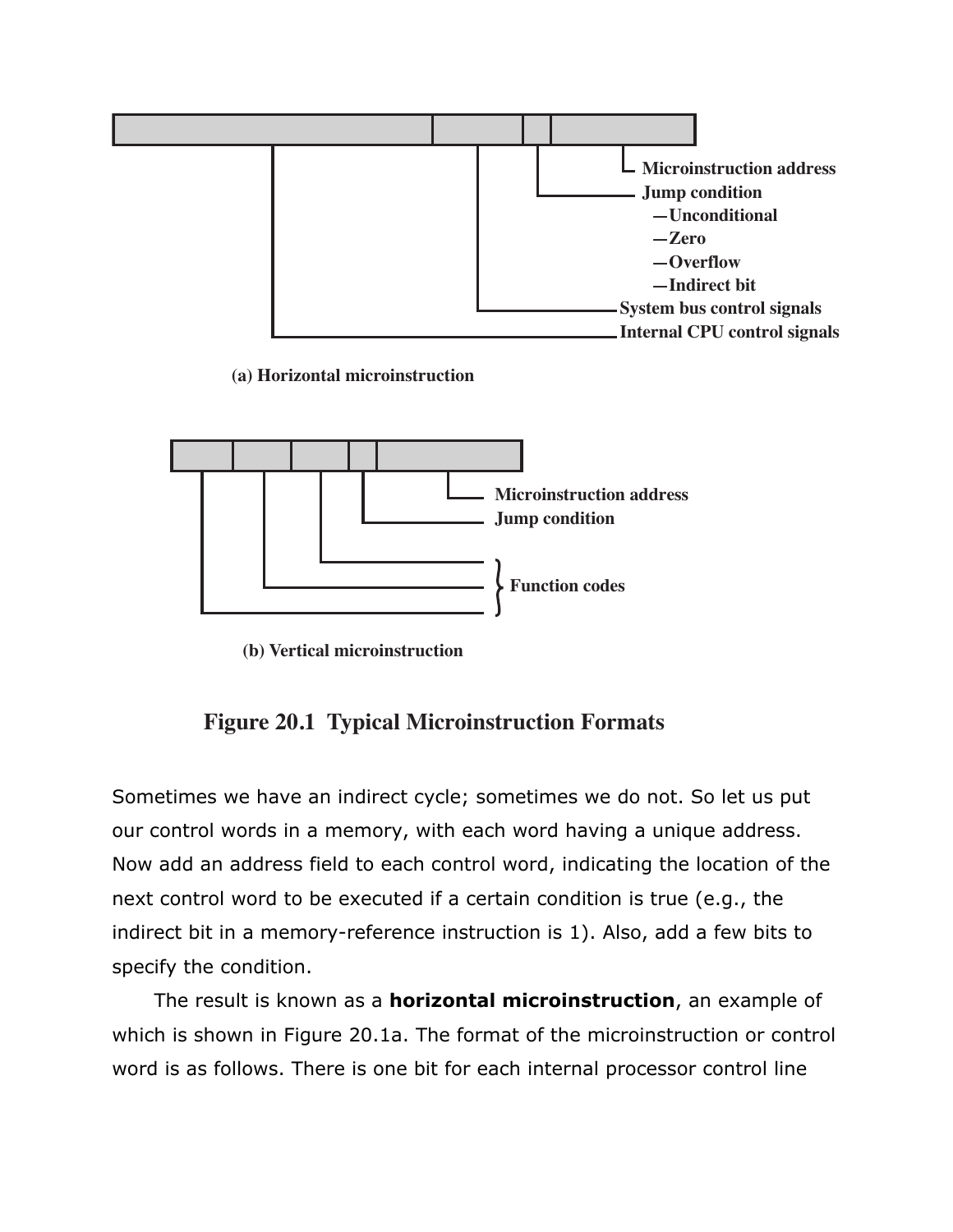and one bit for each system bus control line. There is a condition field indicating the condition under which there should be a branch, and there is a field with the address of the microinstruction to be executed next when a branch is taken. Such a microinstruction is interpreted as follows:

- **1.** To execute this microinstruction, turn on all the control lines indicated by a 1 bit; leave off all control lines indicated by a 0 bit. The resulting control signals will cause one or more micro-operations to be performed.
- **2.** If the condition indicated by the condition bits is false, execute the next microinstruction in sequence.
- **3.** If the condition indicated by the condition bits is true, the next microinstruction to be executed is indicated in the address field.

Figure 20.2 shows how these control words or microinstructions could be arranged in a **control memory***.* The microinstructions in each routine are to be executed sequentially. Each routine ends with a branch or jump instruction indicating where to go next. There is a special execute cycle routine whose only purpose is to signify that one of the machine instruction routines (AND, ADD, and so on) is to be executed next, depending on the current opcode.

The control memory of Figure 20.2 is a concise description of the complete operation of the control unit. It defines the sequence of microoperations to be performed during each cycle (fetch, indirect, execute, interrupt), and it specifies the sequencing of these cycles. If nothing else, this notation would be a useful device for documenting the functioning of a control unit for a particular computer. But it is more than that. It is also a way of implementing the control unit.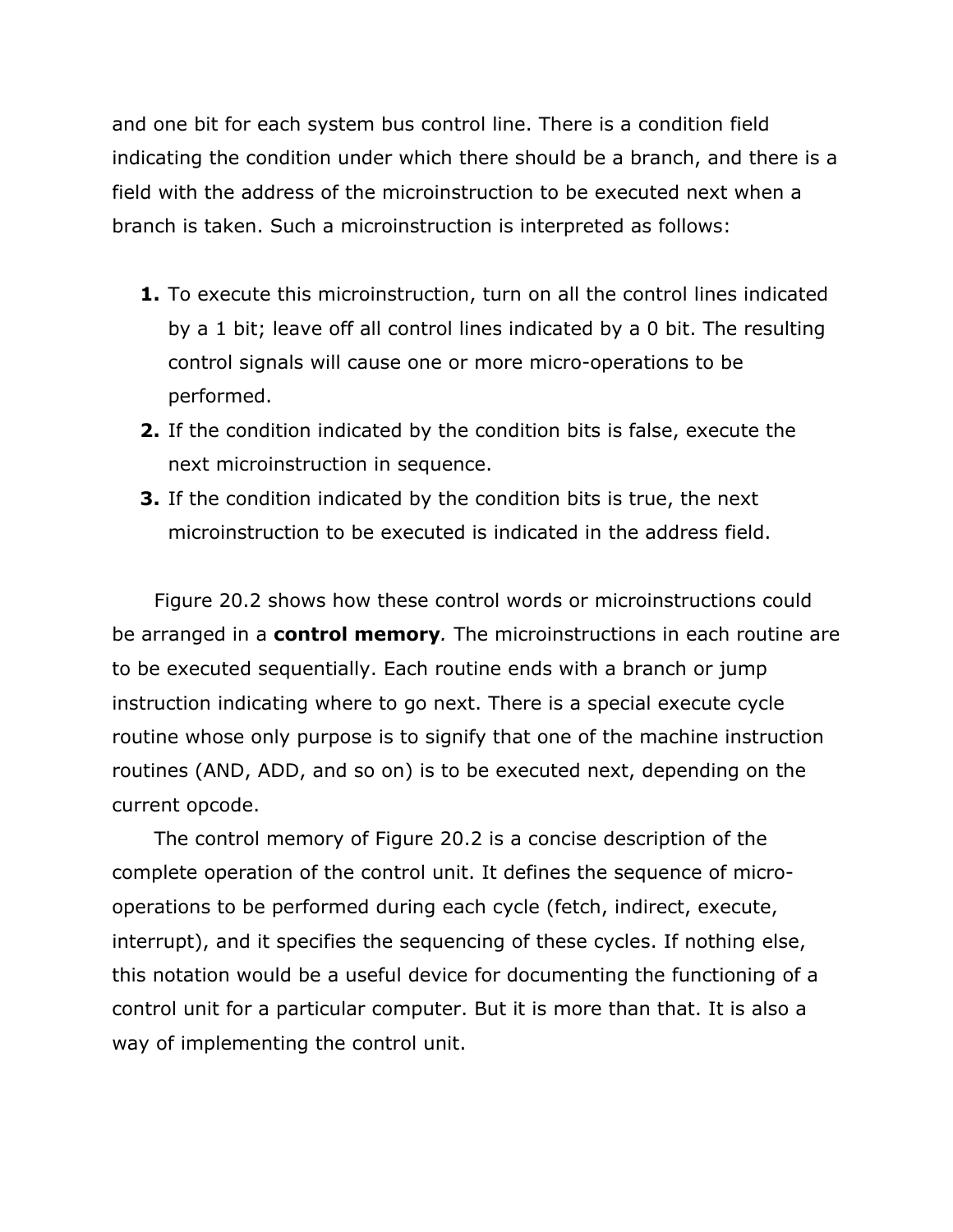

# **Figure 20.2 Organization of Control Memory**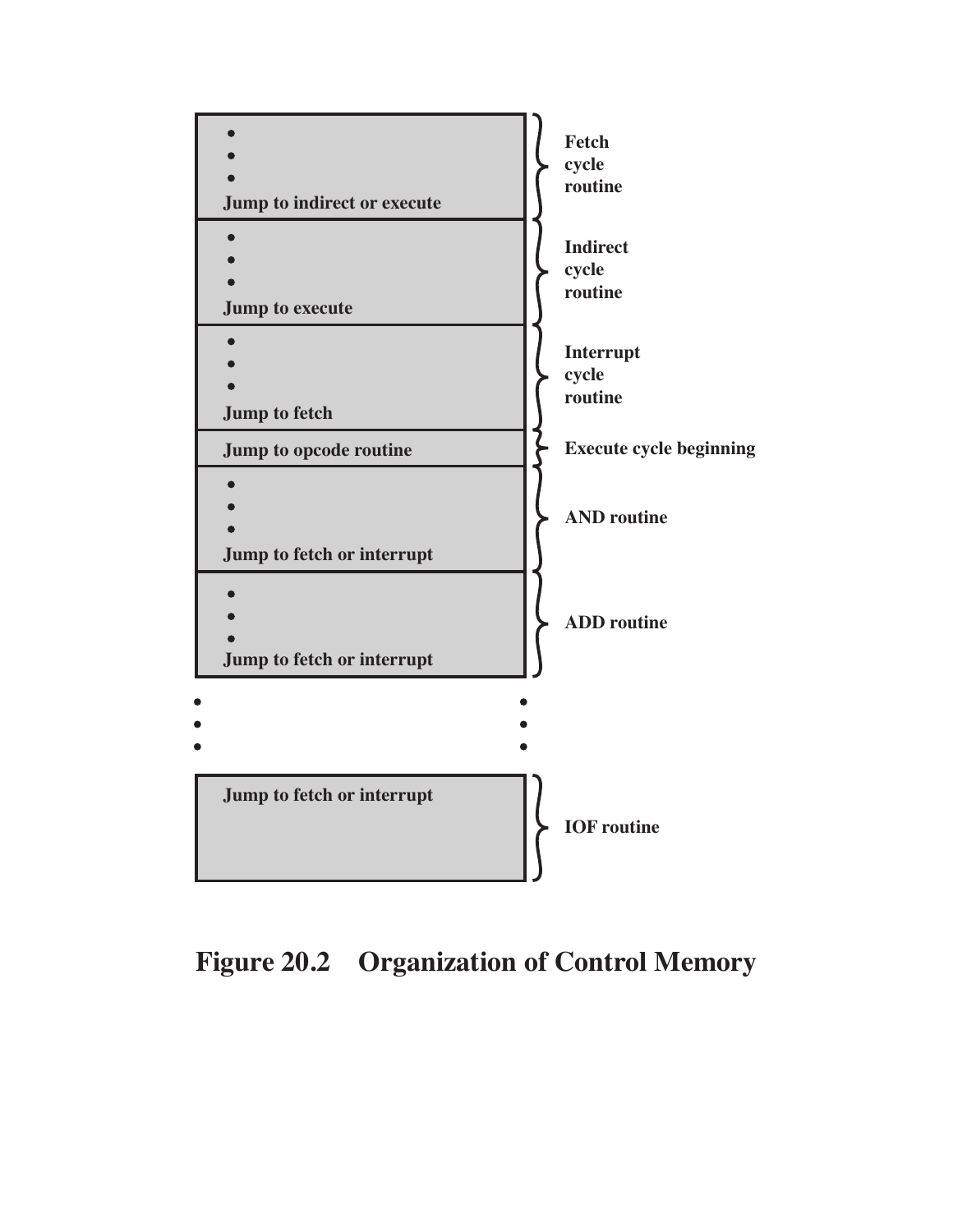

# **Figure 20.3 Control Unit Microarchitecture**

# **Microprogrammed Control Unit**

The control memory of Figure 20.2 contains a program that describes the behavior of the control unit. It follows that we could implement the control unit by simply executing that program.

Figure 20.3 shows the key elements of such an implementation. The set of microinstructions is stored in the *control memory.* The *control address register* contains the address of the next microinstruction to be read. When a microinstruction is read from the control memory, it is transferred to a *control buffer register.* The left-hand portion of that register (see Figure 20.1a) connects to the control lines emanating from the control unit. Thus, *reading* a microinstruction from the control memory is the same as *executing* that microinstruction. The third element shown in the figure is a sequencing unit that loads the control address register and issues a read command.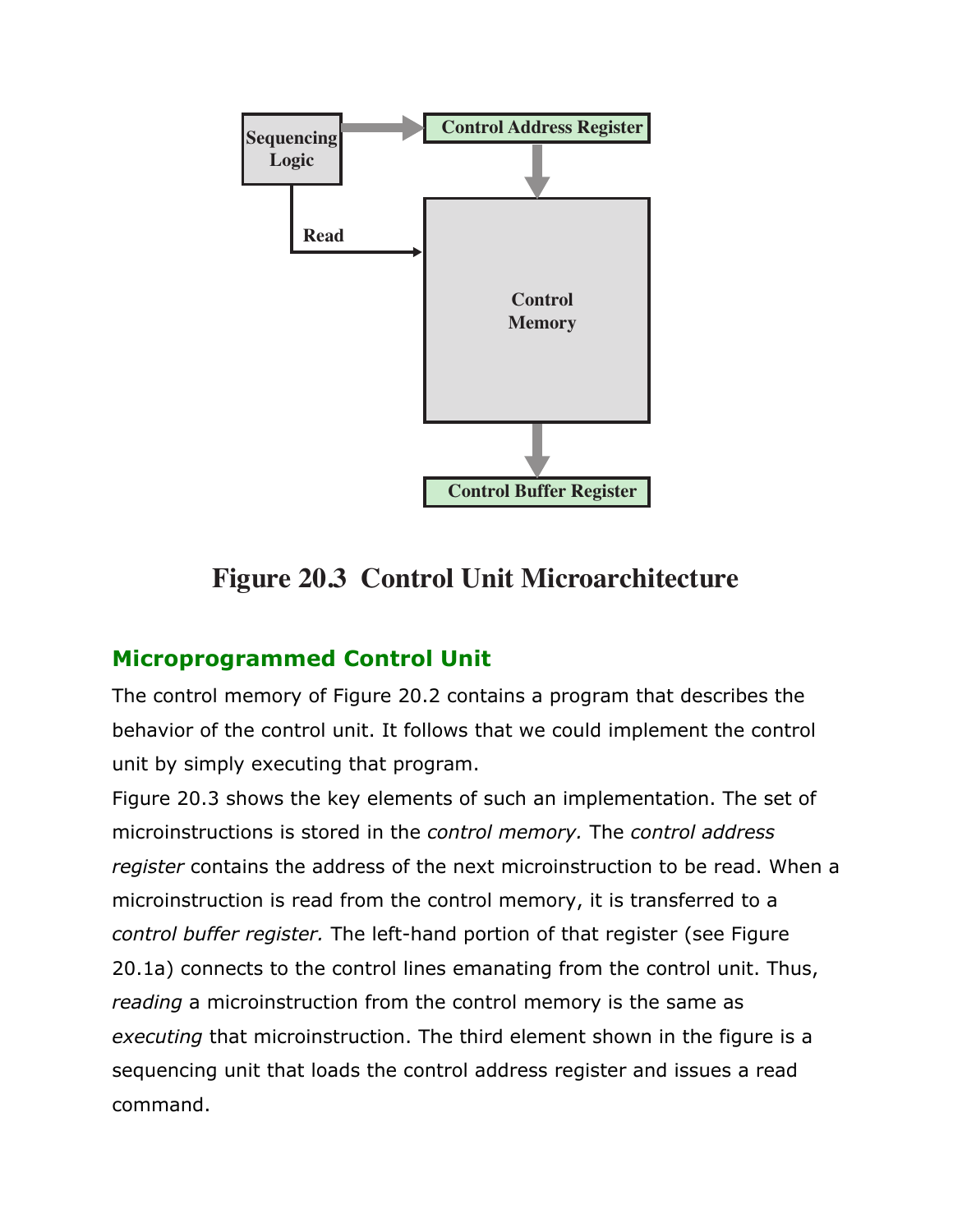

# **Figure 20.4 Functioning of Microprogrammed Control Unit**

Let us examine this structure in greater detail, as depicted in Figure 20.4. Comparing this with Figure 20.3, we see that the control unit still has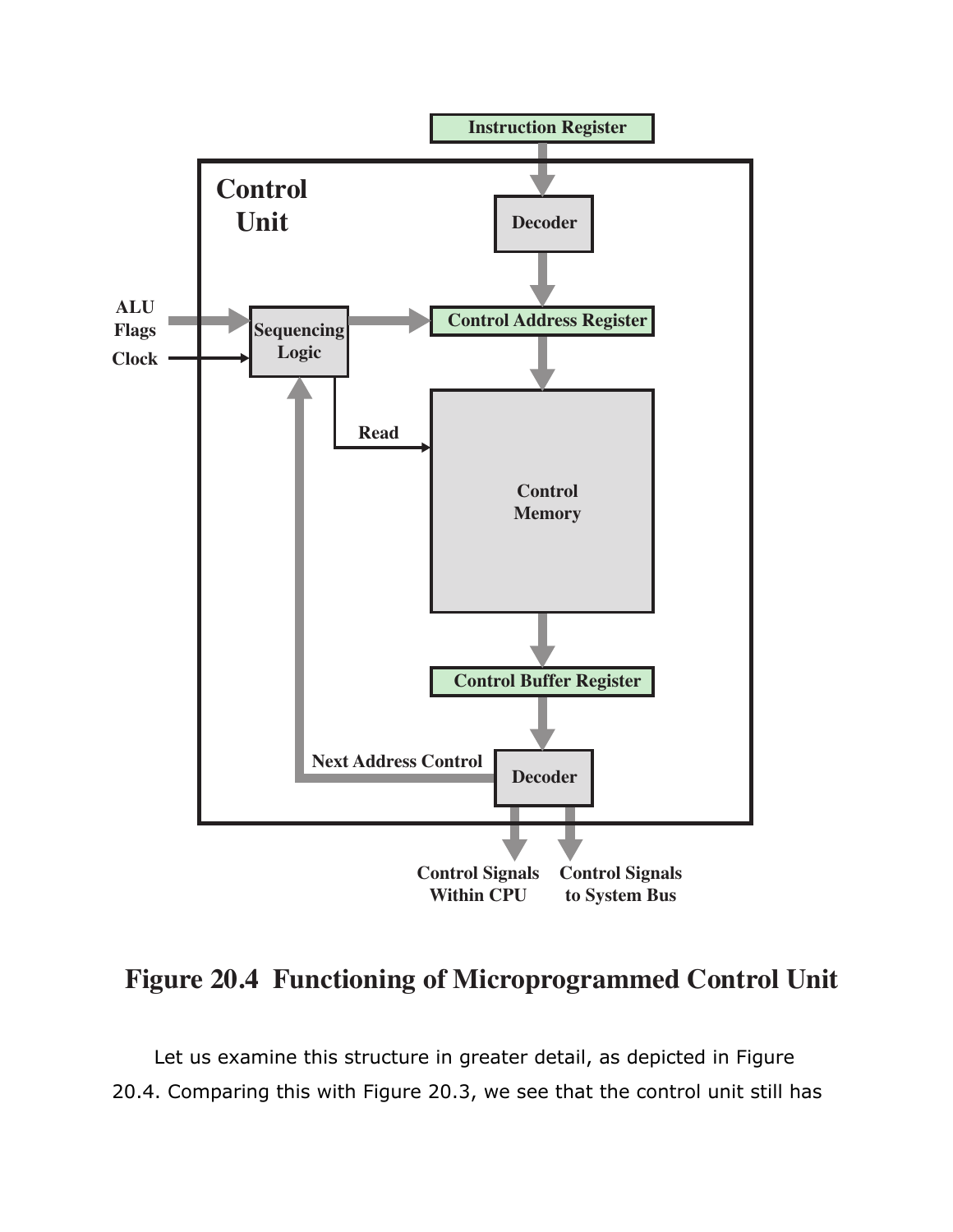the same inputs (IR, ALU flags, clock) and outputs (control signals). The control unit functions as follows:

- **1.** To execute an instruction, the sequencing logic unit issues a READ command to the control memory.
- **2.** The word whose address is specified in the control address register is read into the control buffer register.
- **3.** The content of the control buffer register generates control signals and next-address information for the sequencing logic unit.
- **4.** The sequencing logic unit loads a new address into the control address register based on the next-address information from the control buffer register and the ALU flags.

All this happens during one clock pulse.

The last step just listed needs elaboration. At the conclusion of each microinstruction, the sequencing logic unit loads a new address into the control address register. Depending on the value of the ALU flags and the control buffer register, one of three decisions is made:

- **Get the next instruction:** Add 1 to the control address register.
- **Jump to a new routine based on a jump microinstruction:** Load the address field of the control buffer register into the control address register.
- **Jump to a machine instruction routine:** Load the control address register based on the opcode in the IR.

Figure 20.4 shows two modules labeled *decoder.* The upper decoder translates the opcode of the IR into a control memory address. The lower decoder is not used for horizontal microinstructions but is used for **vertical**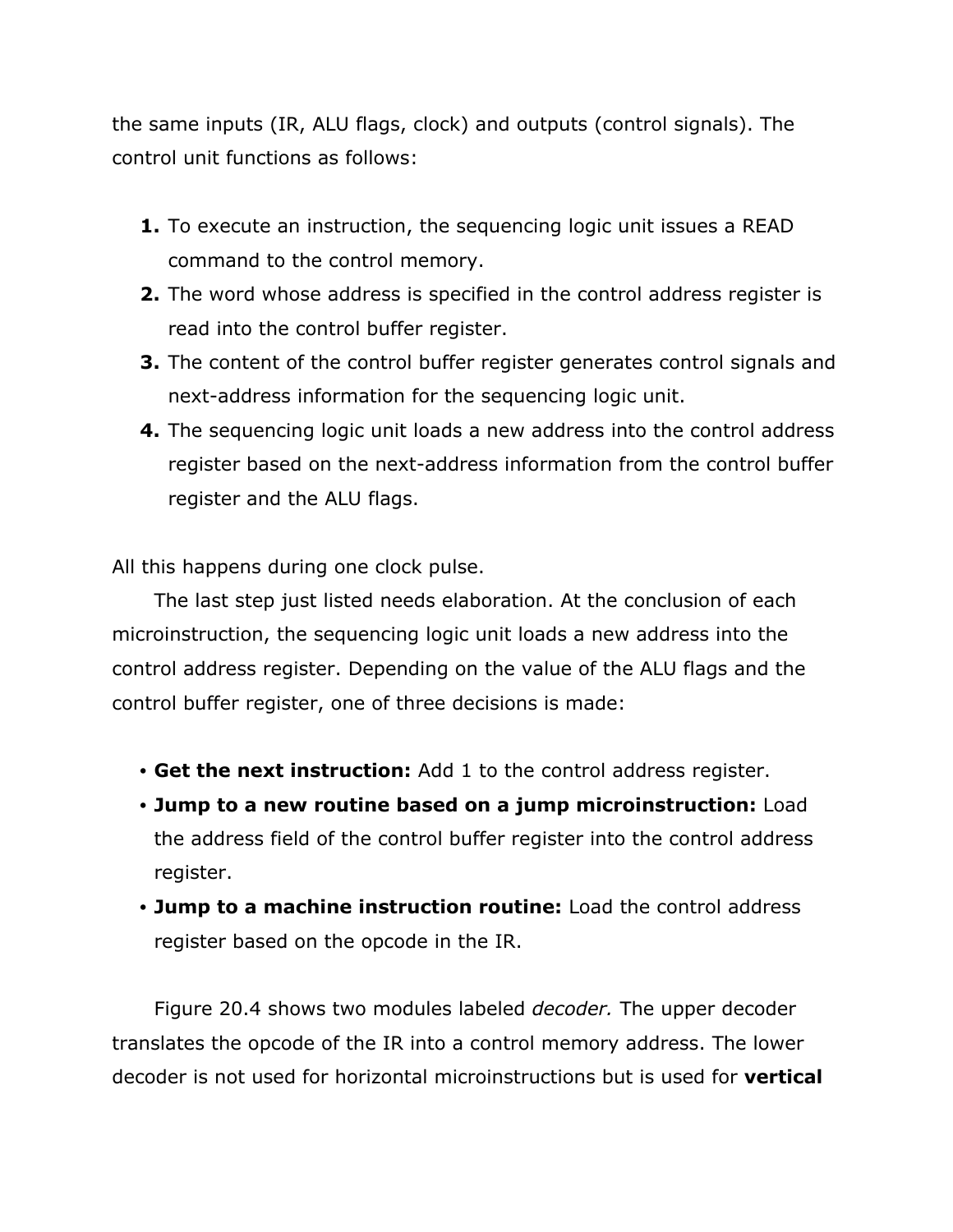**microinstructions** (Figure 20.1b). As was mentioned, in a horizontal microinstruction every bit in the control field attaches to a control line. In a vertical microinstruction, a code is used for each action to be performed [e.g., MAR  $\leftarrow$  (PC)], and the decoder translates this code into individual control signals. The advantage of vertical microinstructions is that they are more compact (fewer bits) than horizontal microinstructions, at the expense of a small additional amount of logic and time delay.

#### **Wilkes Control**

As was mentioned, Wilkes first proposed the use of a microprogrammed control unit in 1951 [WILK51]. This proposal was subsequently elaborated into a more detailed design [WILK53]. It is instructive to examine this seminal proposal.

The configuration proposed by Wilkes is depicted in Figure 20.5. The heart of the system is a matrix partially filled with diodes. During a machine cycle, one row of the matrix is activated with a pulse. This generates signals at those points where a diode is present (indicated by a dot in the diagram). The first part of the row generates the control signals that control the operation of the processor. The second part generates the address of the row to be pulsed in the next machine cycle. Thus, each row of the matrix is one microinstruction, and the layout of the matrix is the control memory.

At the beginning of the cycle, the address of the row to be pulsed is contained in Register I. This address is the input to the decoder, which, when activated by a clock pulse, activates one row of the matrix. Depending on the control signals, either the opcode in the instruction register or the second part of the pulsed row is passed into Register II during the cycle. Register II is then gated to Register I by a clock pulse. Alternating clock pulses are used to activate a row of the matrix and to transfer from Register II to Register I. The two-register arrangement is needed because the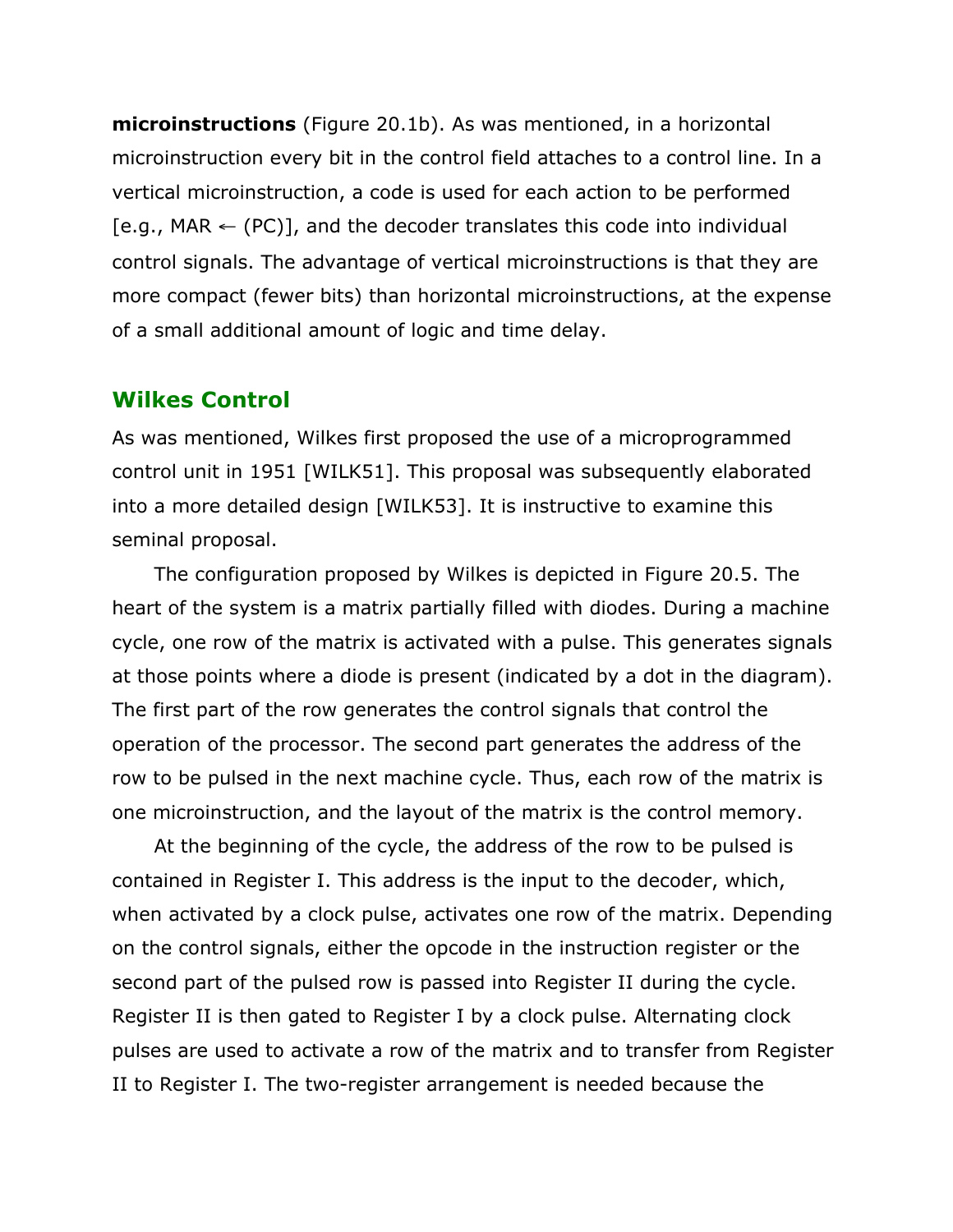

**Figure 20.5 Wilkes's Microprogrammed Control Unit**

decoder is simply a combinatorial circuit; with only one register, the output would become the input during a cycle, causing an unstable condition.

This scheme is very similar to the horizontal microprogramming approach described earlier (Figure 20.1a). The main difference is this: In the previous description, the control address register could be incremented by one to get the next address. In the Wilkes scheme, the next address is contained in the microinstruction. To permit branching, a row must contain two address parts, controlled by a conditional signal (e.g., flag), as shown in the figure.

Having proposed this scheme, Wilkes provides an example of its use to implement the control unit of a simple machine. This example, the first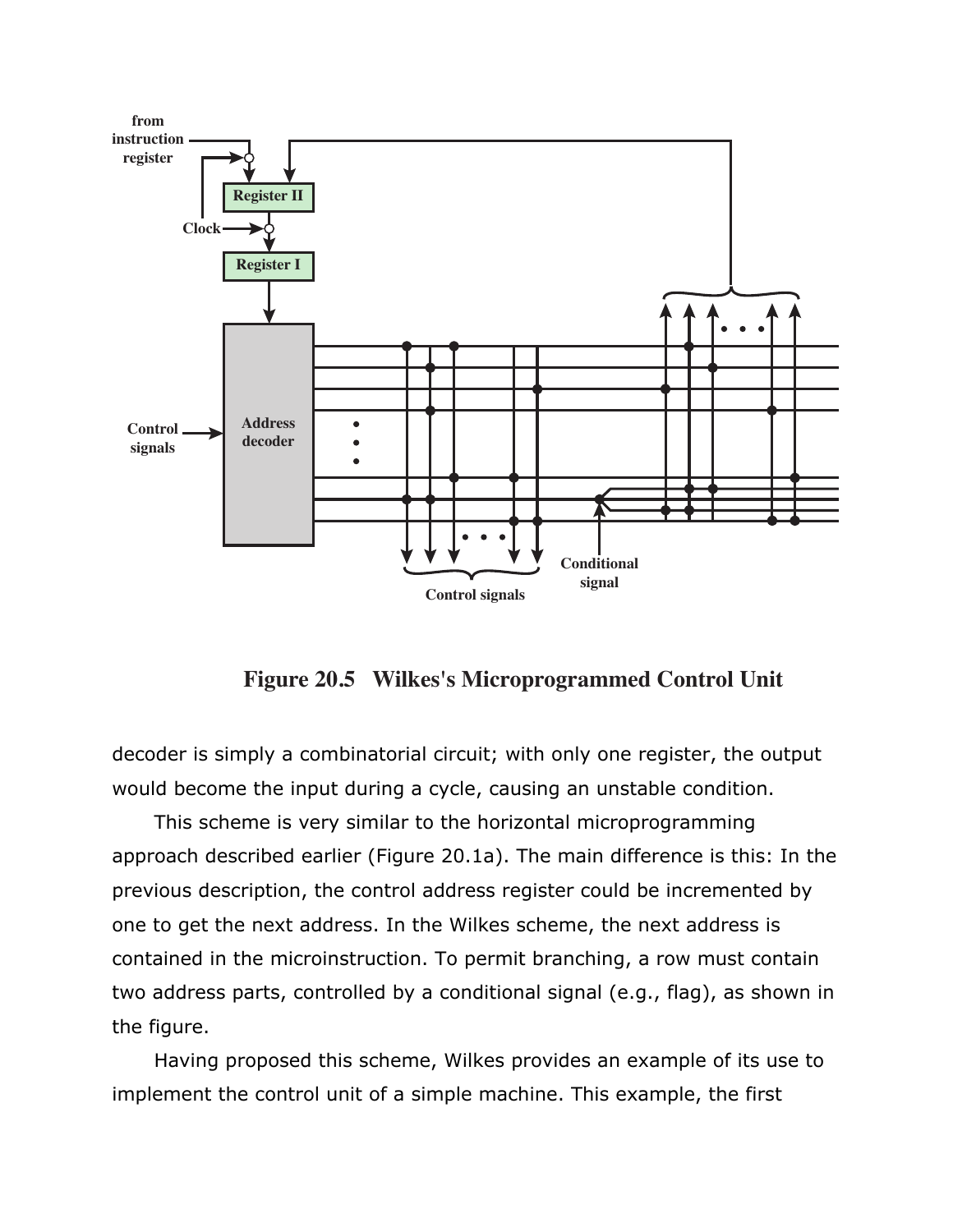known design of a microprogrammed processor, is worth repeating here because it illustrates many of the contemporary principles of microprogramming.

The processor of the hypothetical machine (the example machine by Wilkes) includes the following registers:

- A multiplicand
- B accumulator (least significant half)
- C accumulator (most significant half)
- D shift register

In addition, there are three registers and two 1-bit flags accessible only to the control unit. The registers are as follows:

E serves as both a memory address register (MAR) and temporary storage

- F program counter
- G another temporary register; used for counting

#### **Table 20.2 Microinstructions for Wilkes Example**

Notation: *A, B, C,*... stand for the various registers in the arithmetical and control register units. *C to D* indicates that the switching circuits connect the output of register *C* to the input register  $D$ ;  $(D + A)$  to *C* indicates that the output register of *A* is connected to the one input of the adding unit (the output of *D* is permanently connected to the other input), and the output of the adder to register *C*. A numerical symbol *n* in quotes (e.g., *'n'*) stands for the source whose output is the number  $n$  in units of the least significant digit.

| Control<br>Register Unit<br>Arithmetical Unit<br><b>Conditional Flip-Flop</b> |                              | Next Micro-<br>instruction |     |  |  |
|-------------------------------------------------------------------------------|------------------------------|----------------------------|-----|--|--|
|                                                                               |                              | Set                        | Use |  |  |
|                                                                               | $F$ to $G$ and $E$           |                            |     |  |  |
|                                                                               | $(G \text{ to } '1')$ to $F$ |                            |     |  |  |
|                                                                               | Store to $G$                 |                            |     |  |  |
|                                                                               | $G$ to $E$                   |                            |     |  |  |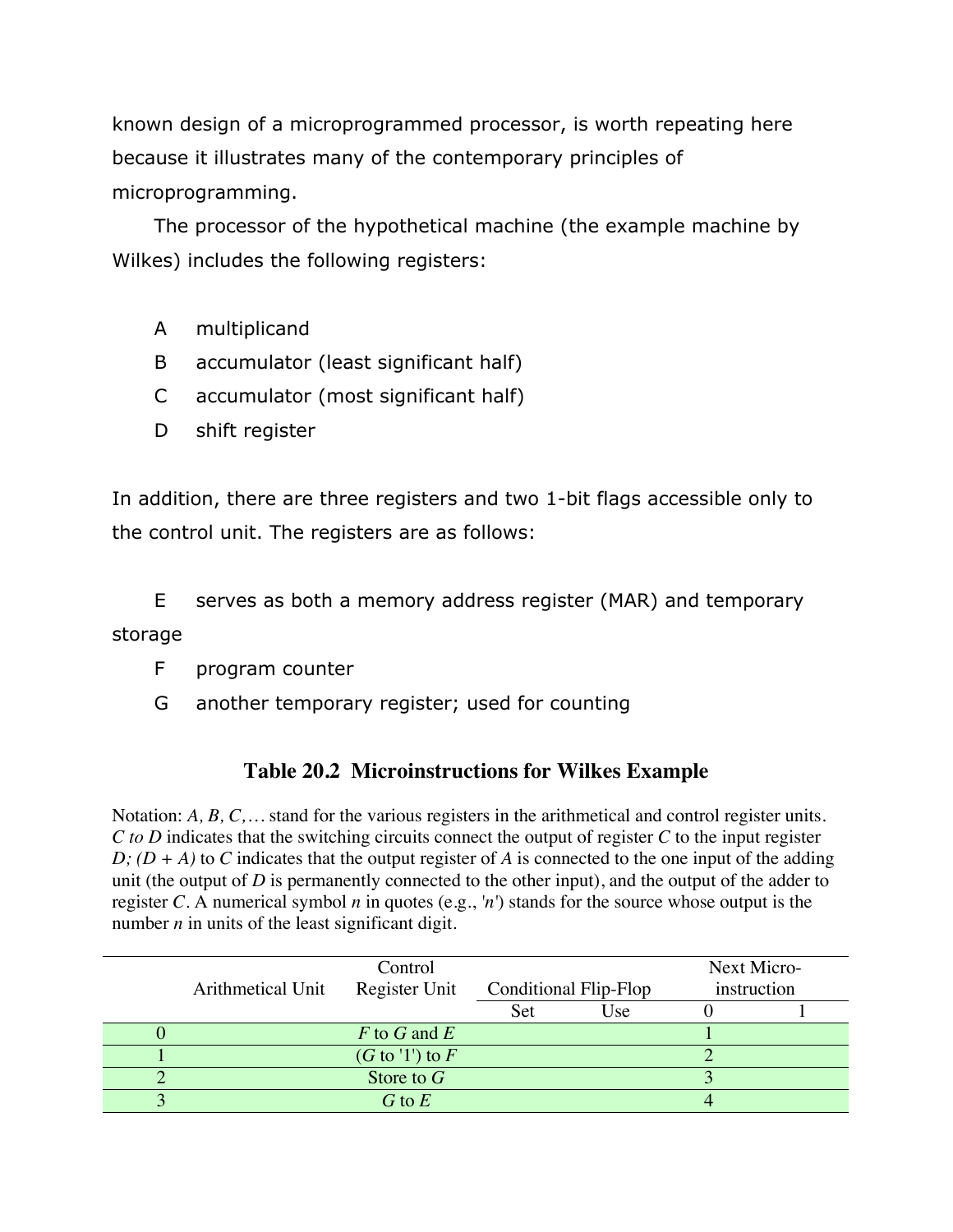|                  | $\overline{4}$  |                                     | $E$ to decoder               |          |                |                  |                  |
|------------------|-----------------|-------------------------------------|------------------------------|----------|----------------|------------------|------------------|
| $\boldsymbol{A}$ | $\overline{5}$  | $\overline{C}$ to $\overline{D}$    |                              |          |                | 16               |                  |
| $\overline{S}$   | $\overline{6}$  | $C$ to $D$                          |                              |          |                | 17               |                  |
| $\overline{H}$   | $\overline{7}$  | Store to $B$                        |                              |          |                | $\overline{0}$   |                  |
| $\overline{V}$   | $\overline{8}$  | Store to A                          |                              |          |                | $\overline{27}$  |                  |
| $\overline{T}$   | $\overline{9}$  | C to Store                          |                              |          |                | $\overline{25}$  |                  |
| $\overline{U}$   | $\overline{10}$ | C to Store                          |                              |          |                | $\overline{0}$   |                  |
| $\boldsymbol{R}$ | 11              | $B$ to $D$                          | $E$ to $G$                   |          |                | 19               |                  |
| L                | 12              | $C$ to $D$                          | $\mathcal E$ to $\mathcal G$ |          |                | 22               |                  |
| $\overline{G}$   | $\overline{13}$ |                                     | $E$ to $G$                   | $(1)C_5$ |                | $\overline{18}$  |                  |
| $\boldsymbol{I}$ | 14              | <b>Input to Store</b>               |                              |          |                | $\boldsymbol{0}$ |                  |
| $\overline{O}$   | 15              | Store to Output                     |                              |          |                | $\overline{0}$   |                  |
|                  | $\overline{16}$ | $(D + \text{Store})$ to C           |                              |          |                | $\overline{0}$   |                  |
|                  | $\overline{17}$ | $(D - Store)$ to C                  |                              |          |                | $\boldsymbol{0}$ |                  |
|                  | $\overline{18}$ |                                     |                              |          | $\mathbf{1}$   | $\overline{0}$   | $\mathbf{1}$     |
|                  | 19              | D to $B(R)^*$                       | $(G - '1')$ to E             |          |                | 20               |                  |
|                  | 20              | $\overline{C}$ to $\overline{D}$    |                              | $(1)E_5$ |                | $\overline{21}$  |                  |
|                  | $\overline{21}$ | $\overline{D}$ to $\overline{C(R)}$ |                              |          | $\mathbf{1}$   | 11               | $\boldsymbol{0}$ |
|                  | 22              | D to $C(L)$ †                       | $(G - '1')$ to E             |          |                | 23               |                  |
|                  | 23              | $B$ to $D$                          |                              | $(1)E_5$ |                | 24               |                  |
|                  | $\overline{24}$ | $\overline{D \text{ to } B(L)}$     |                              |          | $\overline{1}$ | $\overline{12}$  | $\overline{0}$   |
|                  | 25              | $\overline{O'}$ to $\overline{B}$   |                              |          |                | 26               |                  |
|                  | $\overline{26}$ | $\overline{B}$ to $\overline{C}$    |                              |          |                | $\overline{0}$   |                  |
|                  | 27              | $\overline{0}$ to C                 | '18' to $E$                  |          |                | 28               |                  |
|                  | $\overline{28}$ | $\overline{B}$ to $\overline{D}$    | $E$ to $G$                   | $(1)B_1$ |                | 29               |                  |
|                  | 29              | $D$ to $B(R)$                       | $(G - '1')$ to E             |          |                | 30               |                  |
|                  | 30              | $C$ to $D(R)$                       |                              | $(2)E_5$ | $\mathbf{1}$   | 31               | 32               |
|                  | $\overline{31}$ | $\overline{D}$ to $\overline{C}$    |                              |          | $\overline{2}$ | 28               | 33               |
|                  | $\overline{32}$ | $(D+A)$ to C                        |                              |          | $\overline{2}$ | $\overline{28}$  | $\overline{33}$  |
|                  | 33              | $B$ to $D$                          |                              | $(1)B_1$ |                | 34               |                  |
|                  | 34              | $D$ to $B(R)$                       |                              |          |                | $\overline{35}$  |                  |
|                  | $\overline{35}$ | $\overline{C}$ to $\overline{D(R)}$ |                              |          | $\mathbf{1}$   | $\overline{36}$  | $\overline{37}$  |
|                  | 36              | $\overline{D}$ to $\overline{C}$    |                              |          |                | $\boldsymbol{0}$ |                  |
|                  | $\overline{37}$ | $(D - A)$ to C                      |                              |          |                | $\overline{0}$   |                  |

\*Right shift. The switching circuits in the arithmetic unit are arranged so that the least significant digit of the register *C* is placed in the most significant place of register *B* during right shift microoperations, and the most significant digit of register *C* (sign digit) is repeated (thus making the correction for negative numbers).

†Left shift. The switching circuits are similarly arranged to pass the most significant digit of register *B* to the least significant place of register *C* during left shift micro-operations.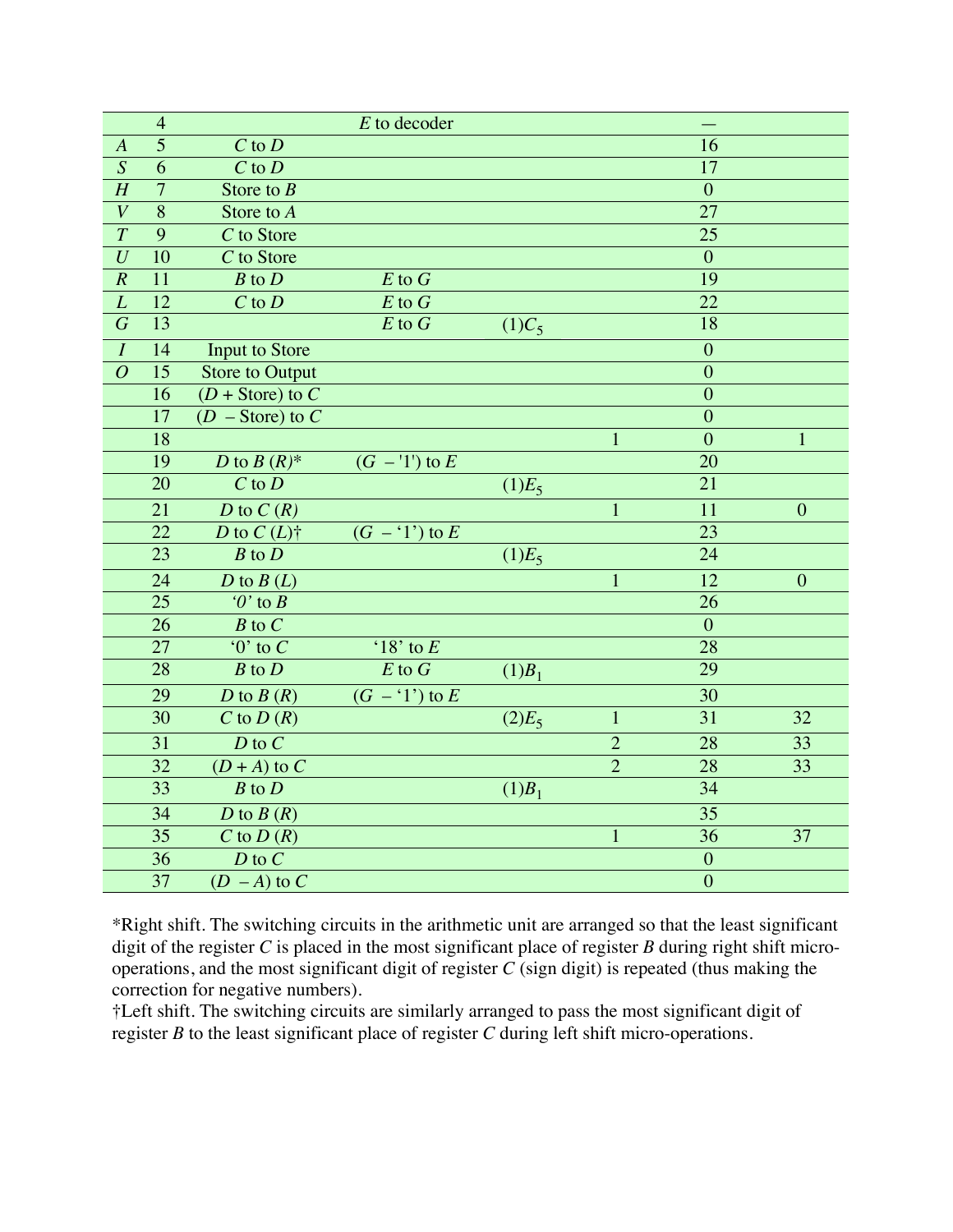Table 20.1 lists the machine instruction set for this example. Table 20.2 is the complete set of microinstructions, expressed in symbolic form, that implements the control unit. Thus, a total of 38 microinstructions is all that is required to define the system completely.

The first full column gives the address (row number) of each microinstruction. Those addresses corresponding to opcodes are labeled. Thus, when the opcode for the add instruction (A) is encountered, the microinstruction at location 5 is executed. Columns 2 and 3 express the actions to be taken by the ALU and control unit, respectively. Each symbolic expression must be translated into a set of control signals (microinstruction bits). Columns 4 and 5 have to do with the setting and use of the two flags (flip-flops). Column 4 specifies the signal that sets the flag. For example,  $(1)C<sub>s</sub>$  means that flag number 1 is set by the sign bit of the number in register C. If column 5 contains a flag identifier, then columns 6 and 7 contain the two alternative microinstruction addresses to be used. Otherwise, column 6 specifies the address of the next microinstruction to be fetched.

Instructions 0 through 4 constitute the fetch cycle. Microinstruction 4 presents the opcode to a decoder, which generates the address of a microinstruction corresponding to the machine instruction to be fetched. The reader should be able to deduce the complete functioning of the control unit from a careful study of Table 20.2.

#### **Advantages and Disadvantages**

The principal advantage of the use of microprogramming to implement a control unit is that it simplifies the design of the control unit. Thus, it is both cheaper and less error prone to implement. A *hardwired* control unit must contain complex logic for sequencing through the many micro-operations of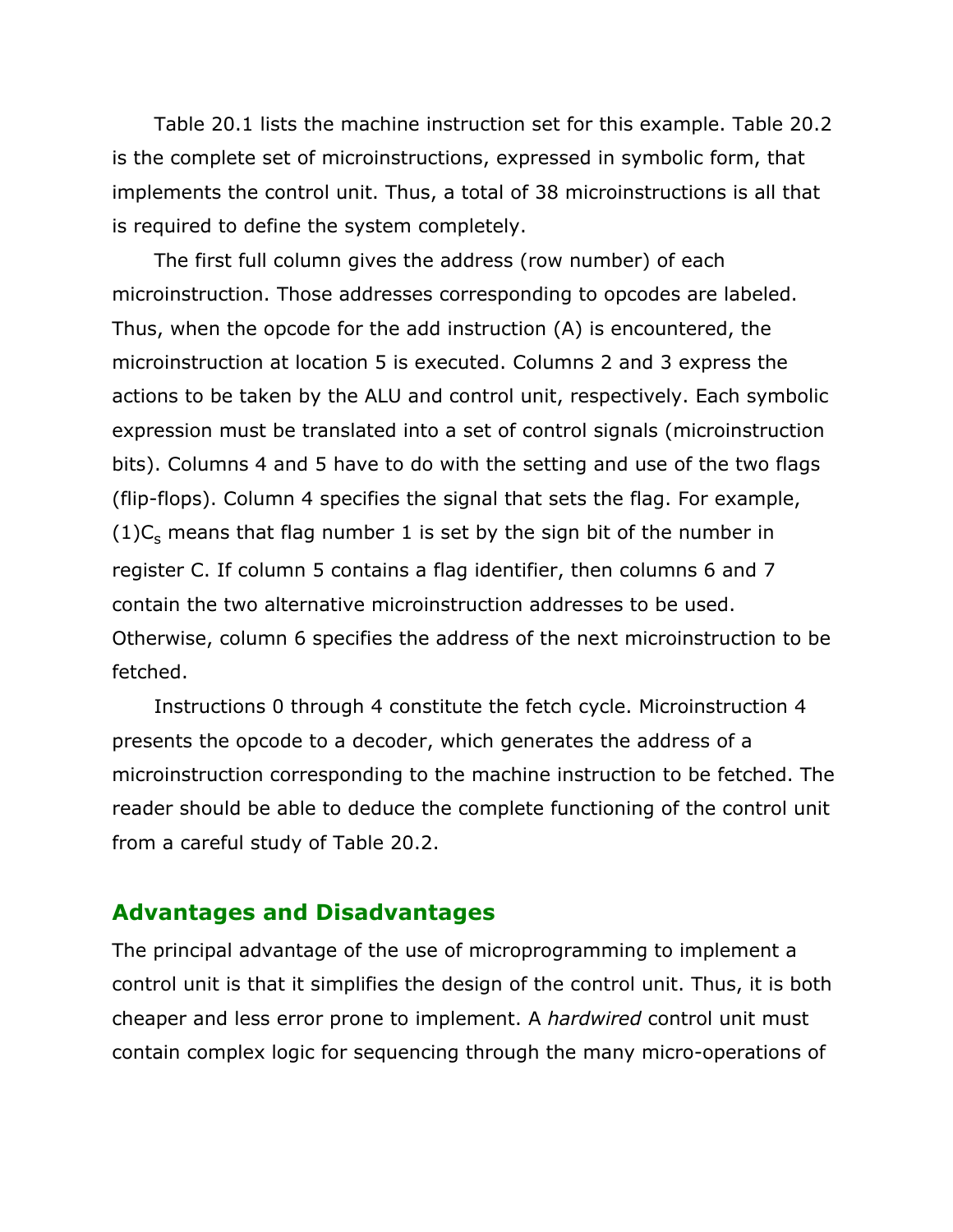the instruction cycle. On the other hand, the decoders and sequencing logic unit of a microprogrammed control unit are very simple pieces of logic.

The principal disadvantage of a microprogrammed unit is that it will be somewhat slower than a hardwired unit of comparable technology. Despite this, microprogramming is the dominant technique for implementing control units in pure CISC architectures, due to its ease of implementation. RISC processors, with their simpler instruction format, typically use hardwired control units. We now examine the microprogrammed approach in greater detail.

# **20.2 MICROINSTRUCTION SEQUENCING**

The two basic tasks performed by a microprogrammed control unit are as follows:

- **Microinstruction sequencing:** Get the next microinstruction from the control memory.
- **Microinstruction execution:** Generate the control signals needed to execute the microinstruction.

In designing a control unit, these tasks must be considered together, because both affect the format of the microinstruction and the timing of the control unit. In this section, we will focus on sequencing and say as little as possible about format and timing issues. These issues are examined in more detail in the next section.

#### **Design Considerations**

Two concerns are involved in the design of a microinstruction sequencing technique: the size of the microinstruction and the address-generation time.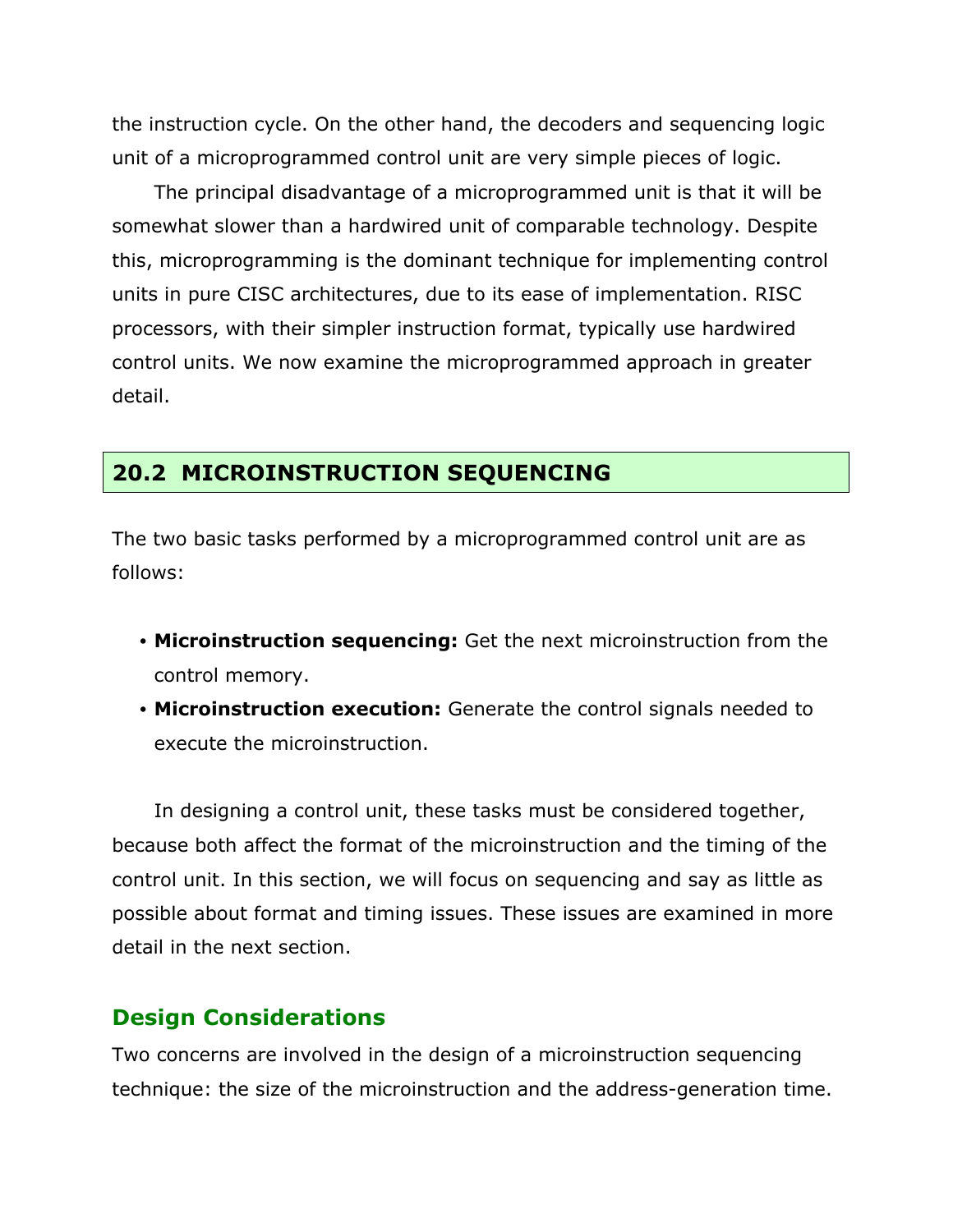The first concern is obvious; minimizing the size of the control memory reduces the cost of that component. The second concern is simply a desire to execute microinstructions as fast as possible.

In executing a microprogram, the address of the next microinstruction to be executed is in one of these categories:

- Determined by instruction register
- Next sequential address
- Branch

The first category occurs only once per instruction cycle, just after an instruction is fetched. The second category is the most common in most designs. However, the design cannot be optimized just for sequential access. Branches, both conditional and unconditional, are a necessary part of a microprogram. Furthermore, microinstruction sequences tend to be short; one out of every three or four microinstructions could be a branch [SIEW82]. Thus, it is important to design compact, time-efficient techniques for microinstruction branching.

# **Sequencing Techniques**

Based on the current microinstruction, condition flags, and the contents of the instruction register, a control memory address must be generated for the next microinstruction. A wide variety of techniques have been used. We can group them into three general categories, as illustrated in Figures 20.6 to 20.8. These categories are based on the format of the address information in the microinstruction:

- Two address fields
- Single address field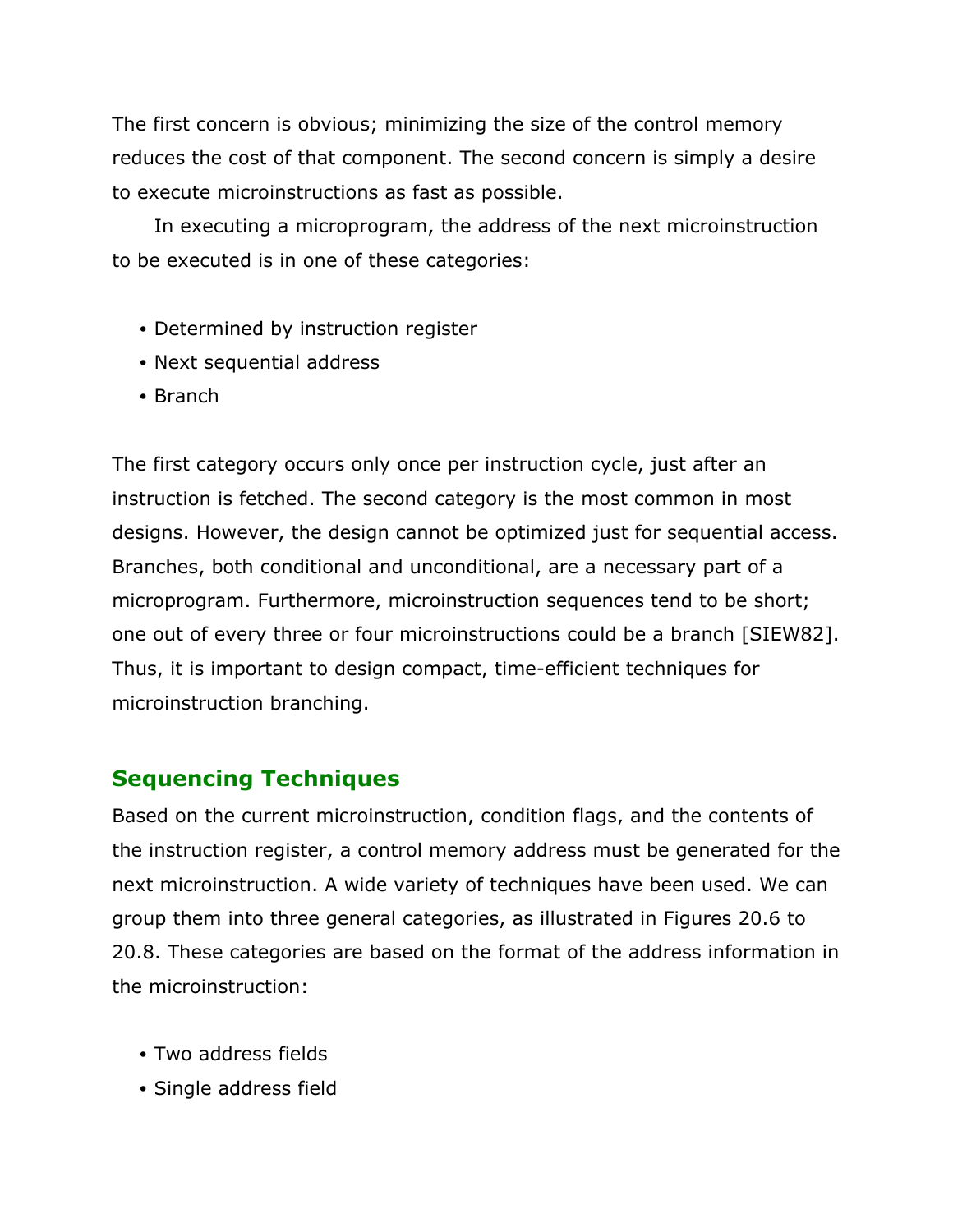#### • Variable format

The simplest approach is to provide two address fields in each microinstruction. Figure 20.6 suggests how this information is to be used. A multiplexer is provided that serves as a destination for both address fields plus the instruction register. Based on an address-selection input, the multiplexer transmits either the opcode or one of the two addresses to the control address register (CAR). The CAR is subsequently decoded to produce the next microinstruction address. The address-selection signals are provided by a branch logic module whose input consists of control unit flags plus bits from the control portion of the microinstruction.

Although the two-address approach is simple, it requires more bits in the microinstruction than other approaches. With some additional logic, savings can be achieved. A common approach is to have a single address field (Figure 20.7). With this approach, the options for next address are as follows:

- Address field
- Instruction register code
- Next sequential address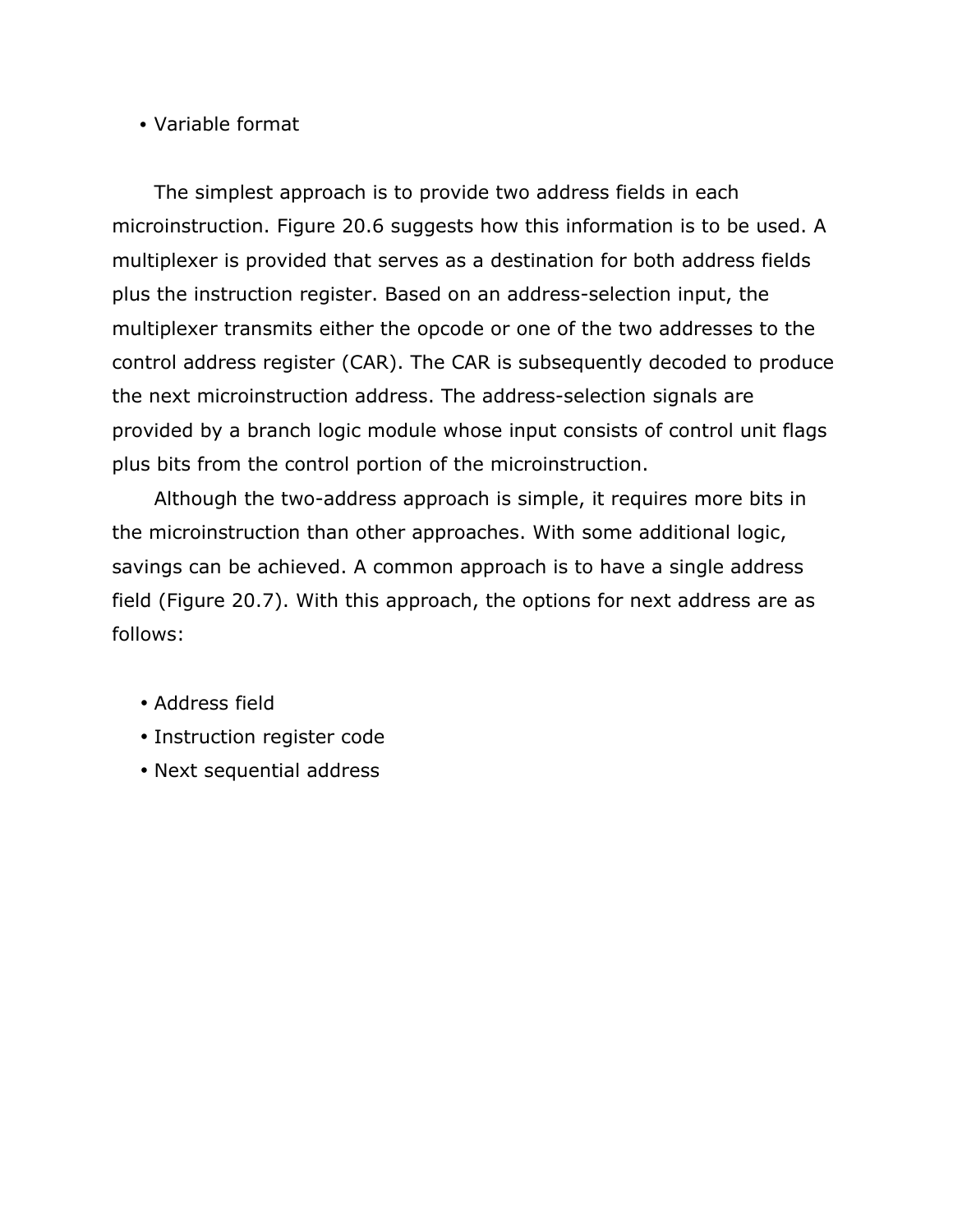

**Figure 20.6 Branch Control Logic: Two Address Fields**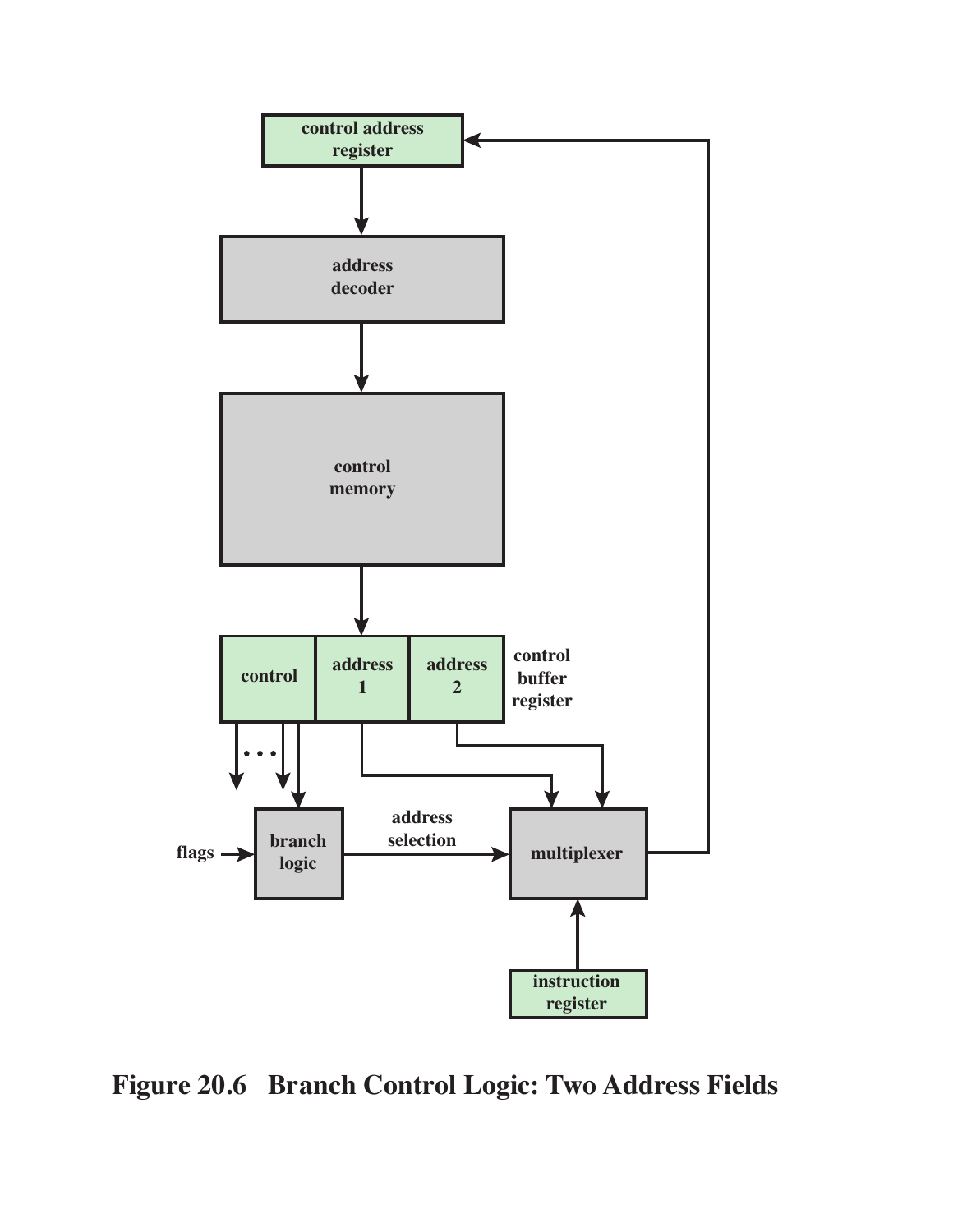

**Figure 20.7 Branch Control Logic: Single Address Field**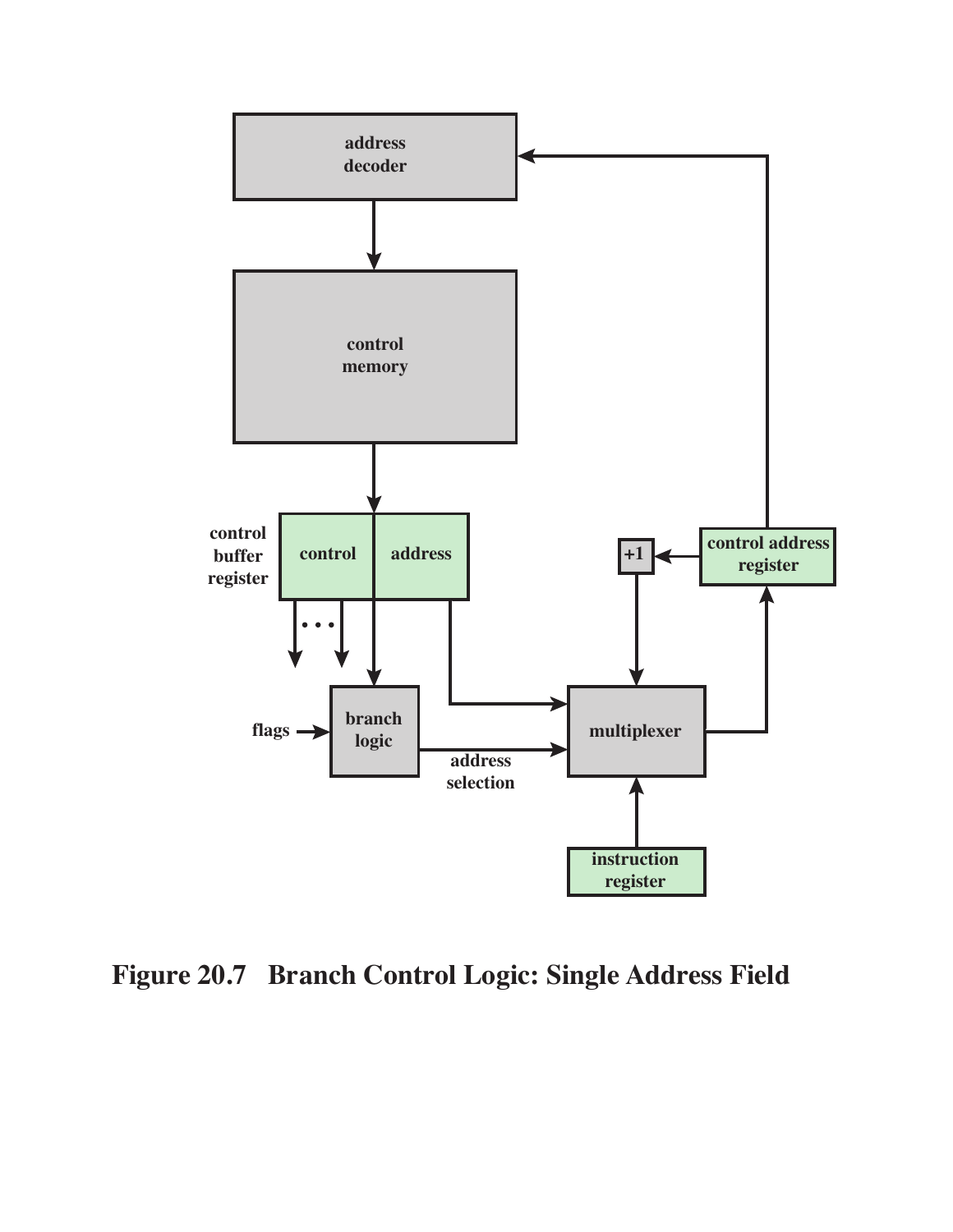

**Figure 20.8 Branch Control Logic: Variable Format**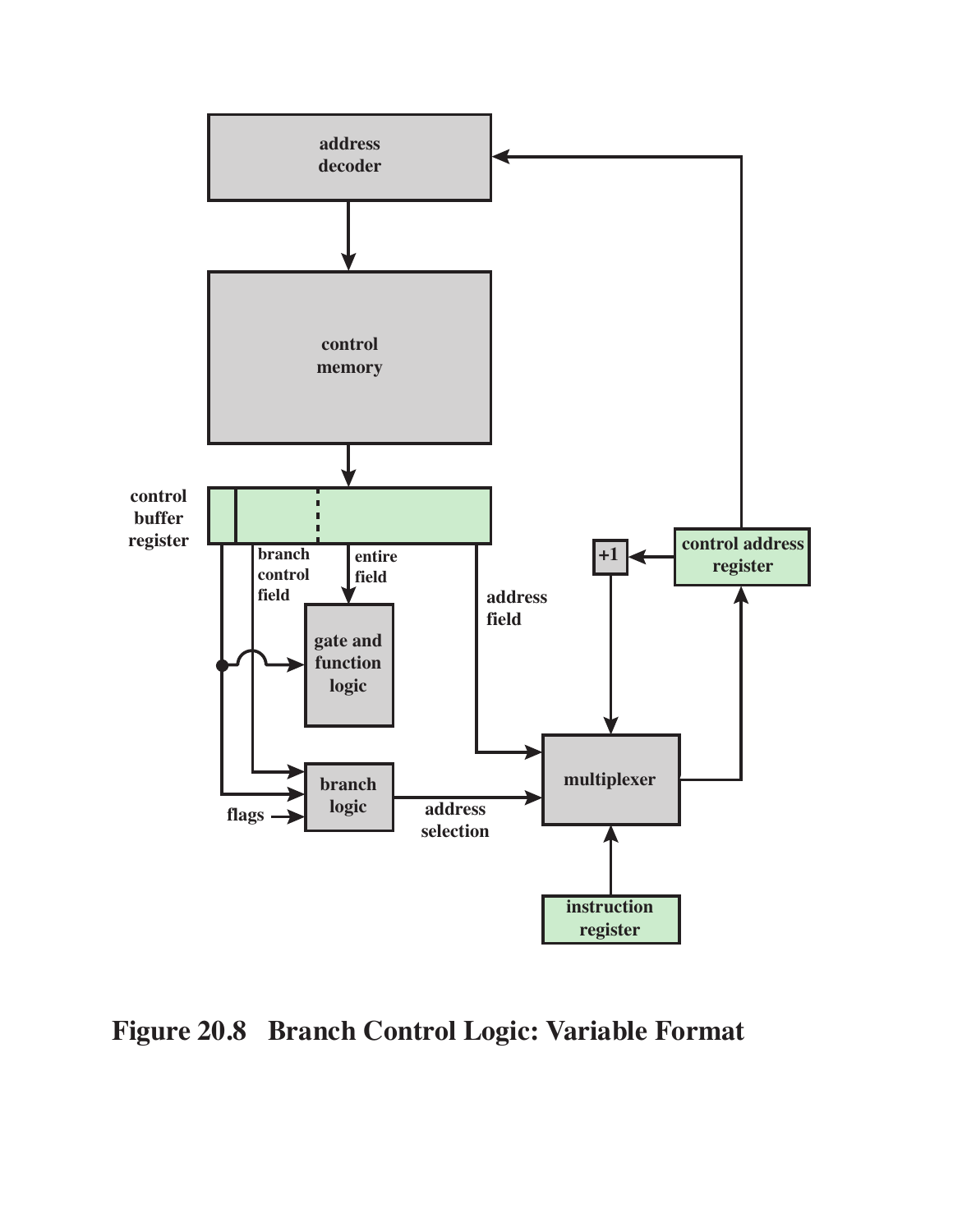The address-selection signals determine which option is selected. This approach reduces the number of address fields to one. Note, however, that the address field often will not be used. Thus, there is some inefficiency in the microinstruction coding scheme.

Another approach is to provide for two entirely different microinstruction formats (Figure 20.8). One bit designates which format is being used. In one format, the remaining bits are used to activate control signals. In the other format, some bits drive the branch logic module, and the remaining bits provide the address. With the first format, the next address is either the next sequential address or an address derived from the instruction register. With the second format, either a conditional or unconditional branch is being specified. One disadvantage of this approach is that one entire cycle is consumed with each branch microinstruction. With the other approaches, address generation occurs as part of the same cycle as control signal generation, minimizing control memory accesses.

The approaches just described are general. Specific implementations will often involve a variation or combination of these techniques.

# **Address Generation**

We have looked at the sequencing problem from the point of view of format considerations and general logic requirements. Another viewpoint is to consider the various ways in which the next address can be derived or computed.

| <b>Explicit</b>      | Implicit         |
|----------------------|------------------|
| Two-field            | Mapping          |
| Unconditional branch | Addition         |
| Conditional branch   | Residual control |

**Table 20.3 Microinstruction Address Generation Techniques**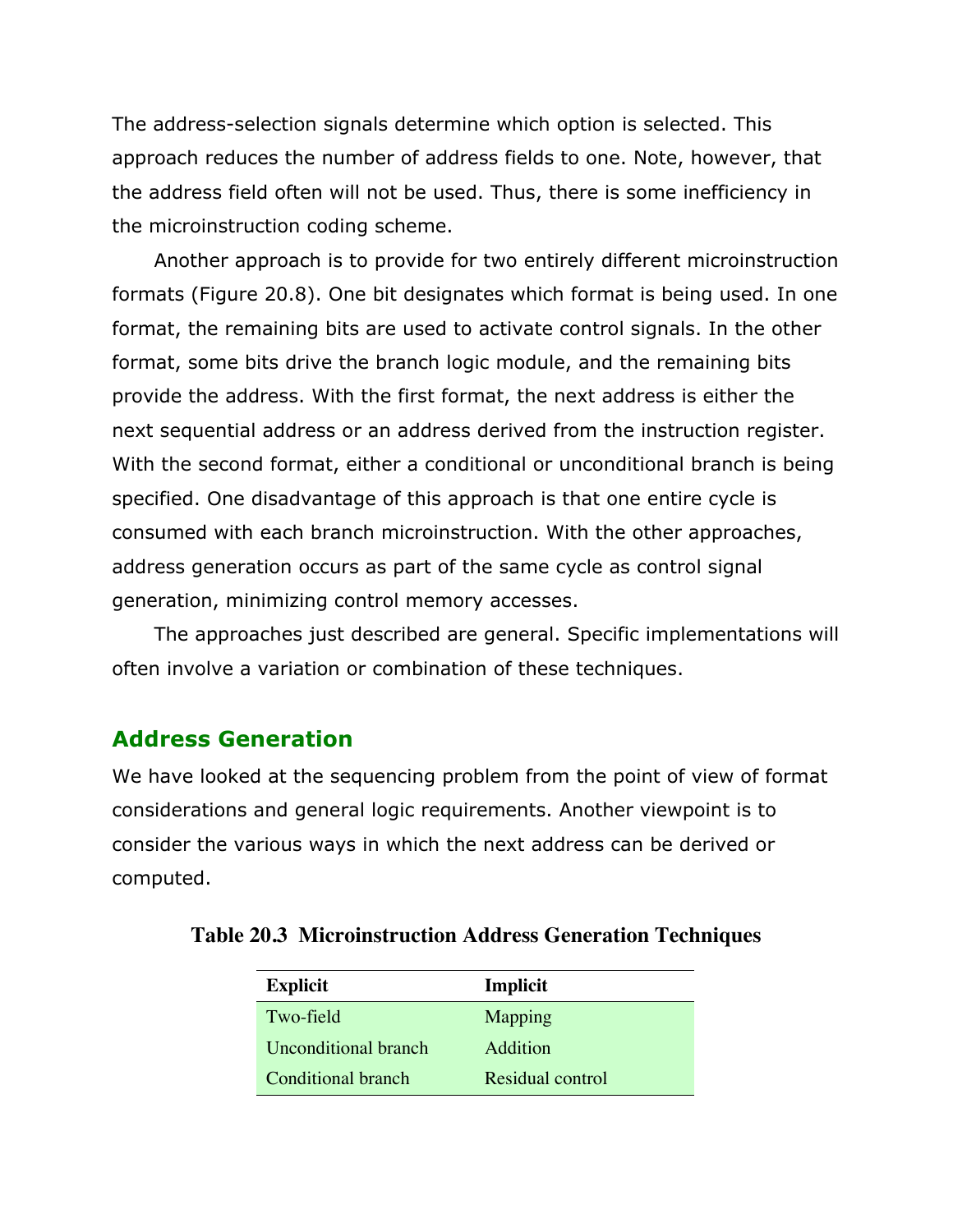Table 20.3 lists the various address generation techniques. These can be divided into explicit techniques, in which the address is explicitly available in the microinstruction, and implicit techniques, which require additional logic to generate the address.

We have essentially dealt with the explicit techniques. With a two-field approach, two alternative addresses are available with each microinstruction. Using either a single address field or a variable format, various branch instructions can be implemented. A conditional branch instruction depends on the following types of information:

- ALU flags
- Part of the opcode or address mode fields of the machine instruction
- Parts of a selected register, such as the sign bit
- Status bits within the control unit

Several implicit techniques are also commonly used. One of these, mapping, is required with virtually all designs. The opcode portion of a machine instruction must be mapped into a microinstruction address. This occurs only once per instruction cycle.

A common implicit technique is one that involves combining or adding two portions of an address to form the complete address. This approach was taken for the IBM S/360 family [TUCK67] and used on many of the S/370 models. We will use the IBM 3033 as an example.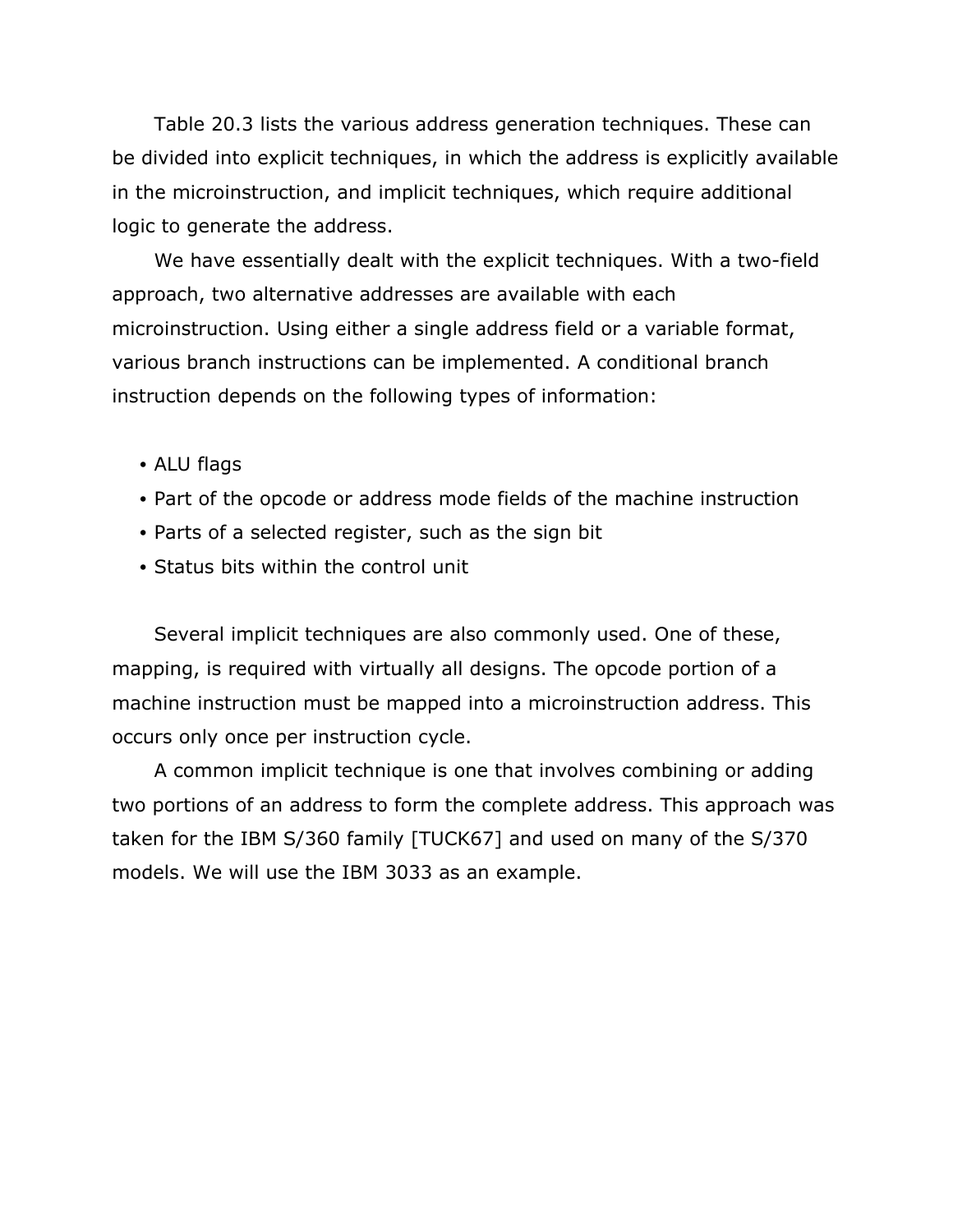

**Figure 20.9 IBM 3033 Control Address Register**

The control address register on the IBM 3033 is 13 bits long and is illustrated in Figure 20.9. Two parts of the address can be distinguished. The highest-order 8 bits (00-07) normally do not change from one microinstruction cycle to the next. During the execution of a microinstruction, these 8 bits are copied directly from an 8-bit field of the microinstruction (the BA field) into the highest-order 8 bits of the control address register. This defines a block of 32 microinstructions in control memory. The remaining 5 bits of the control address register are set to specify the specific address of the microinstruction to be fetched next. Each of these bits is determined by a 4-bit field (except one is a 7-bit field) in the current microinstruction; the field specifies the condition for setting the corresponding bit. For example, a bit in the control address register might be set to 1 or 0 depending on whether a carry occurred on the last ALU operation.

The final approach listed in Table 20.3 is termed *residual control.* This approach involves the use of a microinstruction address that has previously been saved in temporary storage within the control unit. For example, some microinstruction sets come equipped with a subroutine facility. An internal register or stack of registers is used to hold return addresses. An example of this approach is taken on the LSI-11, which we now examine.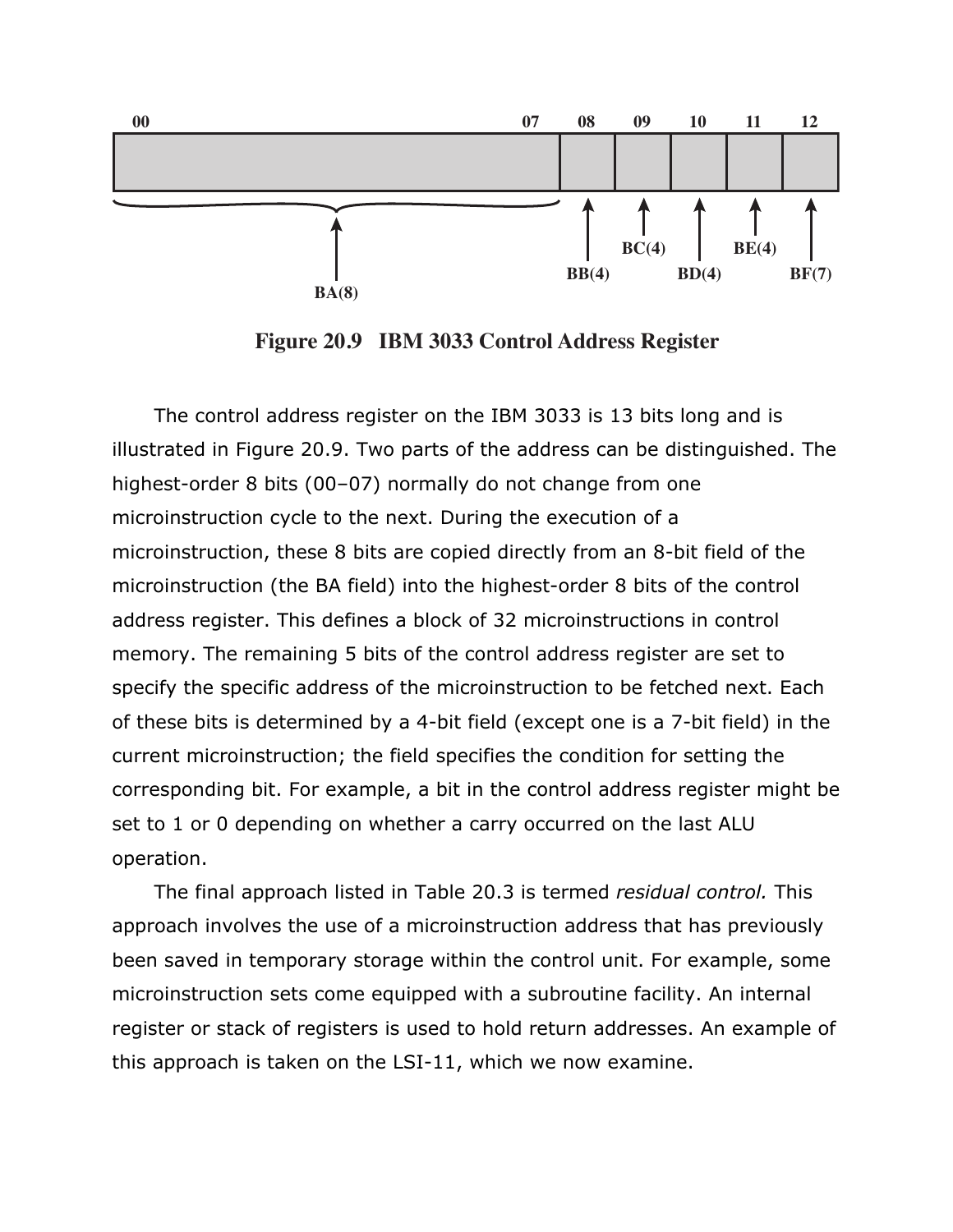# **LSI-11 Microinstruction Sequencing**

The LSI-11 is a microcomputer version of a PDP-11, with the main components of the system residing on a single board. The LSI-11 is implemented using a microprogrammed control unit [SEBE76].

The LSI-11 makes use of a 22-bit microinstruction and a control memory of 2K 22-bit words. The next microinstruction address is determined in one of five ways:

- **Next sequential address:** In the absence of other instructions, the control unit's control address register is incremented by 1.
- **Opcode mapping:** At the beginning of each instruction cycle, the next microinstruction address is determined by the opcode.
- **Subroutine facility:** Explained presently.
- **Interrupt testing:** Certain microinstructions specify a test for interrupts. If an interrupt has occurred, this determines the next microinstruction address.
- **Branch:** Conditional and unconditional branch microinstructions are used.

A one-level subroutine facility is provided. One bit in every microinstruction is dedicated to this task. When the bit is set, an 11-bit return register is loaded with the updated contents of the control address register. A subsequent microinstruction that specifies a return will cause the control address register to be loaded from the return register.

The return is one form of unconditional branch instruction. Another form of unconditional branch causes the bits of the control address register to be loaded from 11 bits of the microinstruction. The conditional branch instruction makes use of a 4-bit test code within the microinstruction. This code specifies testing of various ALU condition codes to determine the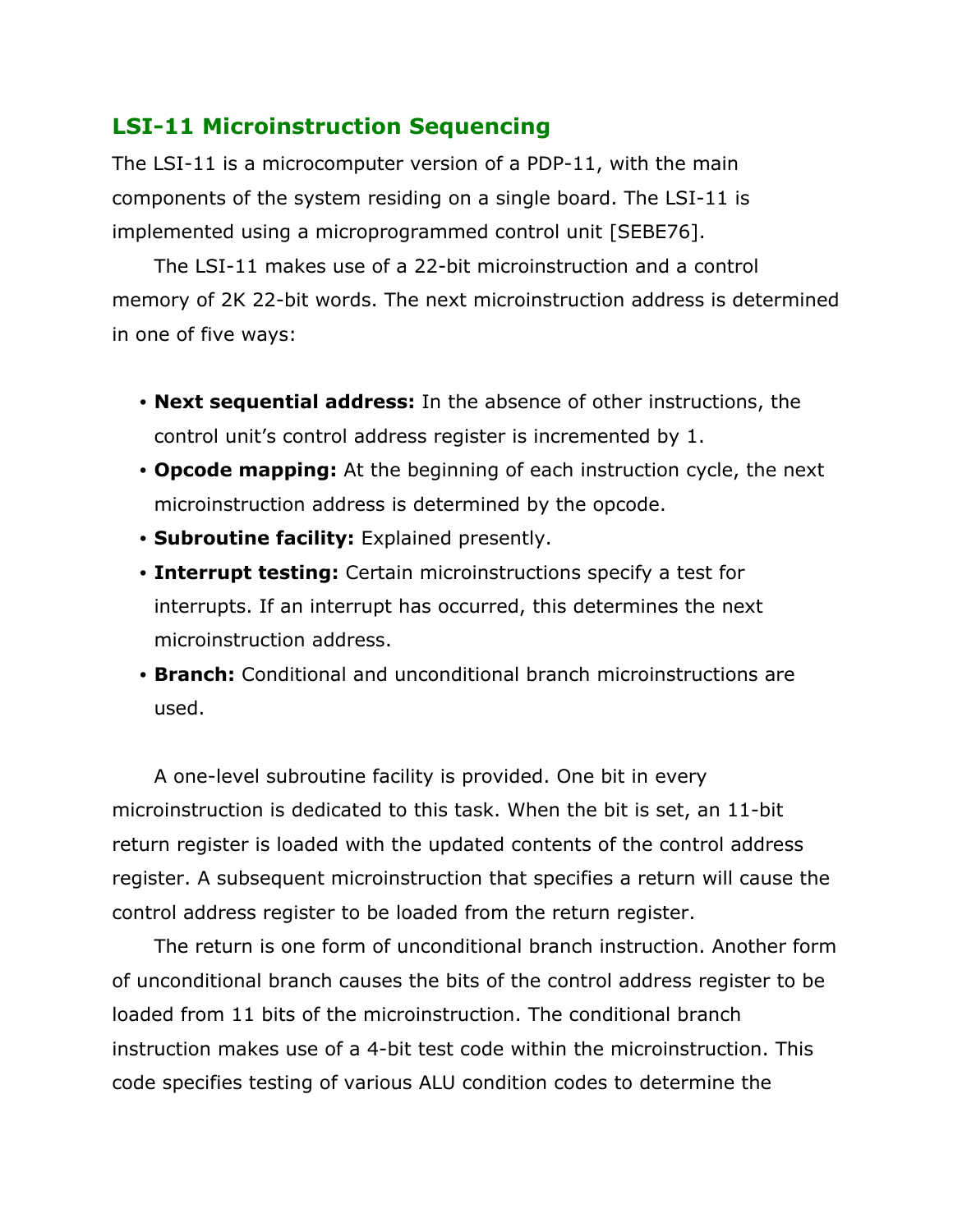branch decision. If the condition is not true, the next sequential address is selected. If it is true, the 8 lowest-order bits of the control address register are loaded from 8 bits of the microinstruction. This allows branching within a 256-word page of memory.

As can be seen, the LSI-11 includes a powerful address sequencing facility within the control unit. This allows the microprogrammer considerable flexibility and can ease the microprogramming task. On the other hand, this approach requires more control unit logic than do simpler capabilities.

# **20.3 MICROINSTRUCTION EXECUTION**

The microinstruction cycle is the basic event on a microprogrammed processor. Each cycle is made up of two parts: fetch and execute. The fetch portion is determined by the generation of a microinstruction address, and this was dealt with in the preceding section. This section deals with the execution of a microinstruction.

Recall that the effect of the execution of a microinstruction is to generate control signals. Some of these signals control points internal to the processor. The remaining signals go to the external control bus or other external interface. As an incidental function, the address of the next microinstruction is determined.

The preceding description suggests the organization of a control unit shown in Figure 20.10. This slightly revised version of Figure 20.4 emphasizes the focus of this section. The major modules in this diagram should by now be clear. The sequencing logic module contains the logic to perform the functions discussed in the preceding section. It generates the address of the next microinstruction, using as inputs the instruction register, ALU flags, the control address register (for incrementing), and the control buffer register. The last may provide an actual address, control bits, or both.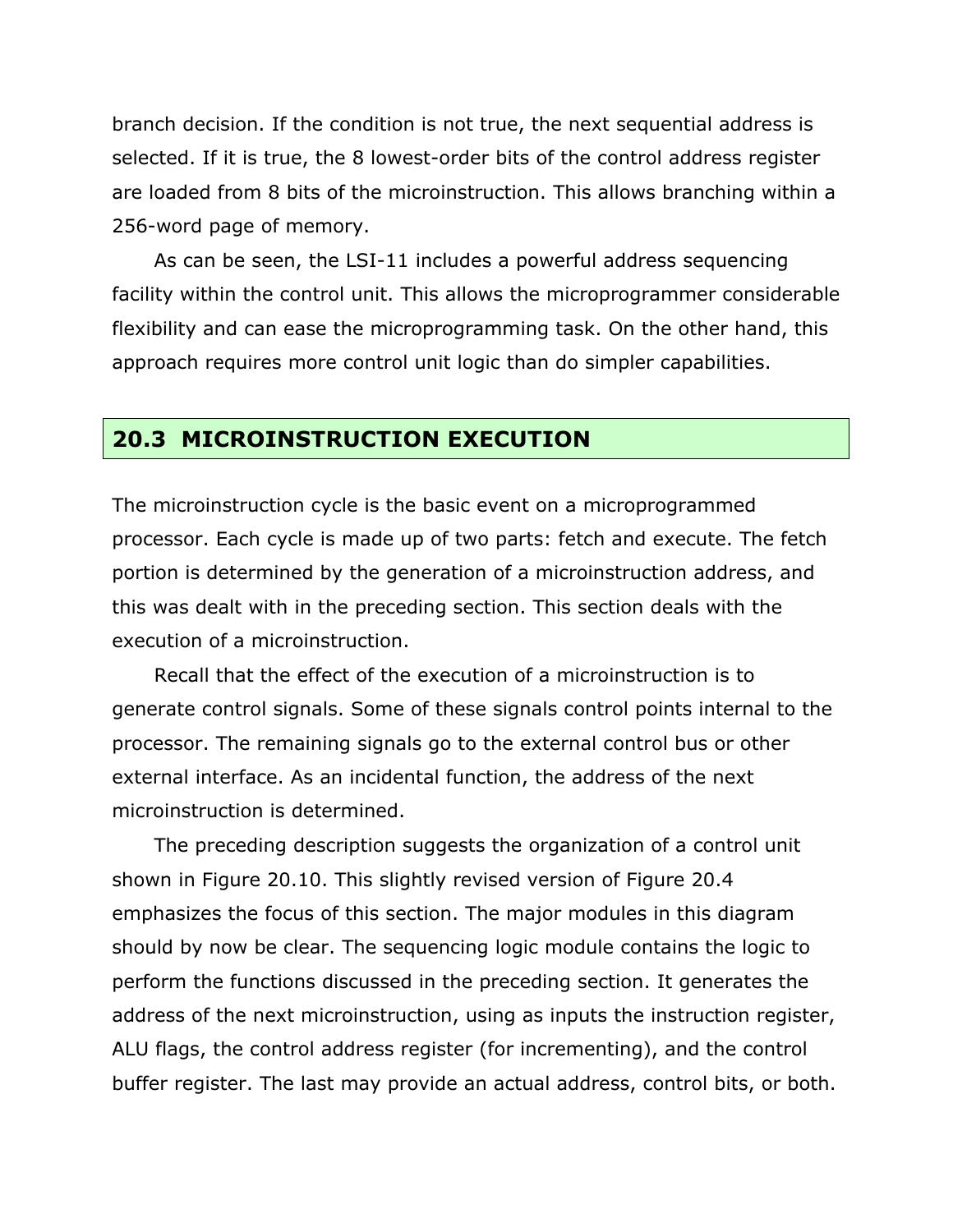

# **Figure 20.10 Control Unit Organization**

The module is driven by a clock that determines the timing of the microinstruction cycle.

The control logic module generates control signals as a function of some of the bits in the microinstruction. It should be clear that the format and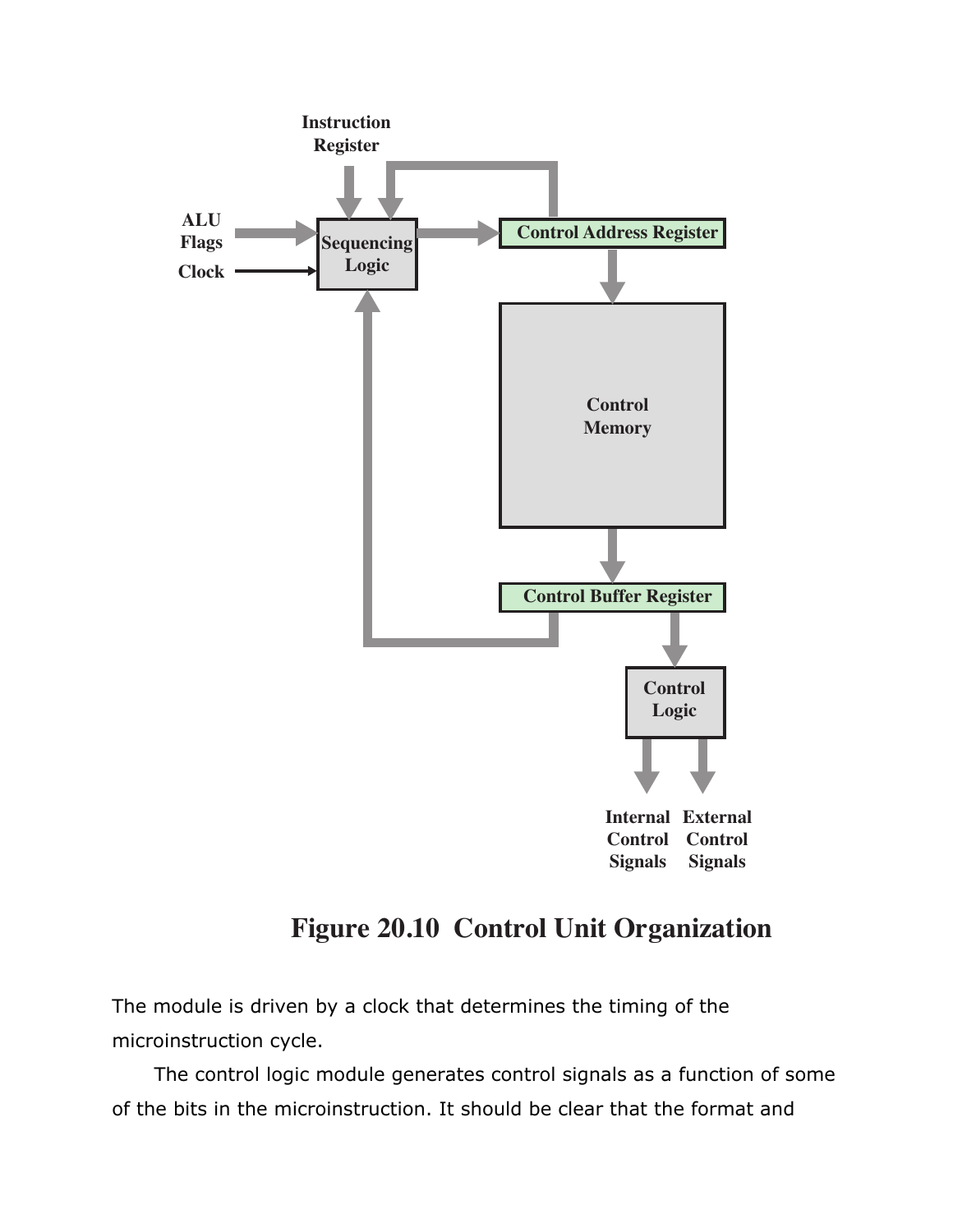content of the microinstruction will determine the complexity of the control logic module.

# **A Taxonomy of Microinstructions**

Microinstructions can be classified in a variety of ways. Distinctions that are commonly made in the literature include the following:

- Vertical/horizontal
- Packed/unpacked
- Hard/soft microprogramming
- Direct/indirect encoding

All of these bear on the format of the microinstruction. None of these terms has been used in a consistent, precise way in the literature. However, an examination of these pairs of qualities serves to illuminate microinstruction design alternatives. In the following paragraphs, we first look at the key design issue underlying all of these pairs of characteristics, and then we look at the concepts suggested by each pair.

In the original proposal by Wilkes [WILK51], each bit of a microinstruction either directly produced a control signal or directly produced one bit of the next address. We have seen, in the preceding section, that more complex address sequencing schemes, using fewer microinstruction bits, are possible. These schemes require a more complex sequencing logic module. A similar sort of trade-off exists for the portion of the microinstruction concerned with control signals. By encoding control information, and subsequently decoding it to produce control signals, control word bits can be saved.

How can this encoding be done? To answer that, consider that there are a total of *K* different internal and external control signals to be driven by the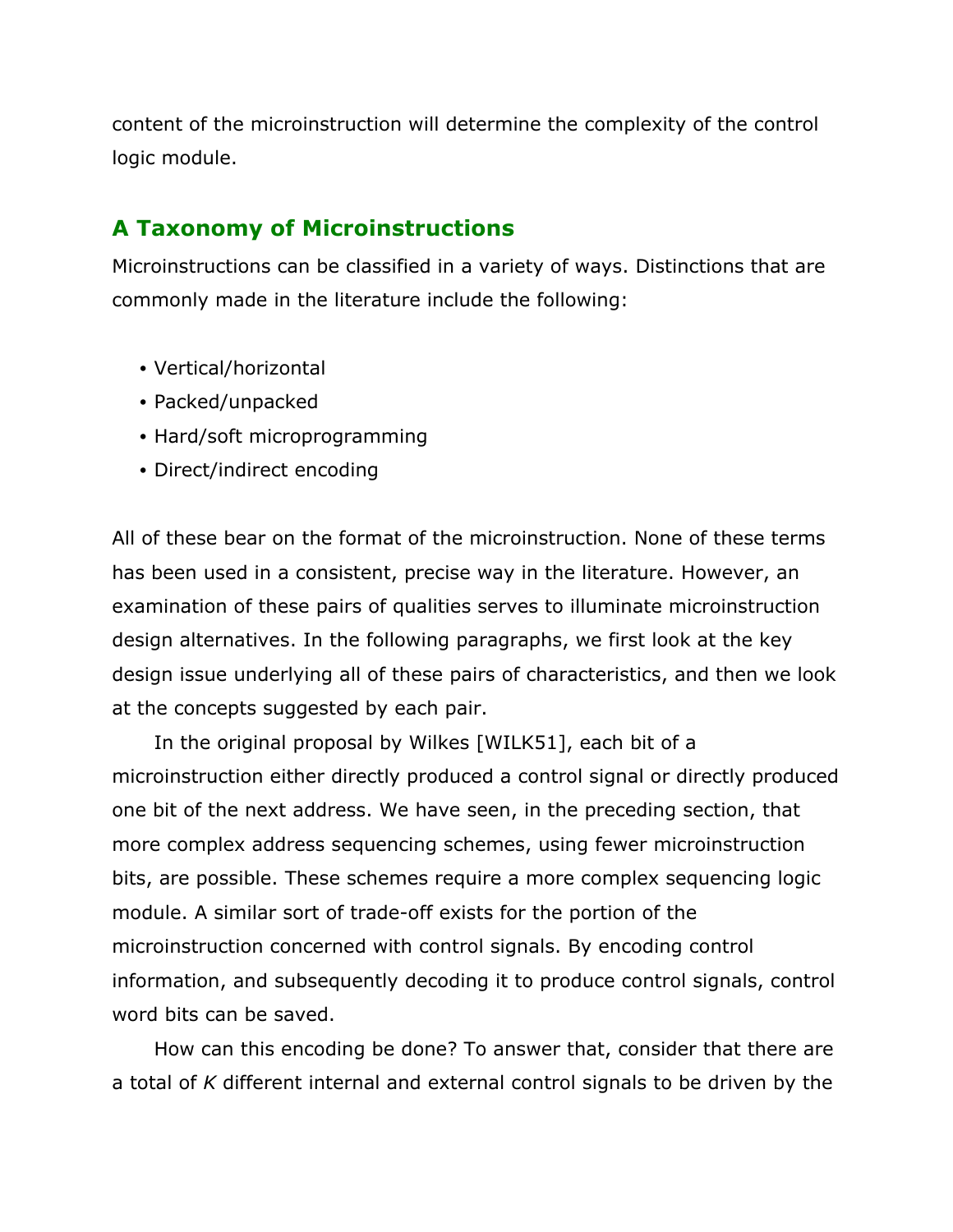control unit. In Wilkes's scheme, *K* bits of the microinstruction would be dedicated to this purpose. This allows all of the 2*K* possible combinations of control signals to be generated during any instruction cycle. But we can do better than this if we observe that not all of the possible combinations will be used. Examples include the following:

- Two sources cannot be gated to the same destination (e.g.,  $C_2$  and  $C_8$  in Figure 20.5).
- A register cannot be both source and destination (e.g.,  $C_5$  and  $C_{12}$  in Figure 20.5).
- Only one pattern of control signals can be presented to the ALU at a time.
- Only one pattern of control signals can be presented to the external control bus at a time.

So, for a given processor, all possible allowable combinations of control signals could be listed, giving some number  $Q < 2<sup>K</sup>$  possibilities. These could be encoded with a minimum  $log_2 Q$  bits, with  $(log_2 Q) < K$ . This would be the tightest possible form of encoding that preserves all allowable combinations of control signals. In practice, this form of encoding is not used, for two reasons:

- It is as difficult to program as a pure decoded (Wilkes) scheme. This point is discussed further presently.
- It requires a complex and therefore slow control logic module.

Instead, some compromises are made. These are of two kinds: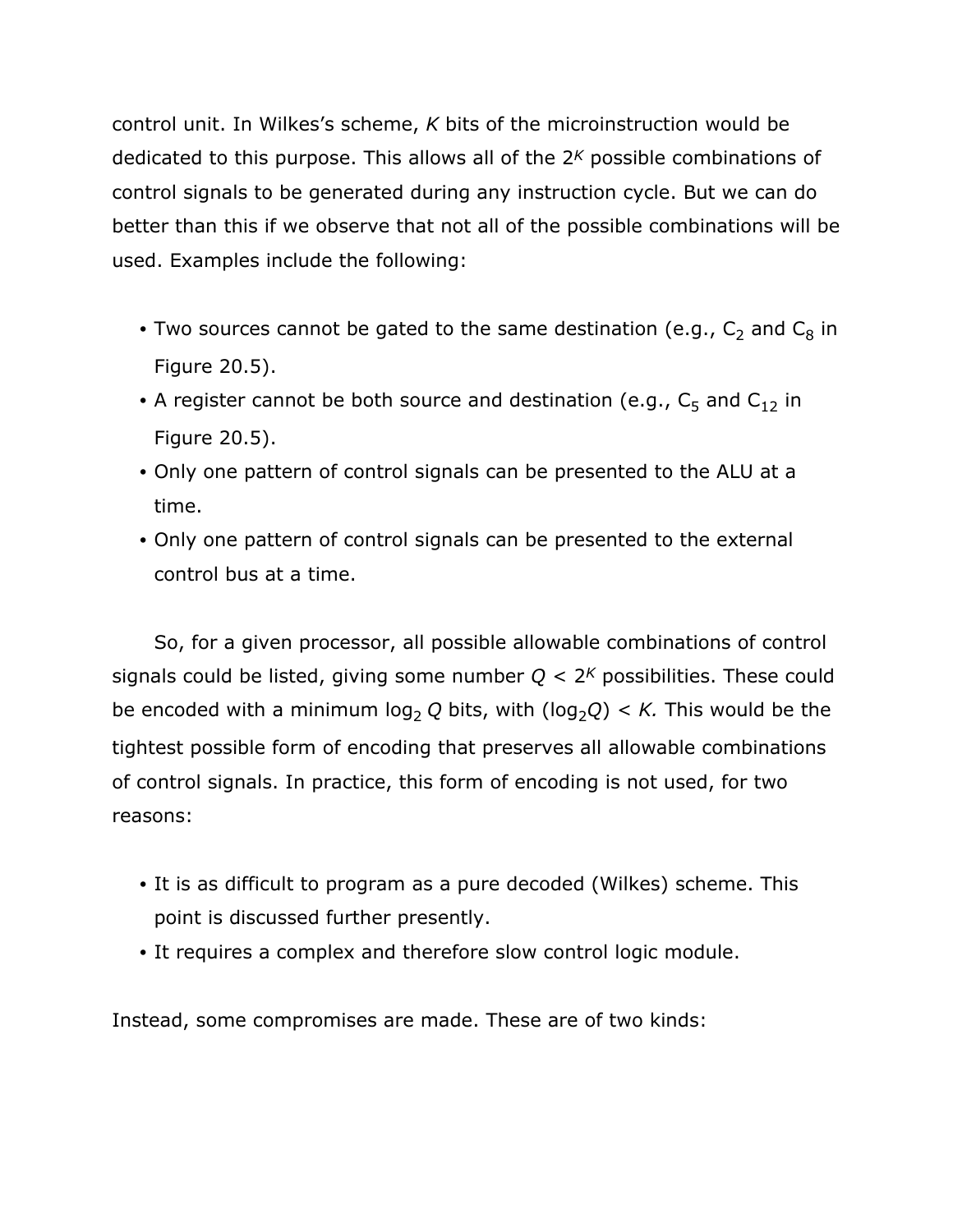- More bits than are strictly necessary are used to encode the possible combinations.
- Some combinations that are physically allowable are not possible to encode.

The latter kind of compromise has the effect of reducing the number of bits. The net result, however, is to use more than  $log_2 Q$  bits.

In the next subsection, we will discuss specific encoding techniques. The remainder of this subsection deals with the effects of encoding and the various terms used to describe it.

Based on the preceding, we can see that the control signal portion of the microinstruction format falls on a spectrum. At one extreme, there is one bit for each control signal; at the other extreme, a highly encoded format is used. Table 20.4 shows that other characteristics of a microprogrammed control unit also fall along a spectrum and that these spectra are, by and

| <b>Characteristics</b>      |                                 |  |  |  |
|-----------------------------|---------------------------------|--|--|--|
| Unencoded<br>Highly encoded |                                 |  |  |  |
| Many bits                   | Few bits                        |  |  |  |
| Detailed view of hardware   | Aggregated view of hardware     |  |  |  |
| Difficult to program        | Easy to program                 |  |  |  |
| Concurrency fully exploited | Concurrency not fully exploited |  |  |  |
| Little or no control logic  | Complex control logic           |  |  |  |
| <b>Fast execution</b>       | Slow execution                  |  |  |  |
| Optimize performance        | Optimize programming            |  |  |  |
| <b>Terminology</b>          |                                 |  |  |  |
| Unpacked                    | Packed                          |  |  |  |
| Horizontal<br>Vertical      |                                 |  |  |  |
| Hard<br>Soft                |                                 |  |  |  |

#### **Table 20.4 The Microinstruction Spectrum**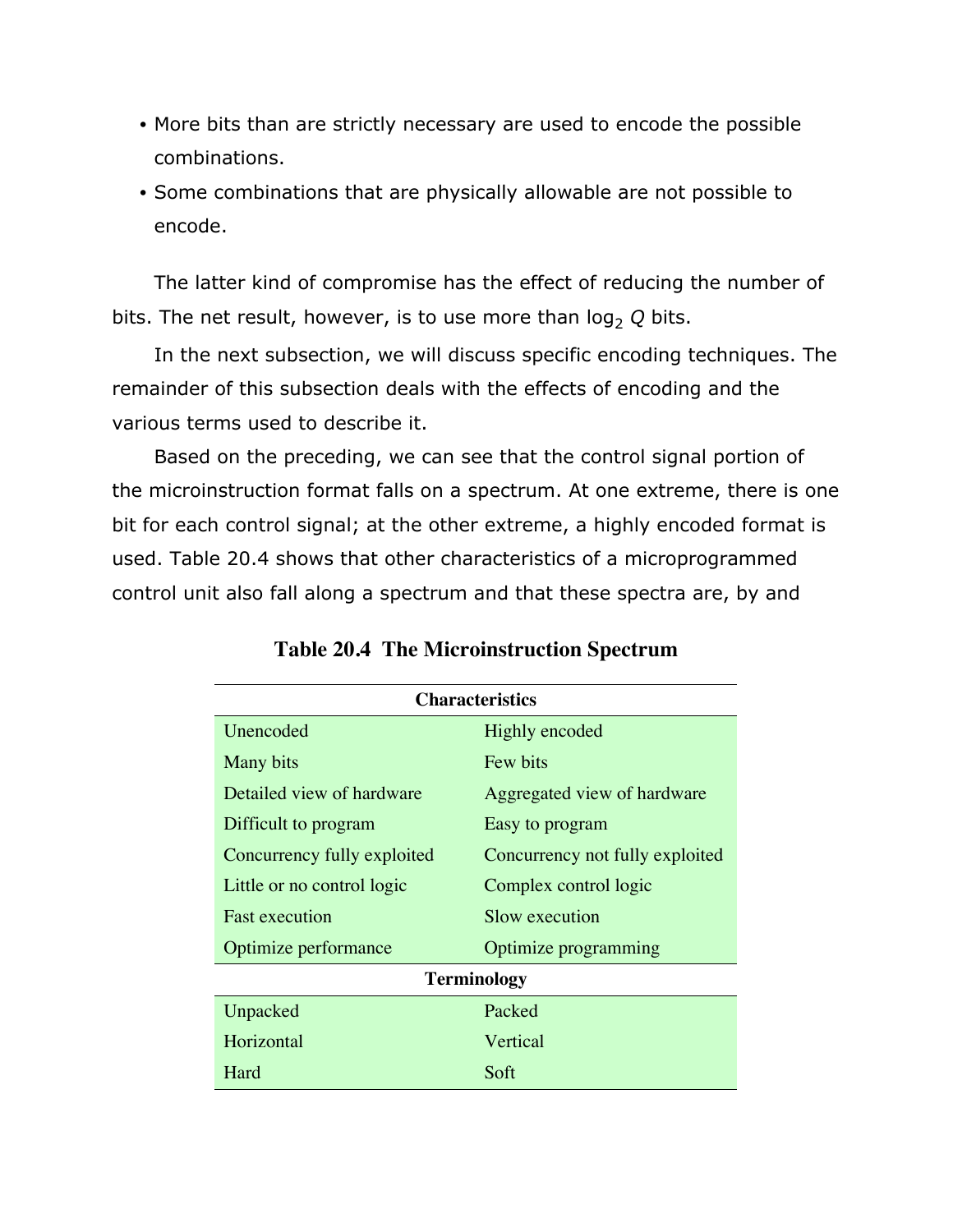large, determined by the degree-of-encoding spectrum.

The second pair of items in the table is rather obvious. The pure Wilkes scheme will require the most bits. It should also be apparent that this extreme presents the most detailed view of the hardware. Every control signal is individually controllable by the microprogrammer. Encoding is done in such a way as to aggregate functions or resources, so that the microprogrammer is viewing the processor at a higher, less detailed level. Furthermore, the encoding is designed to ease the microprogramming burden. Again, it should be clear that the task of understanding and orchestrating the use of all the control signals is a difficult one. As was mentioned, one of the consequences of encoding, typically, is to prevent the use of certain otherwise allowable combinations.

The preceding paragraph discusses microinstruction design from the microprogrammer's point of view. But the degree of encoding also can be viewed from its hardware effects. With a pure unencoded format, little or no decode logic is needed; each bit generates a particular control signal. As more compact and more aggregated encoding schemes are used, more complex decode logic is needed. This, in turn, may affect performance. More time is needed to propagate signals through the gates of the more complex control logic module. Thus, the execution of encoded microinstructions takes longer than the execution of unencoded ones.

Thus, all of the characteristics listed in Table 20.4 fall along a spectrum of design strategies. In general, a design that falls toward the left end of the spectrum is intended to optimize the performance of the control unit. Designs toward the right end are more concerned with optimizing the process of microprogramming. Indeed, microinstruction sets near the right end of the spectrum look very much like machine instruction sets. A good example of this is the LSI-11 design, described later in this section. Typically, when the objective is simply to implement a control unit, the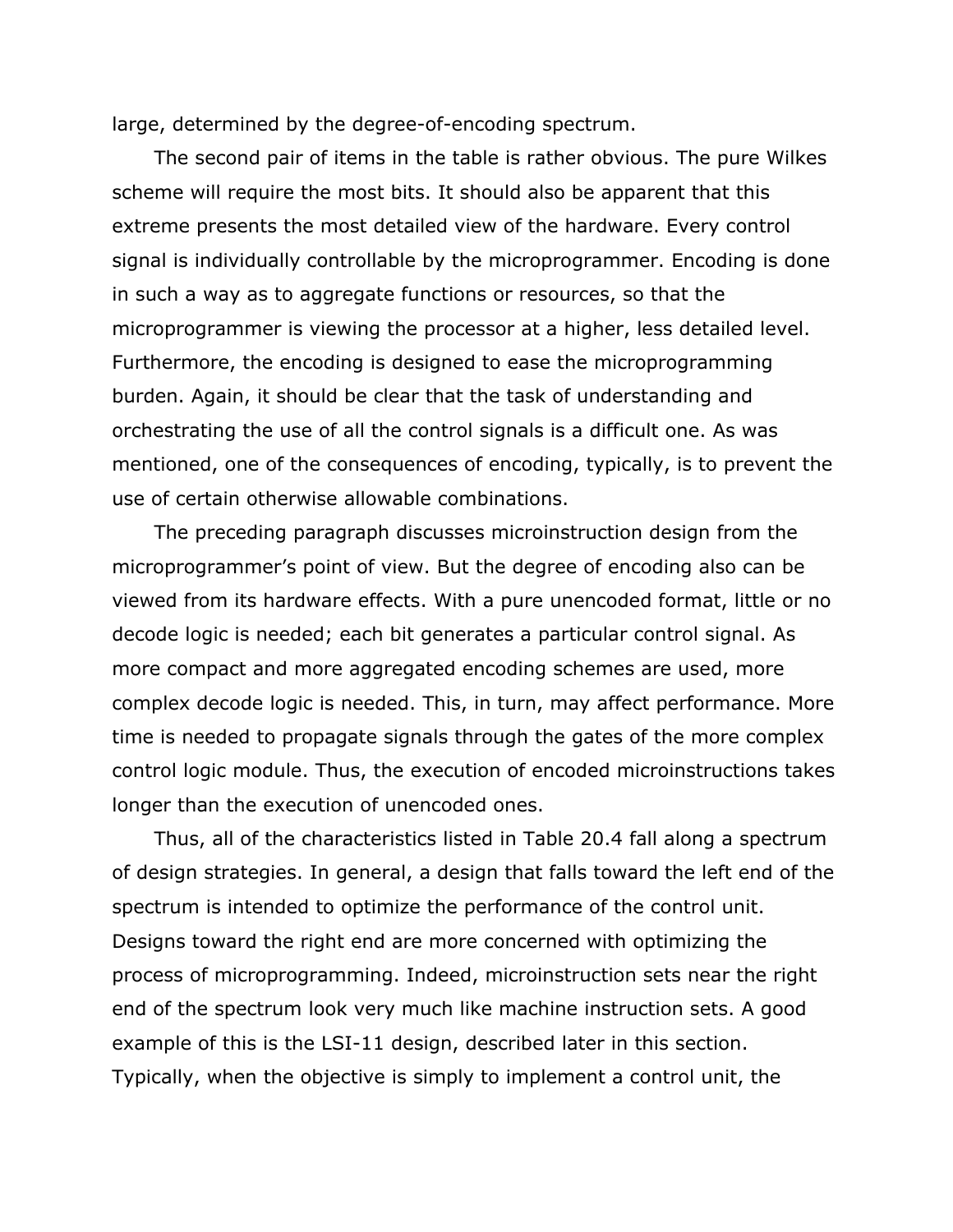design will be near the left end of the spectrum. The IBM 3033 design, discussed presently, is in this category. As we shall discuss later, some systems permit a variety of users to construct different microprograms using the same microinstruction facility. In the latter cases, the design is likely to fall near the right end of the spectrum.

We can now deal with some of the terminology introduced earlier. Table 20.4 indicates how three of these pairs of terms relate to the microinstruction spectrum. In essence, all of these pairs describe the same thing but emphasize different design characteristics.

The degree of packing relates to the degree of identification between a given control task and specific microinstruction bits. As the bits become more *packed,* a given number of bits contains more information. Thus, packing connotes encoding. The terms *horizontal* and *vertical* relate to the relative width of microinstructions. [SIEW82] suggests as a rule of thumb that vertical microinstructions have lengths in the range of 16 to 40 bits and that horizontal microinstructions have lengths in the range of 40 to 100 bits. The terms *hard* and *soft* microprogramming are used to suggest the degree of closeness to the underlying control signals and hardware layout. Hard microprograms are generally fixed and committed to read-only memory. Soft microprograms are more changeable and are suggestive of user microprogramming.

The other pair of terms mentioned at the beginning of this subsection refers to direct versus indirect encoding, a subject to which we now turn.

## **Microinstruction Encoding**

In practice, microprogrammed control units are not designed using a pure unencoded or horizontal microinstruction format. At least some degree of encoding is used to reduce control memory width and to simplify the task of microprogramming.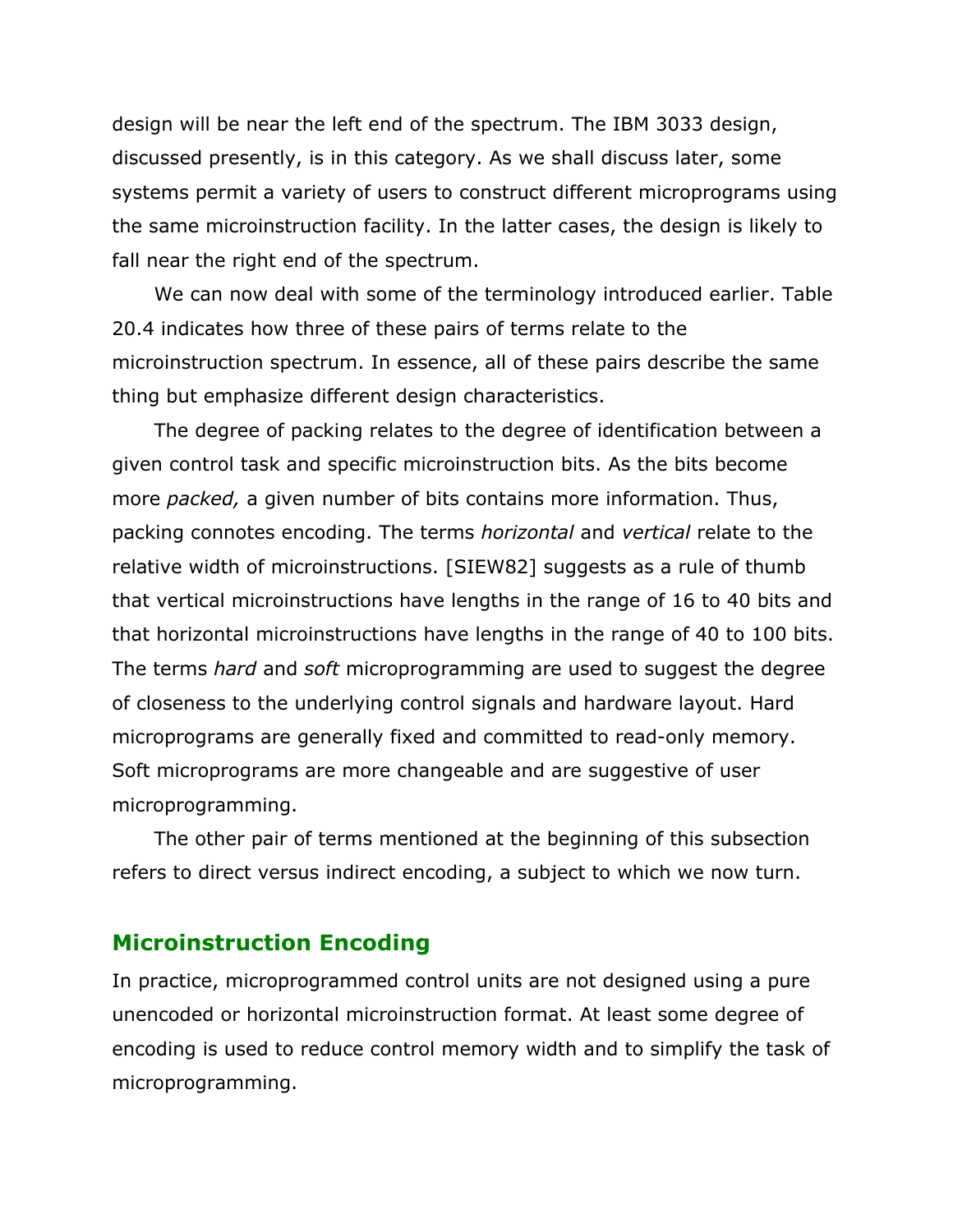

**Control signals**

**(a) Direct encoding**



**(b) Indirect encoding**

**Figure 20.11 Microinstruction Encoding**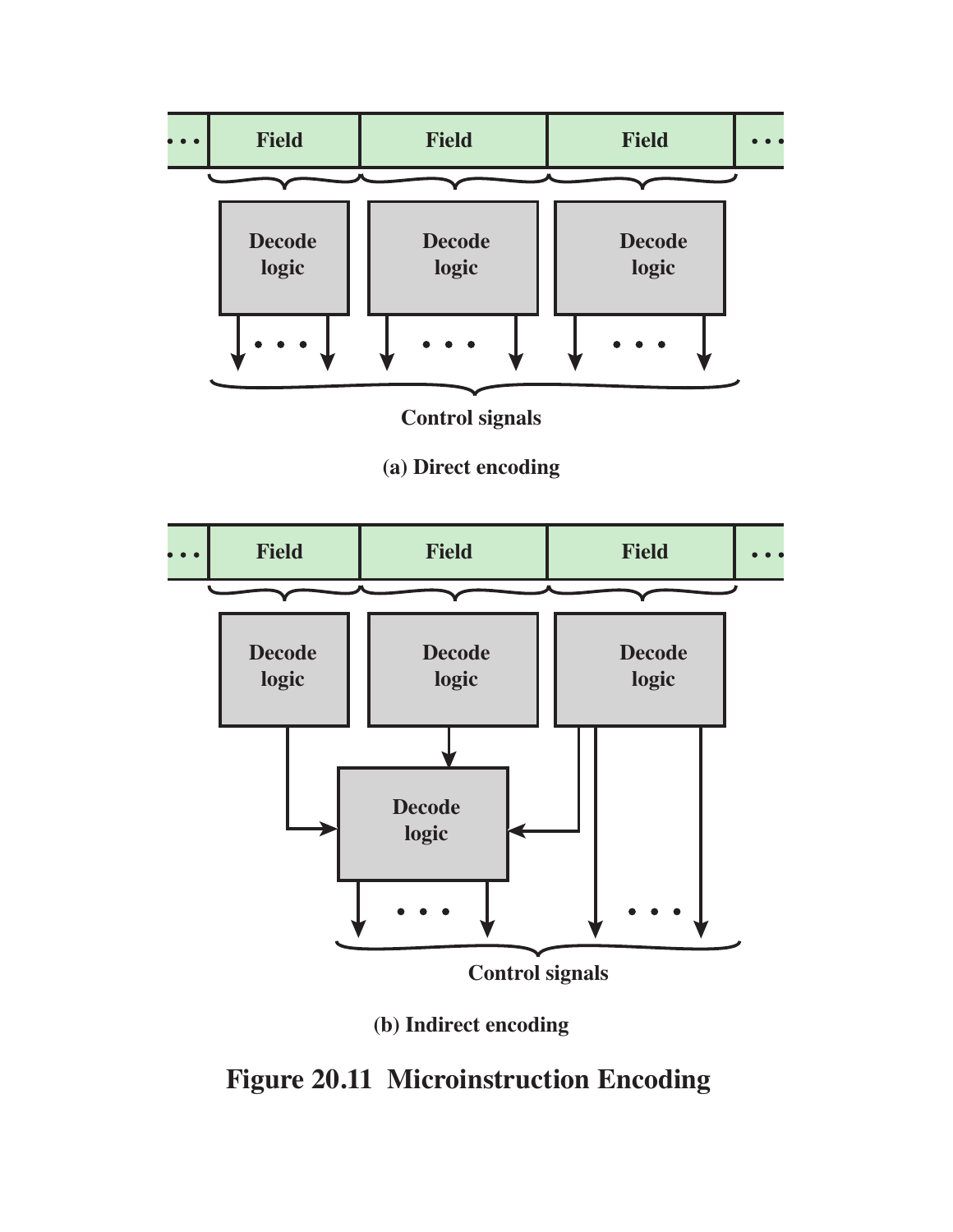The basic technique for encoding is illustrated in Figure 20.11a. The microinstruction is organized as a set of fields. Each field contains a code, which, upon decoding, activates one or more control signals.

Let us consider the implications of this layout. When the microinstruction is executed, every field is decoded and generates control signals. Thus, with *N* fields, *N* simultaneous actions are specified. Each action results in the activation of one or more control signals. Generally, but not always, we will want to design the format so that each control signal is activated by no more than one field. Clearly, however, it must be possible for each control signal to be activated by at least one field.

Now consider the individual field. A field consisting of *L* bits can contain one of 2*L* codes, each of which can be encoded to a different control signal pattern. Because only one code can appear in a field at a time, the codes are mutually exclusive, and, therefore, the actions they cause are mutually exclusive.

The design of an encoded microinstruction format can now be stated in simple terms:

- Organize the format into independent fields. That is, each field depicts a set of actions (pattern of control signals) such that actions from different fields can occur simultaneously.
- Define each field such that the alternative actions that can be specified by the field are mutually exclusive. That is, only one of the actions specified for a given field could occur at a time.

Two approaches can be taken to organizing the encoded microinstruction into fields: functional and resource. The *functional encoding* method identifies functions within the machine and designates fields by function type. For example, if various sources can be used for transferring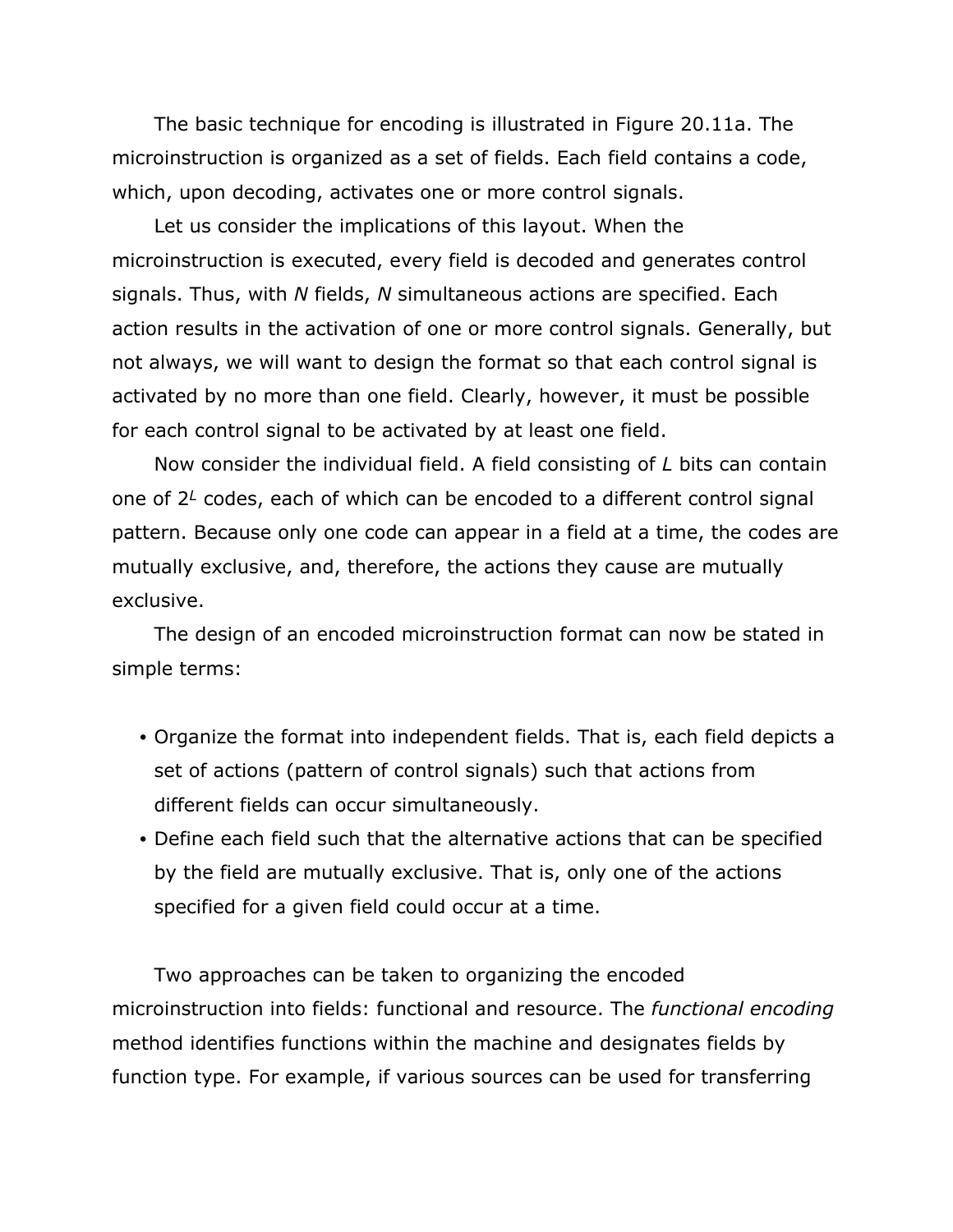data to the accumulator, one field can be designated for this purpose, with each code specifying a different source. *Resource encoding* views the machine as consisting of a set of independent resources and devotes one field to each (e.g., I/O, memory, ALU).

Another aspect of encoding is whether it is direct or indirect (Figure 20.11b). With indirect encoding, one field is used to determine the interpretation of another field. For example, consider an ALU that is capable of performing eight different arithmetic operations and eight different shift operations. A 1-bit field could be used to indicate whether a shift or arithmetic operation is to be used; a 3-bit field would indicate the operation. This technique generally implies two levels of decoding, increasing propagation delays.

Figure 20.12 is a simple example of these concepts. Assume a processor with a single accumulator and several internal registers, such as a program counter and a temporary register for ALU input. Figure 20.12a shows a highly vertical format. The first 3 bits indicate the type of operation, the next 3 encode the operation, and the final 2 select an internal register. Figure 20.12b is a more horizontal approach, although encoding is still used. In this case, different functions appear in different fields.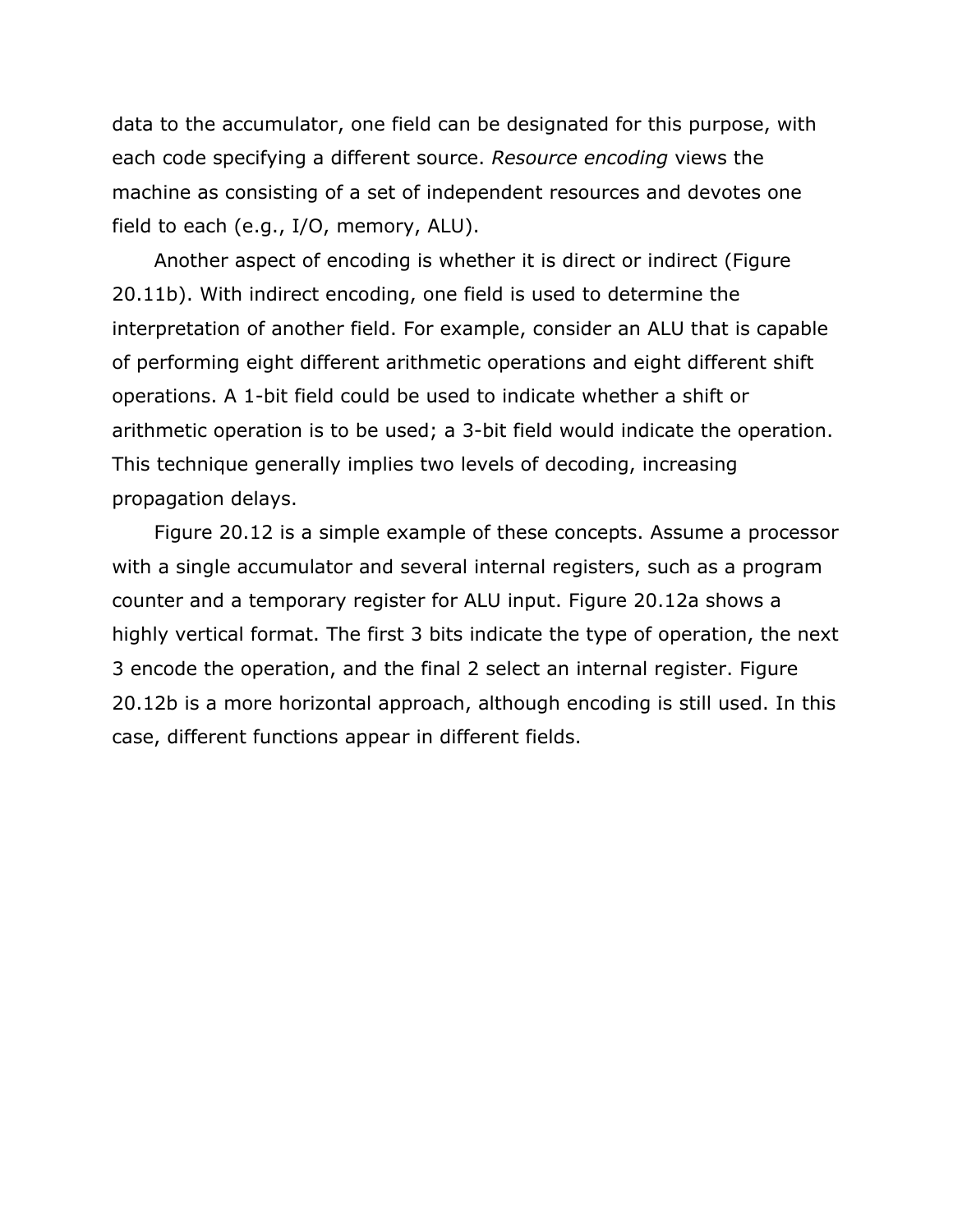



**Figure 20 .12 Alternative Microinstruction Formats for a Simple Machine**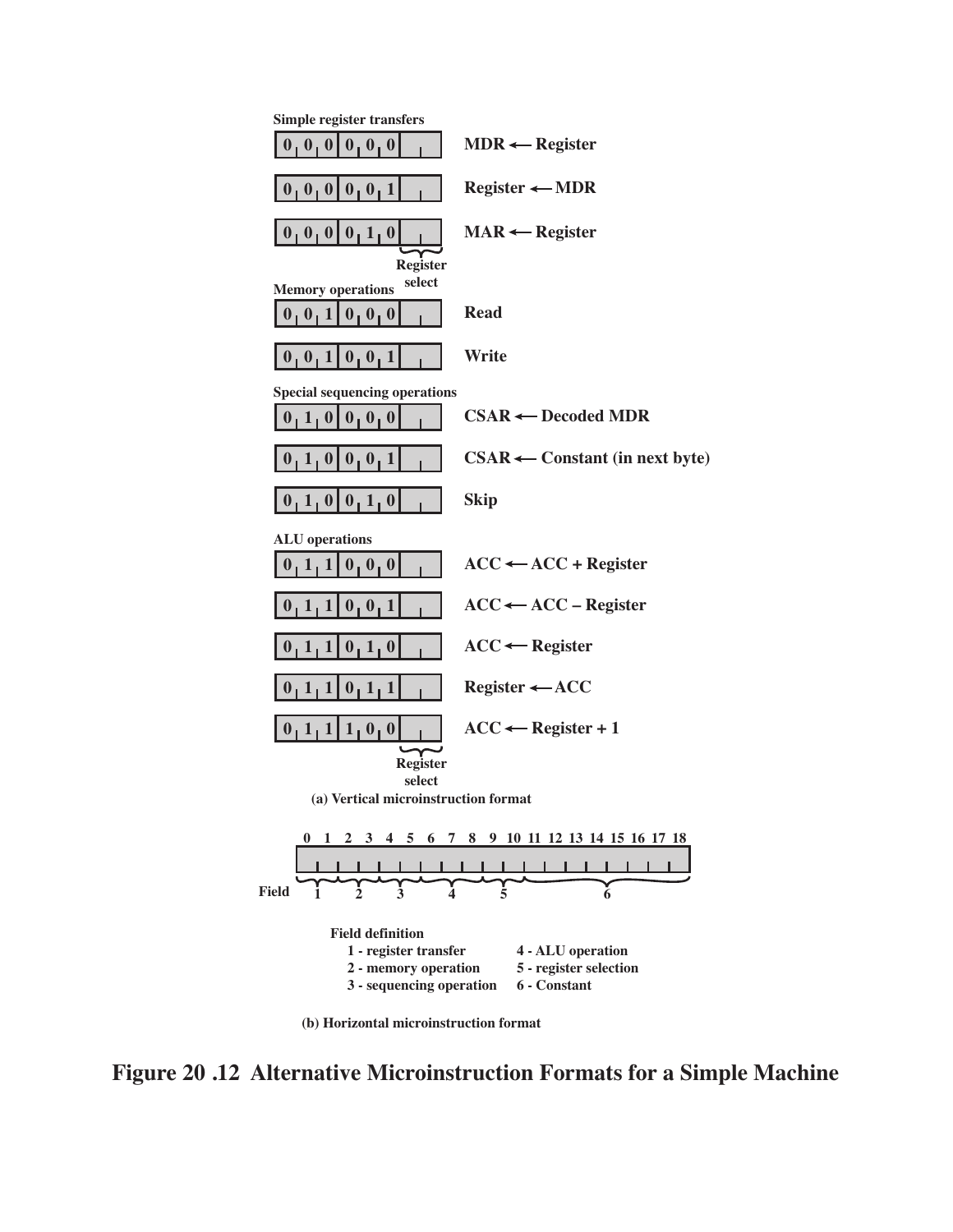#### **LSI-11 Microinstruction Execution**

The LSI-11 [SEBE76] is a good example of a vertical microinstruction approach. We look first at the organization of the control unit, then at the microinstruction format.

#### *LSI-11 CONTROL UNIT ORGANIZATION*

The LSI-11 is the first member of the PDP-11 family that was offered as a single-board processor. The board contains three LSI chips, an internal bus known as the *microinstruction bus* (MIB), and some additional interfacing logic.

Figure 20.13 depicts, in simplified form, the organization of the LSI-11 processor. The three chips are the data, control, and control store chips. The data chip contains an 8-bit ALU, twenty-six 8-bit registers, and storage for several condition codes. Sixteen of the registers are used to implement the eight 16-bit general-purpose registers of the PDP-11. Others include a program status word, memory address register (MAR), and memory buffer register. Because the ALU deals with only 8 bits at a time, two passes through the ALU are required to implement a 16-bit PDP-11 arithmetic operation. This is controlled by the microprogram.

The control store chip or chips contain the 22-bit-wide control memory. The control chip contains the logic for sequencing and executing microinstructions. It contains the control address register, the control data register, and a copy of the machine instruction register.

The MIB ties all the components together. During microinstruction fetch, the control chip generates an 11-bit address onto the MIB. Control store is accessed, producing a 22-bit microinstruction, which is placed on the MIB. The low-order 16 bits go to the data chip, while the low-order 18 bits go to the control chip. The high-order 4 bits control special processor board functions.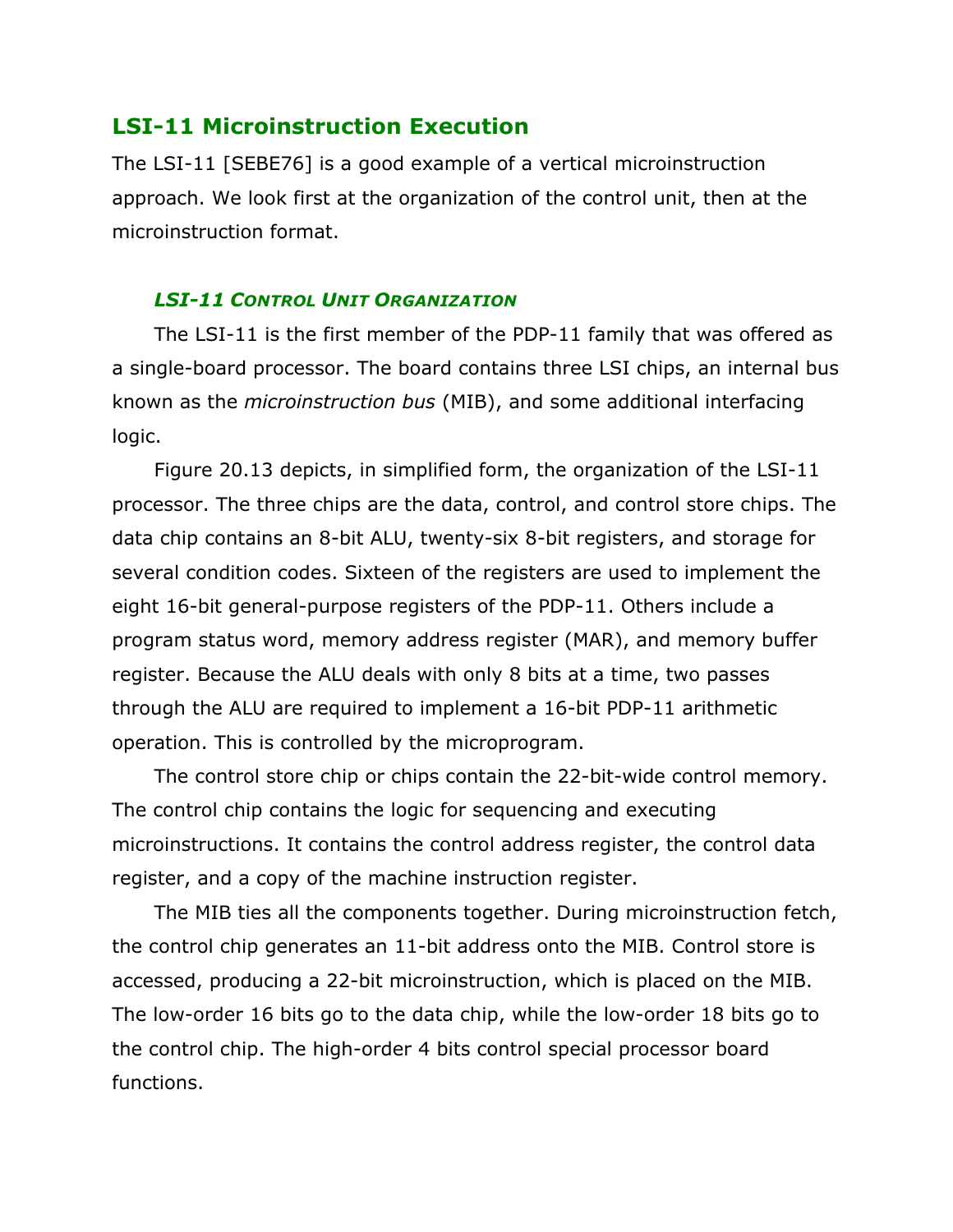



# **Figure 20.13 Simplified Block Diagram of the LSI-11 Processor**

Figure 20.14 provides a still simplified but more detailed look at the LSI-11 control unit: the figure ignores individual chip boundaries. The address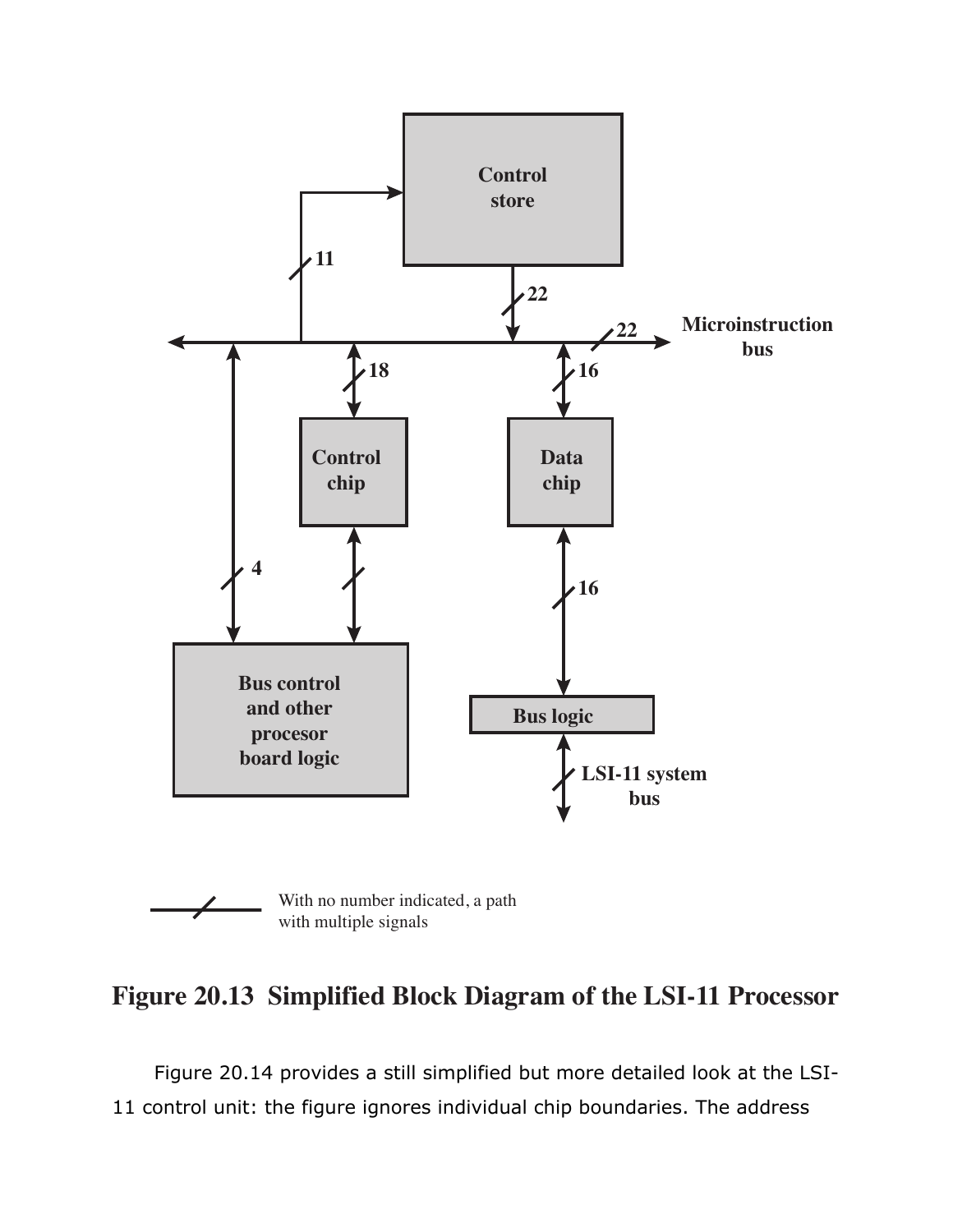sequencing scheme described in Section 20.2 is implemented in two modules. Overall sequence control is provided by the microprogram sequence control module, which is capable of incrementing the microinstruction address register and performing unconditional branches. The other forms of address calculation are carried out by a separate translation array. This is a combinatorial circuit that generates an address based on the microinstruction, the machine instruction, the microinstruction program counter, and an interrupt register.

The translation array comes into play on the following occasions:

- The opcode is used to determine the start of a microroutine.
- At appropriate times, address mode bits of the microinstruction are tested to perform appropriate addressing.
- Interrupt conditions are periodically tested.
- Conditional branch microinstructions are evaluated.

#### *LSI-11 MICROINSTRUCTION FORMAT*

The LSI-11 uses an extremely vertical microinstruction format, which is only 22 bits wide. The microinstruction set strongly resembles the PDP-11 machine instruction set that it implements. This design was intended to optimize the performance of the control unit within the constraint of a vertical, easily programmed design. Table 20.5 lists some of the LSI-11 microinstructions.

Figure 20.15 shows the 22-bit LSI-11 microinstruction format. The highorder 4 bits control special functions on the processor board. The translate bit enables the translation array to check for pending interrupts. The load return register bit is used at the end of a microroutine to cause the next microinstruction address to be loaded from the return register.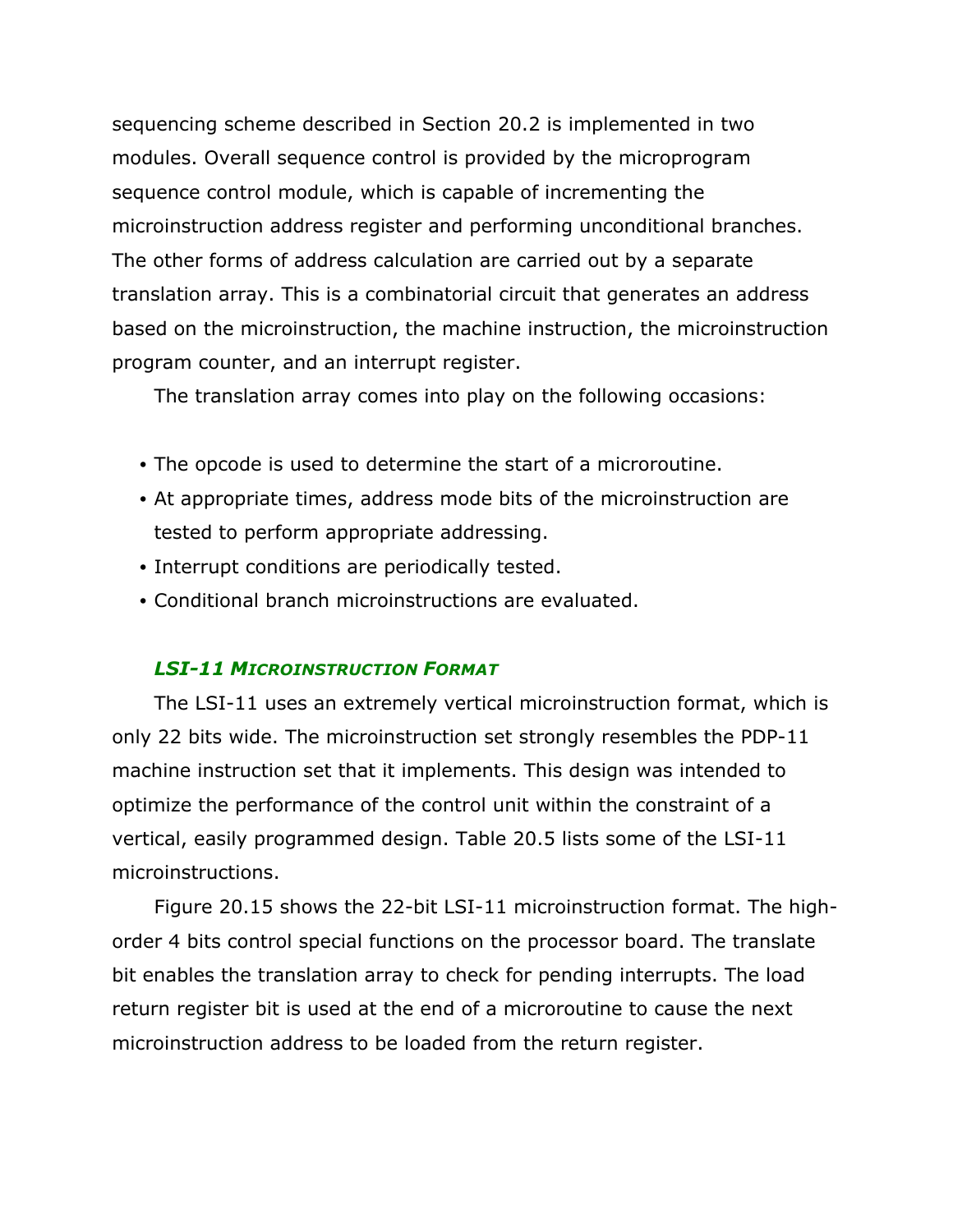

**Figure 20.14 Organization of the LSI-11 Control Unit**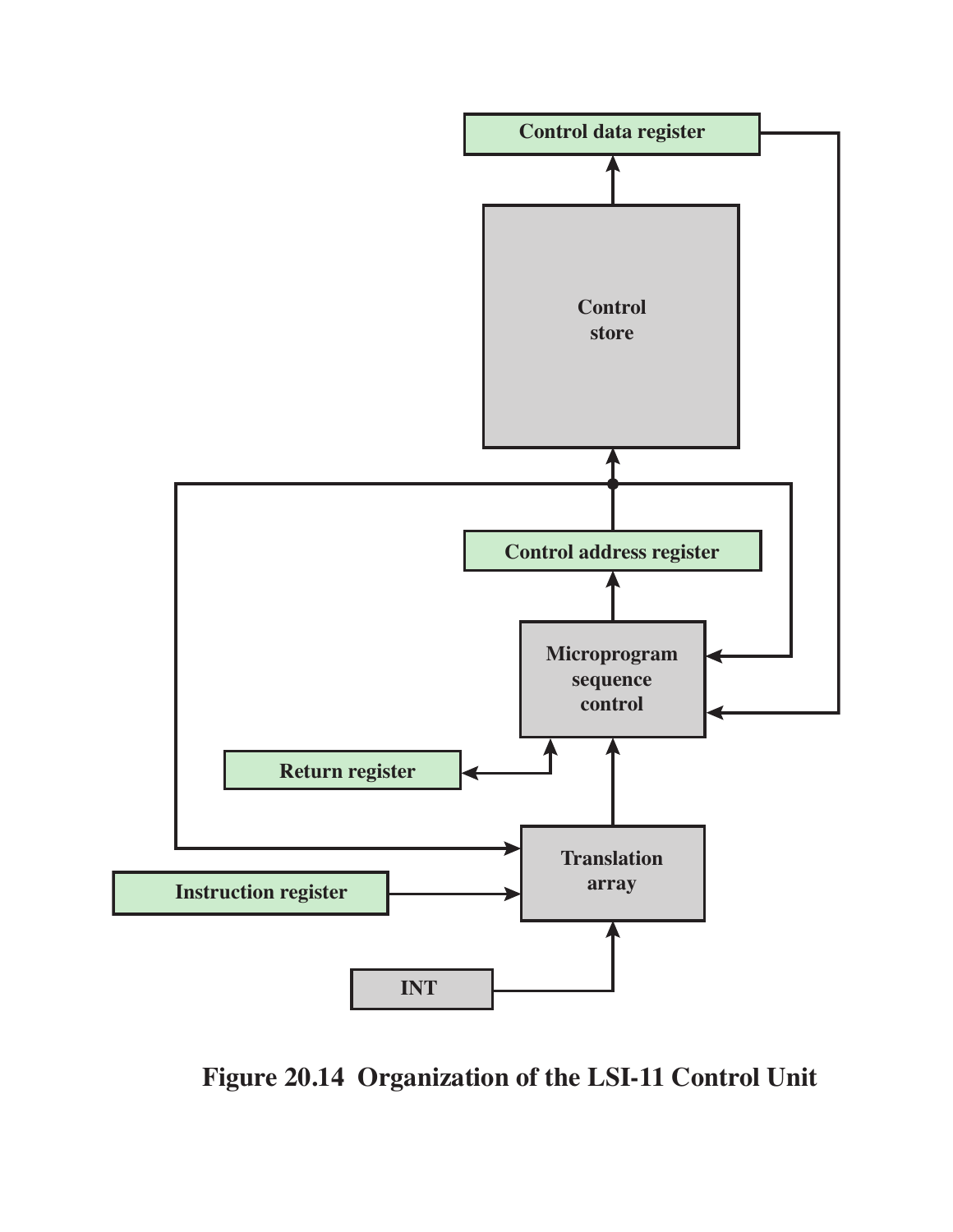

**(a) Format of the full LSI-11 microinstruction**



**Unconditional jump microinstruction format**

| Opcode | <b>Test code</b> | <b>Jump address</b> |
|--------|------------------|---------------------|

**Conditional jump microinstruction format**

| <b>Opcode</b> | <b>Literal value</b> | A register |
|---------------|----------------------|------------|

**Literal microinstruction format**

| <b>Opcode</b> | <b>B</b> register | A register |
|---------------|-------------------|------------|

**Register jump microinstruction format**

**(b) Format of the encoded part of the LSI-11 microinstruction**

# **Figure 20.15 LSI-11 Microinstruction Format**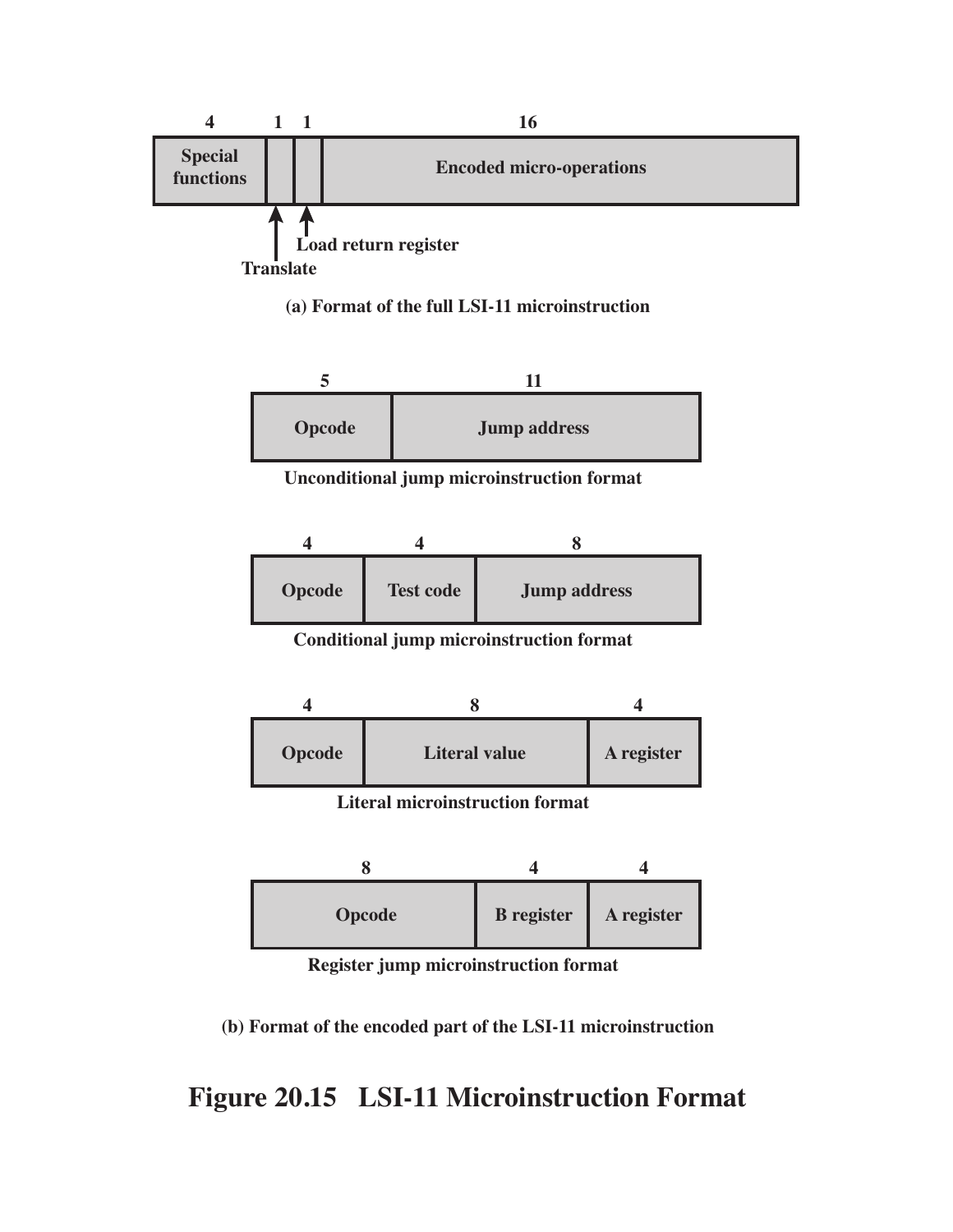| <b>Arithmetic Operations</b>                  | <b>General Operations</b>                   |
|-----------------------------------------------|---------------------------------------------|
| Add word (byte, literal)                      | MOV word (byte)                             |
| Test word (byte, literal)                     | Jump                                        |
| Increment word (byte) by 1                    | Return                                      |
| Increment word (byte) by 2                    | Conditional jump                            |
| Negate word (byte)                            | Set (reset) flags                           |
| Conditionally increment (decrement) byte      | Load G low                                  |
| Conditionally add word (byte)                 | Conditionally MOV word (byte)               |
| Add word (byte) with carry                    |                                             |
| Conditionally add digits                      | <b>Input/Output Operations</b>              |
| Subtract word (byte)                          | Input word (byte)                           |
| Compare word (byte, literal)                  | Input status word (byte)                    |
| Subtract word (byte) with carry               | Read                                        |
| Decrement word (byte) by 1                    | Write                                       |
|                                               | Read (write) and increment word (byte) by 1 |
| <b>Logical Operations</b>                     | Read (write) and increment word (byte) by 2 |
| AND word (byte, literal)                      | Read (write) acknowledge                    |
| Test word (byte)                              | Output word (byte, status)                  |
| OR word (byte)                                |                                             |
| Exclusive-OR word (byte)                      |                                             |
| Bit clear word (byte)                         |                                             |
| Shift word (byte) right (left) with (without) |                                             |
| carry                                         |                                             |
| Complement word (byte)                        |                                             |
|                                               |                                             |

#### **Table 20.5 Some LSI-11 Microinstructions**

The remaining 16 bits are used for highly encoded micro-operations.

The format is much like a machine instruction, with a variable-length opcode and one or more operands.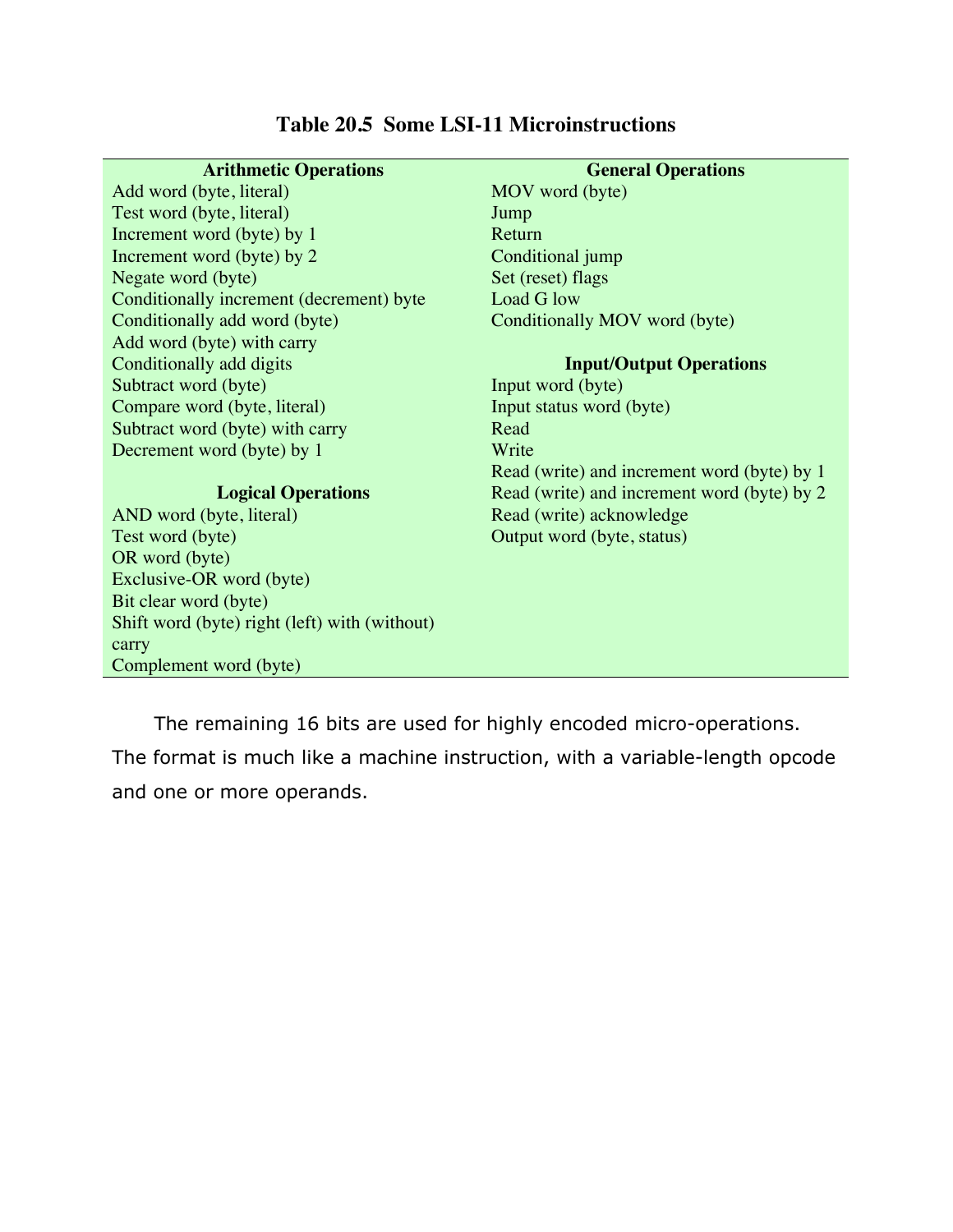# **Table 20.6 IBM 3033 Microinstruction Control Fields**

| <b>ALU Control Fields</b> |                                                                    |  |  |  |
|---------------------------|--------------------------------------------------------------------|--|--|--|
| AA(3)                     | Load A register from one of data registers                         |  |  |  |
| AB(3)                     | Load B register from one of data registers                         |  |  |  |
| AC(3)                     | Load C register from one of data registers                         |  |  |  |
| AD(3)                     | Load D register from one of data registers                         |  |  |  |
| AE(4)                     | Route specified A bits to ALU                                      |  |  |  |
| AF(4)                     | Route specified B bits to ALU                                      |  |  |  |
| AG(5)                     | Specifies ALU arithmetic operation on A input                      |  |  |  |
| AH(4)                     | Specifies ALU arithmetic operation on B input                      |  |  |  |
| AJ(1)                     | Specifies D or B input to ALU on B side                            |  |  |  |
| AK(4)                     | Route arithmetic output to shifter                                 |  |  |  |
| CA(3)                     | Load F register                                                    |  |  |  |
| CB(1)                     | Activate shifter                                                   |  |  |  |
| CC(5)                     | Specifies logical and carry functions                              |  |  |  |
| CE(7)                     | Specifies shift amount                                             |  |  |  |
|                           | <b>Sequencing and Branching Fields</b>                             |  |  |  |
| AL(1)                     | End operation and perform branch                                   |  |  |  |
| BA(8)                     | Set high-order bits (00–07) of control address register            |  |  |  |
| BB(4)                     | Specifies condition for setting bit 8 of control address register  |  |  |  |
| BC(4)                     | Specifies condition for setting bit 9 of control address register  |  |  |  |
| BD(4)                     | Specifies condition for setting bit 10 of control address register |  |  |  |
| BE(4)                     | Specifies condition for setting bit 11 of control address register |  |  |  |
| BF(7)                     | Specifies condition for setting bit 12 of control address register |  |  |  |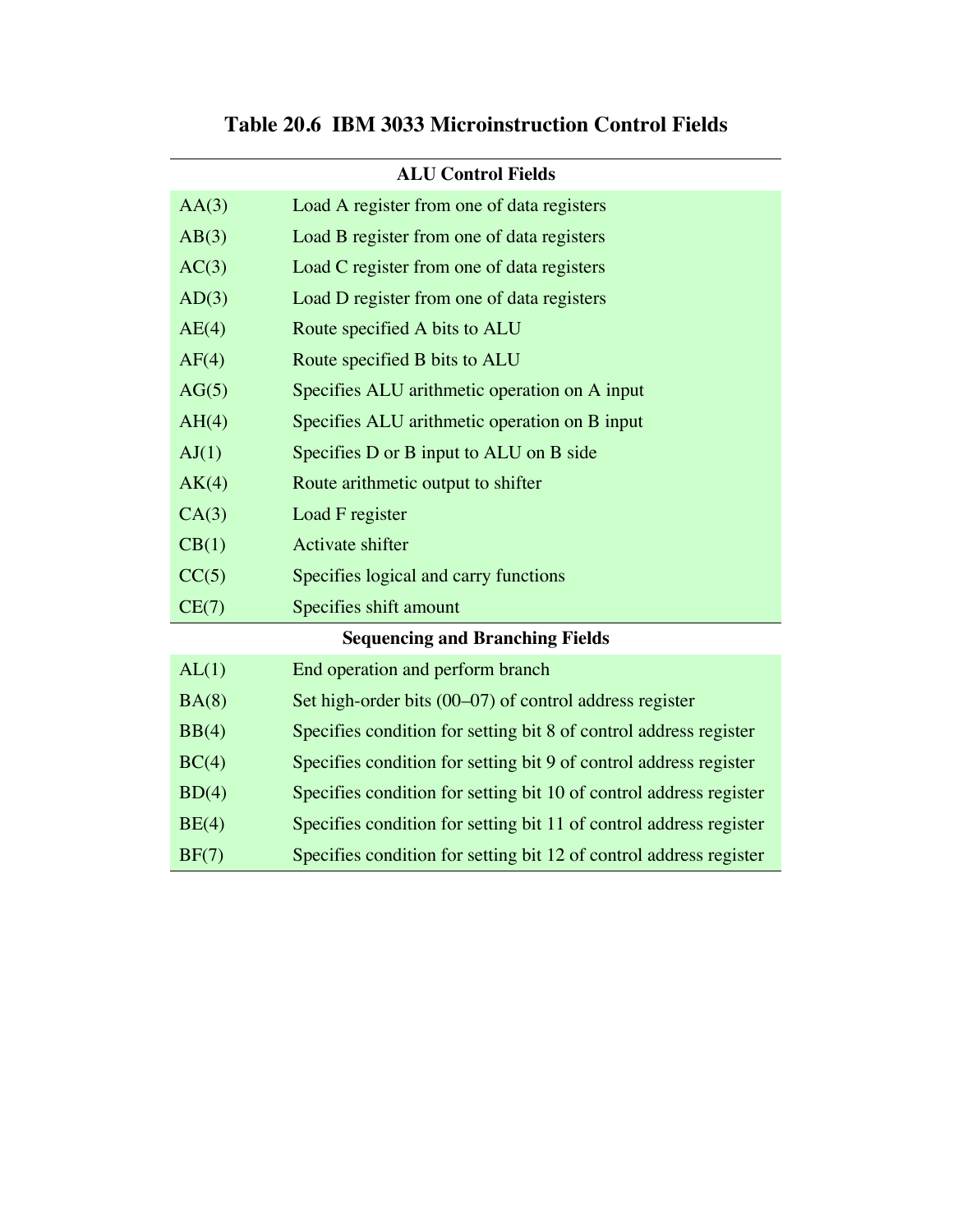



# **IBM 3033 Microinstruction Execution**

The standard IBM 3033 control memory consists of 4K words. The first half of these (0000–07FF) contain 108-bit microinstructions, while the remainder (0800–0FFF) are used to store 126-bit microinstructions. The format is depicted in Figure 20.16. Although this is a rather horizontal format, encoding is still extensively used. The key fields of that format are summarized in Table 20.6.

The ALU operates on inputs from four dedicated, non-user-visible registers, A, B, C, and D. The microinstruction format contains fields for loading these registers from user-visible registers, performing an ALU function, and specifying a user-visible register for storing the result. There are also fields for loading and storing data between registers and memory.

The sequencing mechanism for the IBM 3033 was discussed in Section 20.2.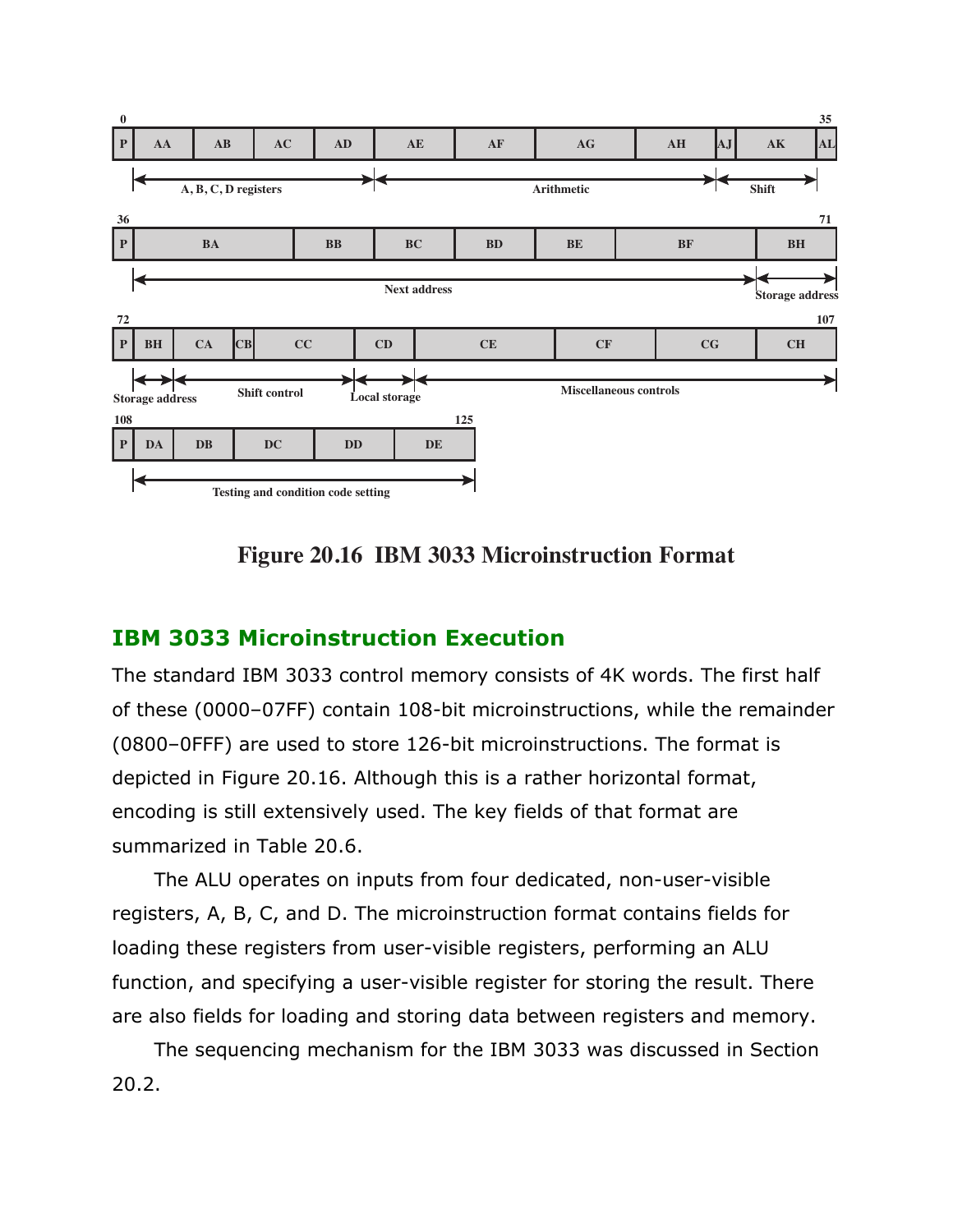# **20.4 TI 8800**

The Texas Instruments 8800 Software Development Board (SDB) is a microprogrammable 32-bit computer card. The system has a writable control store, implemented in RAM rather than ROM. Such a system does not achieve the speed or density of a microprogrammed system with a ROM control store. However, it is useful for developing prototypes and for educational purposes.

The 8800 SDB consists of the following components (Figure 20.17):

- Microcode memory
- Microsequencer
- 32-bit ALU
- Floating-point and integer processor
- Local data memory

Two buses link the internal components of the system. The DA bus provides data from the microinstruction data field to the ALU, the floatingpoint processor, or the microsequencer. In the latter case, the data consists of an address to be used for a branch instruction. The bus can also be used for the ALU or microsequencer to provide data to other components. The System Y bus connects the ALU and floating-point processor to local memory and to external modules via the PC interface.

The board fits into an IBM PC-compatible host computer. The host computer provides a suitable platform for microcode assembly and debug.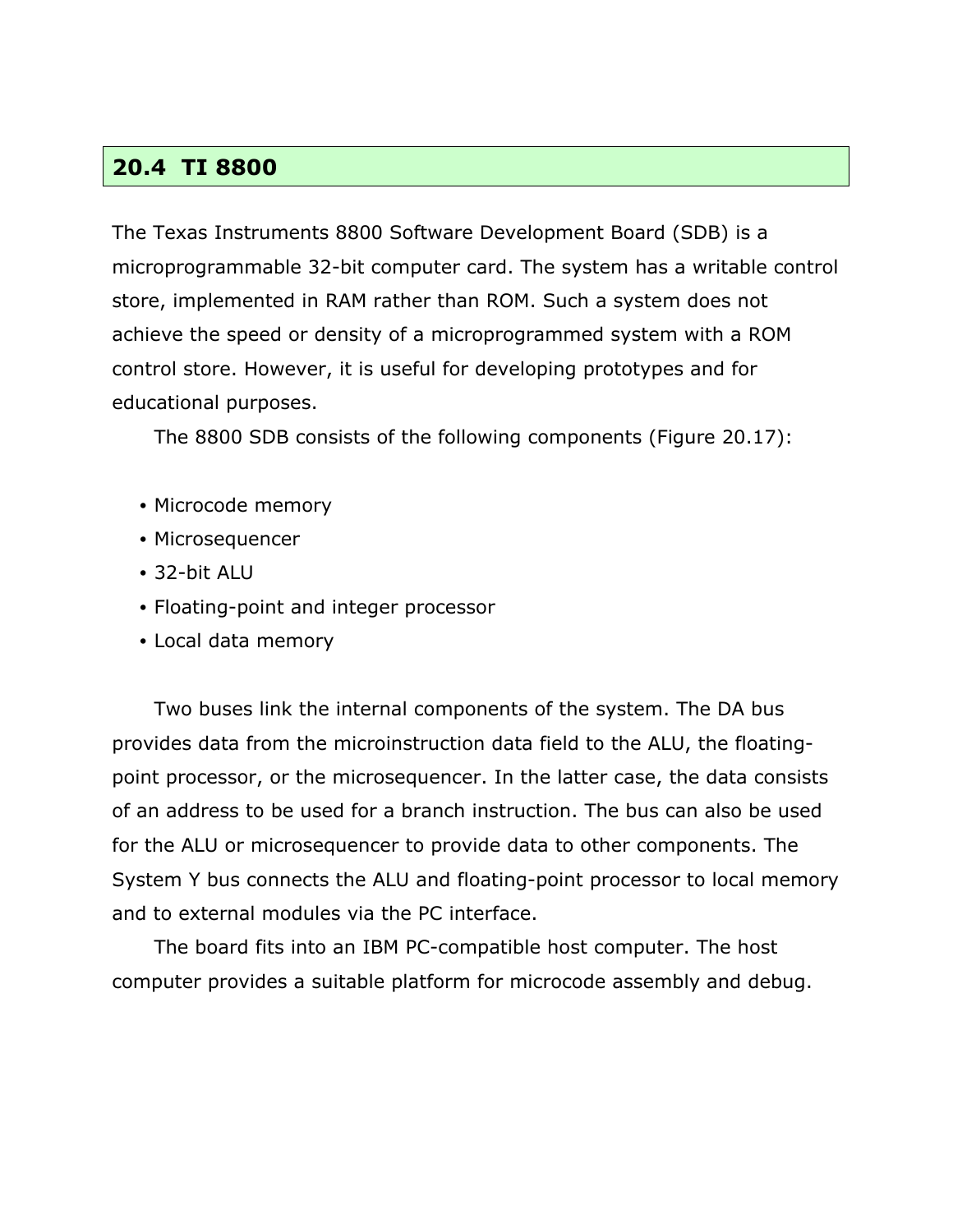

**Figure 20.17 TI 8800 Block Diagram**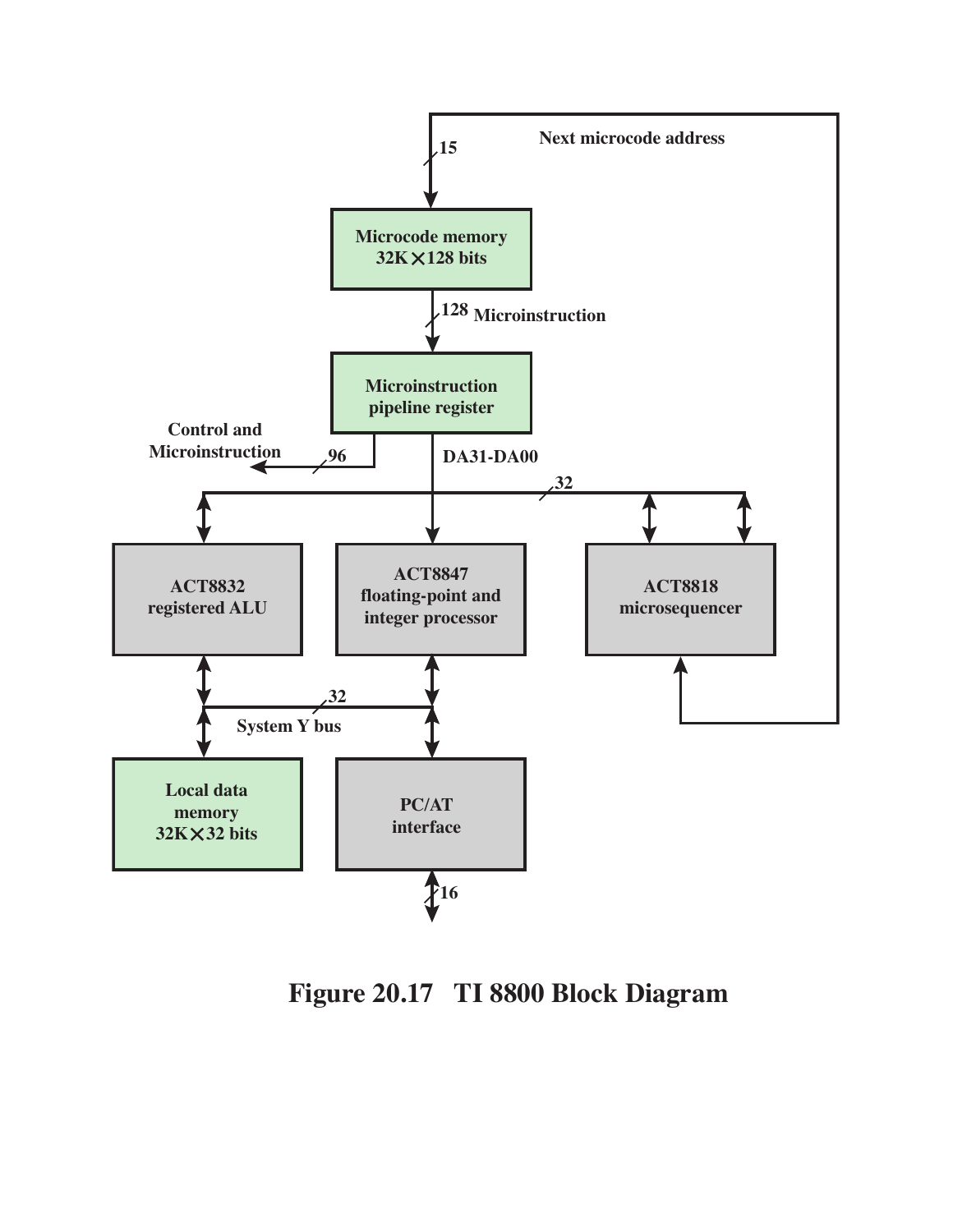| Field                   | Number         |                                                                                         |  |  |  |  |  |
|-------------------------|----------------|-----------------------------------------------------------------------------------------|--|--|--|--|--|
| Number                  | of Bits        | Description                                                                             |  |  |  |  |  |
| <b>Control of Board</b> |                |                                                                                         |  |  |  |  |  |
| 1                       | 5              | Select condition code input                                                             |  |  |  |  |  |
| $\overline{c}$          | 1              | Enable/disable external I/O request signal                                              |  |  |  |  |  |
| 3                       | $\overline{c}$ | Enable/disable local data memory read/write operations                                  |  |  |  |  |  |
| 4                       | $\mathbf{1}$   | Load status/do no load status                                                           |  |  |  |  |  |
| 5                       | $\overline{c}$ | Determine unit driving Y bus                                                            |  |  |  |  |  |
| 6                       | $\overline{2}$ | Determine unit driving DA bus                                                           |  |  |  |  |  |
|                         |                | 8847 Floating Point and Integer Processing Chip                                         |  |  |  |  |  |
| $\tau$                  | $\mathbf{1}$   | C register control: clock, do not clock                                                 |  |  |  |  |  |
| $\,$ 8 $\,$             | 1              | Select most significant or least significant bits for Y bus                             |  |  |  |  |  |
| 9                       | 1              | C register data source: ALU, multiplexer                                                |  |  |  |  |  |
| 10                      | 4              | Select IEEE or FAST mode for ALU and MUL                                                |  |  |  |  |  |
| 11                      | 8              | Select sources for data operands: RA registers, RB registers, P register, 5 register, C |  |  |  |  |  |
|                         |                | register                                                                                |  |  |  |  |  |
| 12                      | 1              | RB register control: clock, do not clock                                                |  |  |  |  |  |
| 13                      | $\mathbf{1}$   | RA register control: clock, do not clock                                                |  |  |  |  |  |
| 14                      | $\overline{c}$ | Data source confirmation                                                                |  |  |  |  |  |
| 15                      | $\overline{c}$ | Enable/disable pipeline registers                                                       |  |  |  |  |  |
| 16                      | 11             | 8847 ALU function                                                                       |  |  |  |  |  |
|                         |                | 8832 Registered ALU                                                                     |  |  |  |  |  |
| 17                      | $\overline{2}$ | Write enable/disable data output to selected register: most significant half, least     |  |  |  |  |  |
|                         |                | significant half                                                                        |  |  |  |  |  |
| 18                      | $\overline{c}$ | Select register file data source: DA bus, DB bus, ALU Y MUX output, system Y bus        |  |  |  |  |  |
| 19                      | 3              | Shift instruction modifier                                                              |  |  |  |  |  |
| 20                      | $\mathbf{1}$   | Carry in: force, do not force                                                           |  |  |  |  |  |
| 21                      | $\overline{c}$ | Set ALU configuration mode: 32, 16, or 8 bits                                           |  |  |  |  |  |
| 22                      | $\overline{c}$ | Select input to 5 multiplexer: register file, DB bus, MQ register                       |  |  |  |  |  |
| 23                      | $\mathbf{1}$   | Select input to R multiplexer: register file, DA bus                                    |  |  |  |  |  |
| 24                      | 6              | Select register in file C for write                                                     |  |  |  |  |  |
| 25                      | 6              | Select register in file B for read                                                      |  |  |  |  |  |
| 26                      | 6              | Select register in file A for write                                                     |  |  |  |  |  |
| 27                      | 8              | <b>ALU</b> function                                                                     |  |  |  |  |  |
| 8818 Microsequencer     |                |                                                                                         |  |  |  |  |  |
| 28                      | 12             | Control input signals to the 8818                                                       |  |  |  |  |  |
| <b>WCS Data Field</b>   |                |                                                                                         |  |  |  |  |  |
| 29                      | 16             | Most significant bits of writable control store data field                              |  |  |  |  |  |
| 30                      | 16             | Least significant bits of writable control store data field                             |  |  |  |  |  |

# **Table 20.7 TI 8800 Microinstruction Format**

# **Microinstruction Format**

The microinstruction format for the 8800 consists of 128 bits broken down into 30 functional fields, as indicated in Table 20.7. Each field consists of one or more bits, and the fields are grouped into five major categories: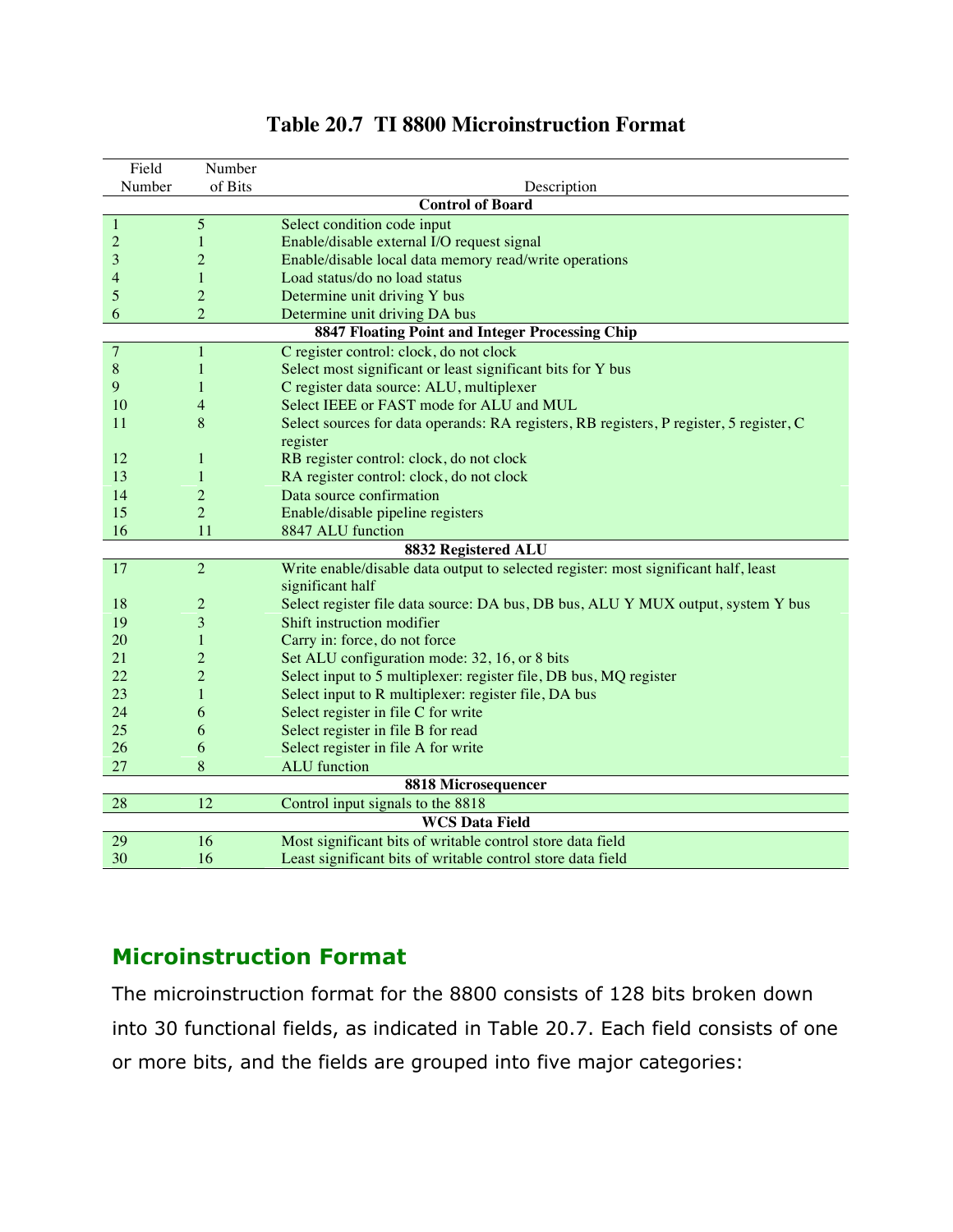- Control of board
- 8847 floating-point and integer processor chip
- 8832 registered ALU
- 8818 microsequencer
- WCS data field

As indicated in Figure 20.17, the 32 bits of the WCS data field are fed into the DA bus to be provided as data to the ALU, floating-point processor, or microsequencer. The other 96 bits (fields 1–27) of the microinstruction are control signals that are fed directly to the appropriate module. For simplicity, these other connections are not shown in Figure 20.17.

The first six fields deal with operations that pertain to the control of the board, rather than controlling an individual component. Control operations include the following:

- Selecting condition codes for sequencer control. The first bit of field 1 indicates whether the condition flag is to be set to 1 or 0, and the remaining 4 bits indicate which flag is to be set.
- Sending an I/O request to the PC/AT.
- Enabling local data memory read/write operations.
- Determining the unit driving the system Y bus. One of the four devices attached to the bus (Figure 20.17) is selected.

The last 32 bits are the data field, which contain information specific to a particular microinstruction.

The remaining fields of the microinstruction are best discussed in the context of the device that they control. In the remainder of this section, we discuss the microsequencer and the registered ALU. The floating-point unit introduces no new concepts and is skipped.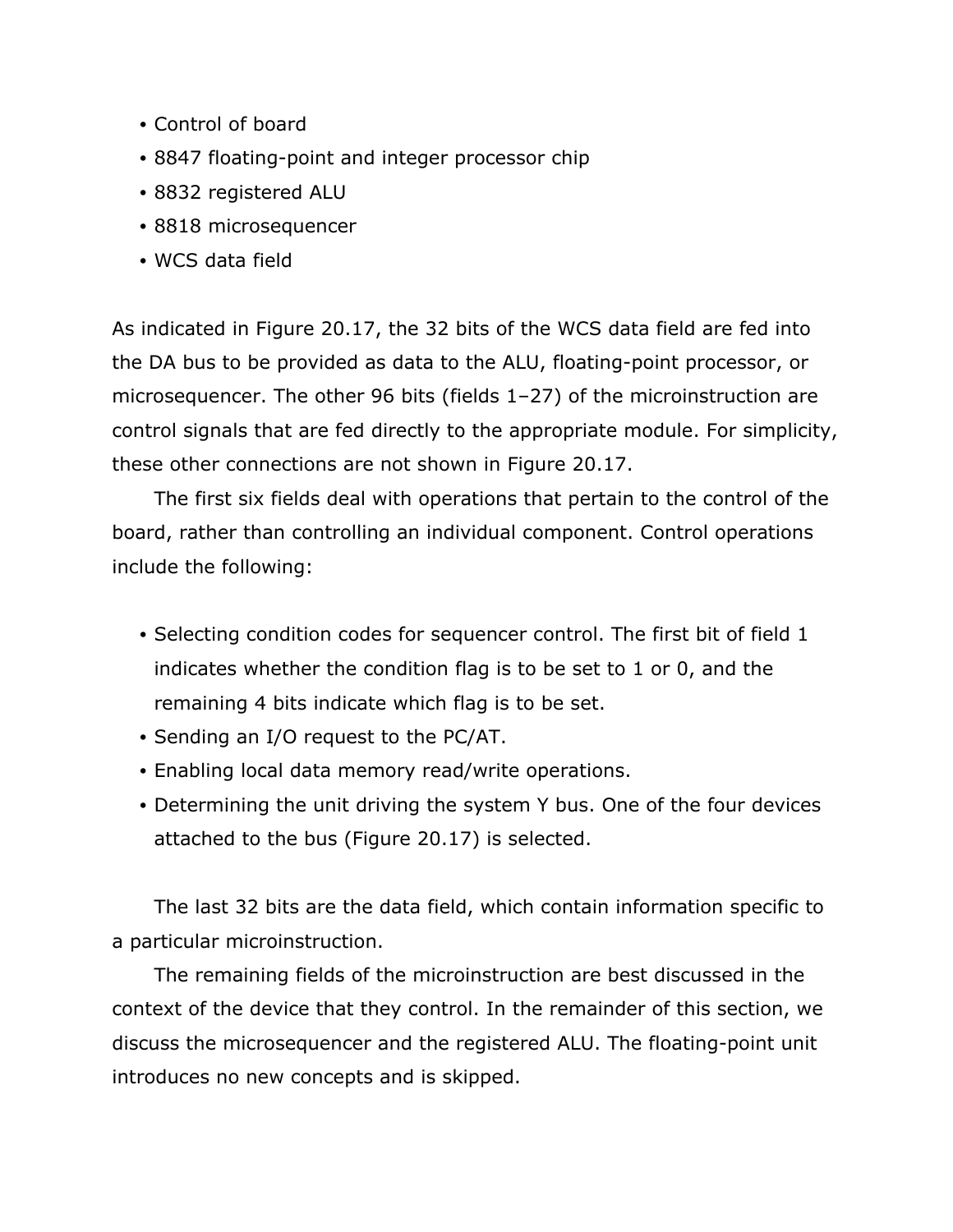# **Microsequencer**

The principal function of the 8818 microsequencer is to generate the next microinstruction address for the microprogram. This 15-bit address is provided to the microcode memory (Figure 20.17).

The next address can be selected from one of five sources:

- **1.** The microprogram counter (MPC) register, used for repeat (reuse same address) and continue (increment address by 1) instructions.
- **2.** The stack, which supports microprogram subroutine calls as well as iterative loops and returns from interrupts.
- **3.** The DRA and DRB ports, which provide two additional paths from external hardware by which microprogram addresses can be generated. These two ports are connected to the most significant and least significant 16 bits of the DA bus, respectively. This allows the microsequencer to obtain the next instruction address from the WCS data field of the current microinstruction or from a result calculated by the ALU.
- **4.** Register counters RCA and RCB, which can be used for additional address storage.
- **5.** An external input onto the bidirectional Y port to support external interrupts.

Figure 20.18 is a logical block diagram of the 8818. The device consists of the following principal functional groups:

- A 16-bit microprogram counter (MPC) consisting of a register and an incrementer
- Two register counters, RCA and RCB, for counting loops and iterations, storing branch addresses, or driving external devices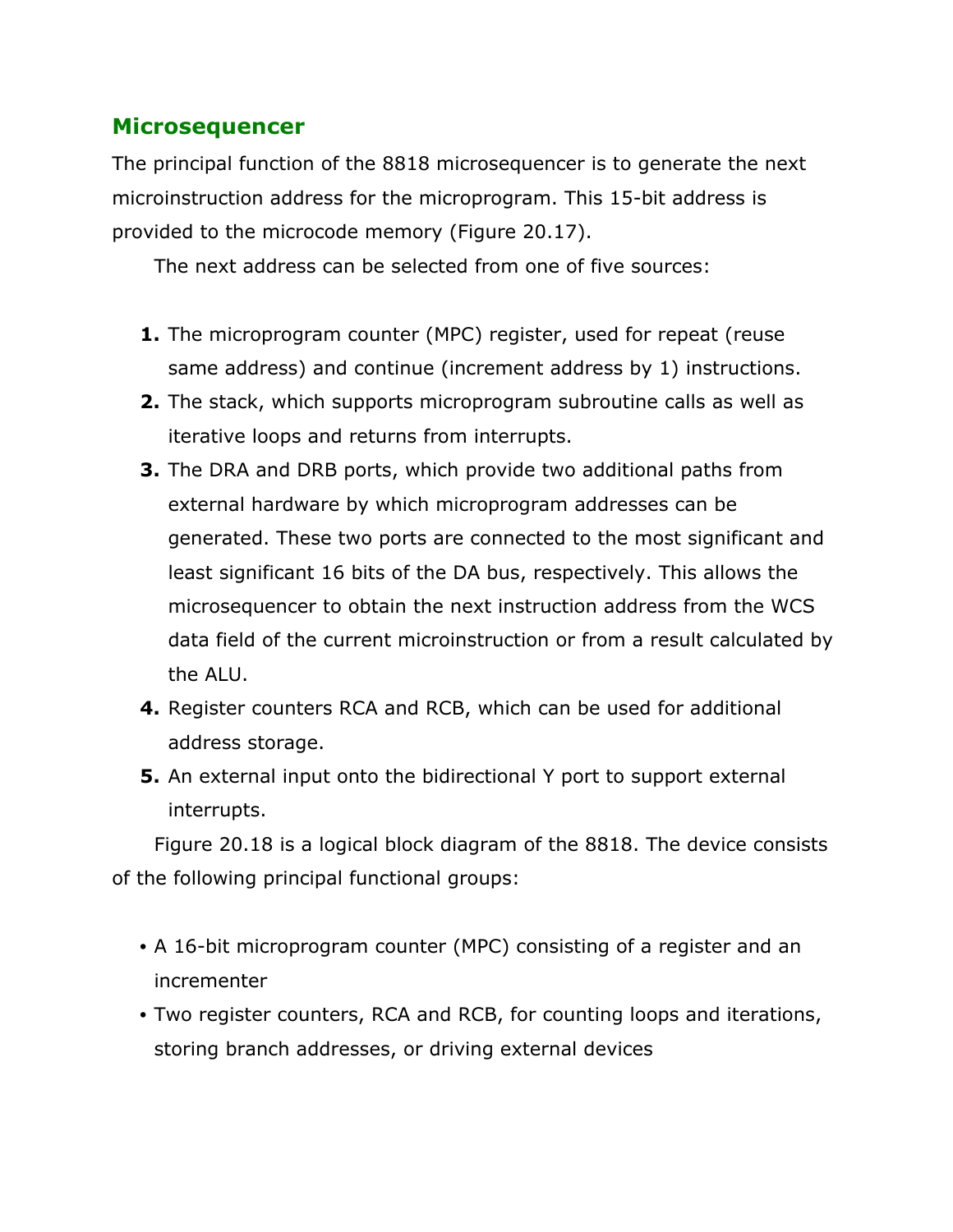

**Figure 20.18 TI 8818 Microsequencer**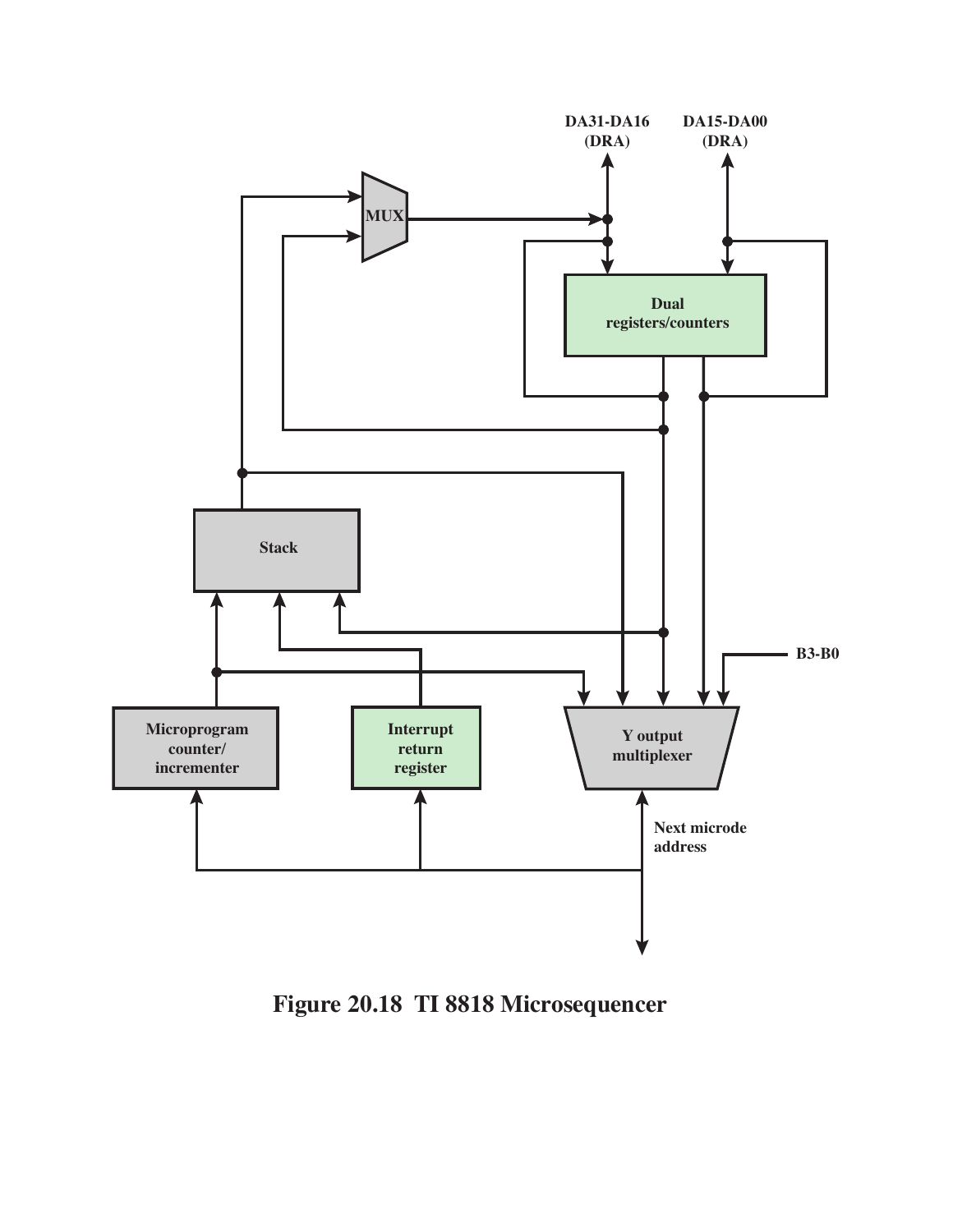- A 65-word by 16-bit stack, which allows microprogram subroutine calls and interrupts
- An interrupt return register and Y output enable for interrupt processing at the microinstruction level
- A Y output multiplexer by which the next address can be selected from MPC, RCA, RCB, external buses DRA and DRB, or the stack

#### *REGISTERS/COUNTERS*

The registers RCA and RCB may be loaded from the DA bus, either from the current microinstruction or from the output of the ALU. The values may be used as counters to control the flow of execution and may be automatically decremented when accessed. The values may also be used as microinstruction addresses to be supplied to the Y output multiplexer. Independent control of both registers during a single microinstruction cycle is supported with the exception of simultaneous decrement of both registers.

#### *STACK*

The stack allows multiple levels of nested calls or interrupts, and it can be used to support branching and looping. Keep in mind that these operations refer to the control unit, not the overall processor, and that the addresses involved are those of microinstructions in the control memory. Six stack operations are possible:

- **1.** Clear, which sets the stack pointer to zero, emptying the stack
- **2.** Pop, which decrements the stack pointer
- **3.** Push, which puts the contents of the MPC, interrupt return register, or DRA bus onto the stack and increments the stack pointer
- **4.** Read, which makes the address indicated by the read pointer available at the Y output multiplexer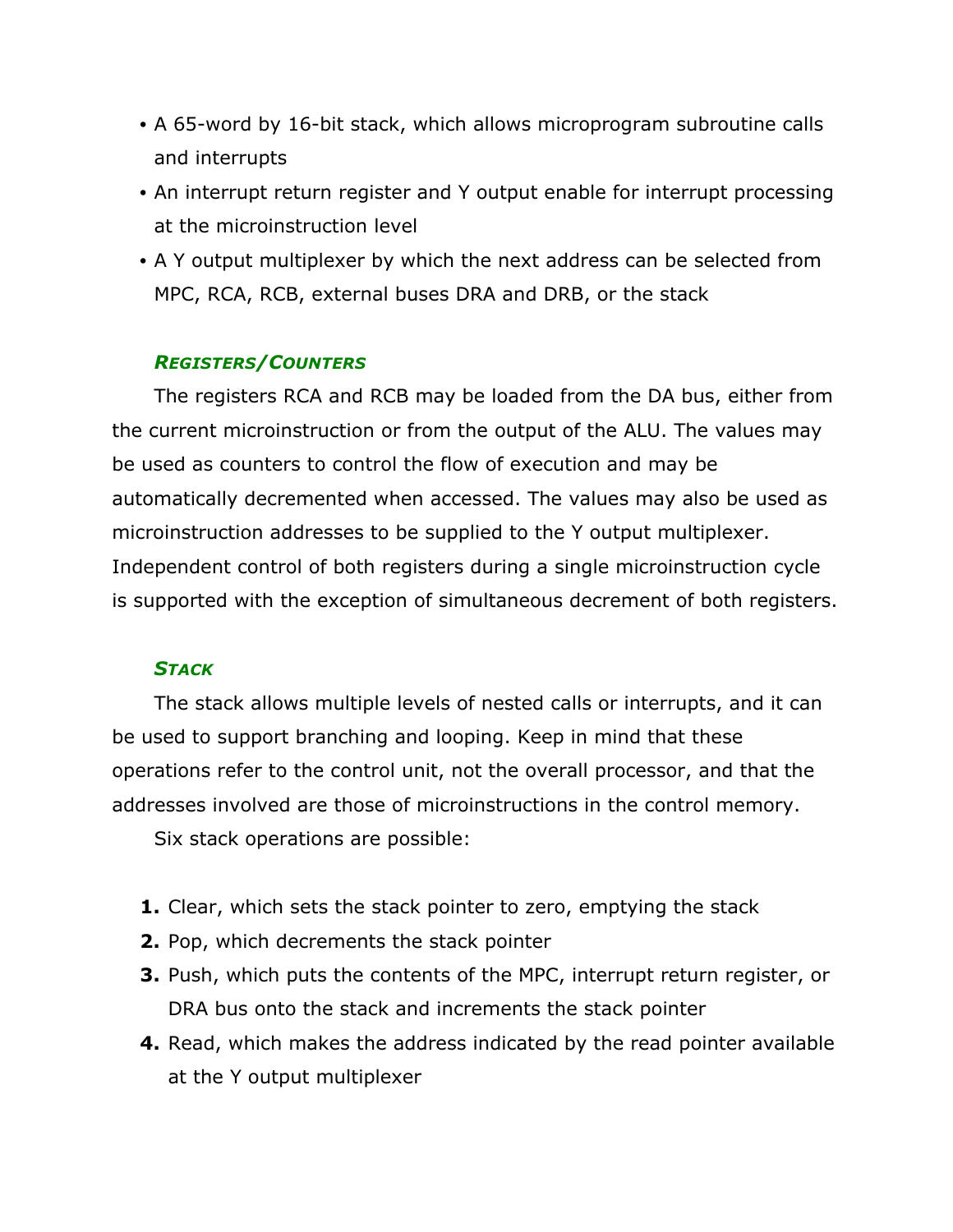- **5.** Hold, which causes the address of the stack pointer to remain unchanged
- **6.** Load stack pointer, which inputs the seven least significant bits of DRA to the stack pointer

#### *CONTROL OF MICROSEQUENCER*

The microsequencer is controlled primarily by the 12-bit field of the current microinstruction, field 28 (Table 20.7). This field consists of the following subfields:

- **OSEL (1 bit):** Output select. Determines which value will be placed on the output of the multiplexer that feeds into the DRA bus (upper-lefthand corner of Figure 20.18). The output is selected to come from either the stack or from register RCA. DRA then serves as input to either the Y output multiplexer or to register RCA.
- **SELDR (1 bit):** Select DR bus. If set to 1, this bit selects the external DA bus as input to the DRA/DRB buses. If set to 0, selects the output of the DRA multiplexer to the DRA bus (controlled by OSEL) and the contents of RCB to the DRB bus.
- **ZEROIN (1 bit):** Used to indicate a conditional branch. The behavior of the microsequencer will then depend on the condition code selected in field 1 (Table 20.7).
- **RC2–RC0 (3 bits):** Register controls. These bits determine the change in the contents of registers RCA and RCB. Each register can either remain the same, decrement, or load from the DRA/DRB buses.
- **S2–S0 (3 bits):** Stack controls. These bits determine which stack operation is to be performed.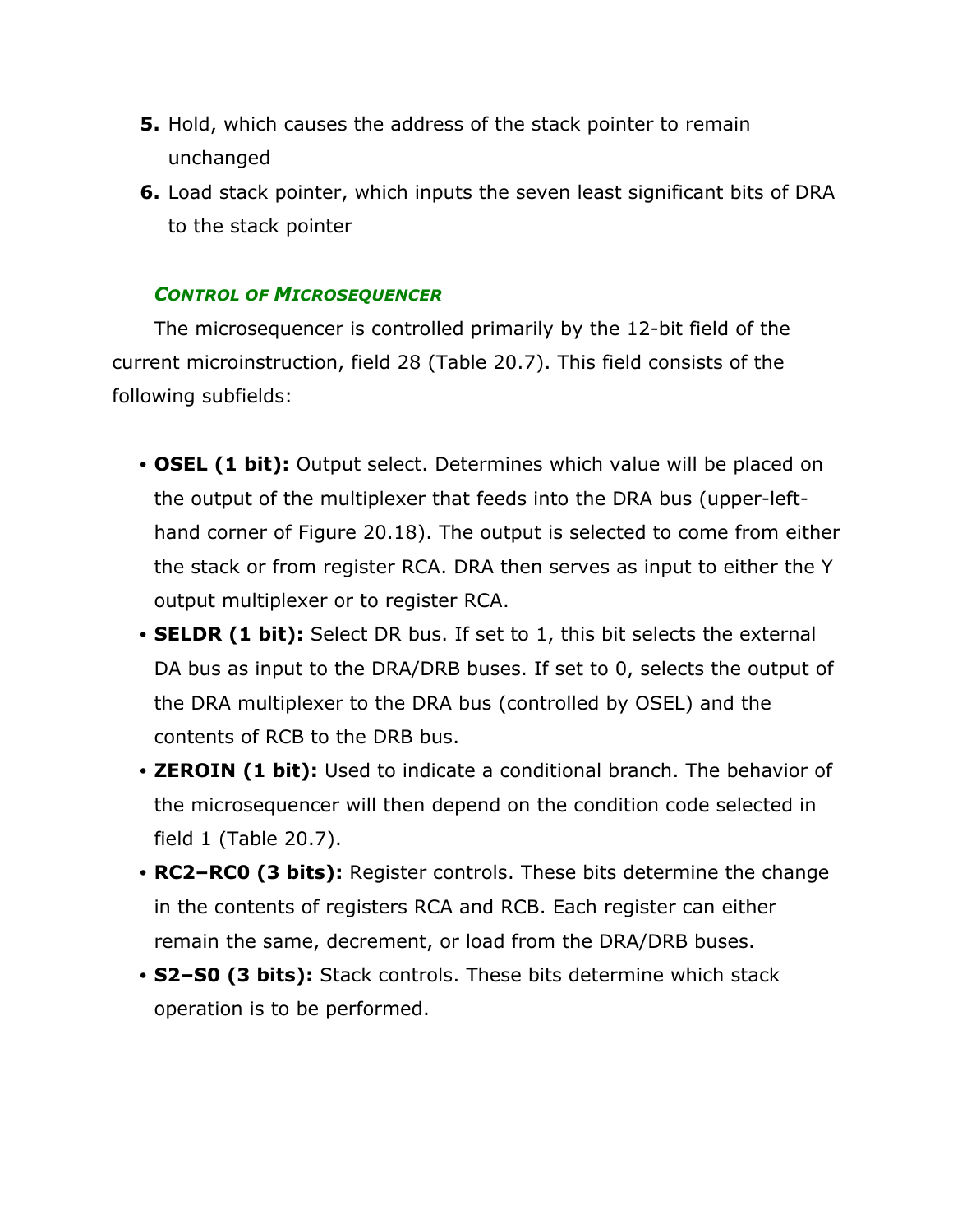| <b>Mnemonic</b> | <b>Value</b> | <b>Description</b>                             |
|-----------------|--------------|------------------------------------------------|
| <b>RST8818</b>  | 000000000110 | <b>Reset Instruction</b>                       |
| <b>BRA88181</b> | 011000111000 | <b>Branch to DRA Instruction</b>               |
| <b>BRA88180</b> | 010000111110 | <b>Branch to DRA Instruction</b>               |
| <b>INC88181</b> | 000000111110 | <b>Continue Instruction</b>                    |
| <b>INC88180</b> | 001000001000 | <b>Continue Instruction</b>                    |
| <b>CAL88181</b> | 010000110000 | Jump to Subroutine at Address Specified by DRA |
| <b>CAL88180</b> | 010000101110 | Jump to Subroutine at Address Specified by DRA |
| <b>RET8818</b>  | 000000011010 | Return from Subroutine                         |
| <b>PUSH8818</b> | 000000110111 | Push Interrupt Return Address onto Stack       |
| <b>POP8818</b>  | 100000010000 | <b>Return from Interrupt</b>                   |
| <b>LOADDRA</b>  | 000010111110 | <b>Load DRA Counter from DA Bus</b>            |
| <b>LOADDRB</b>  | 000110111110 | <b>Load DRB Counter from DA Bus</b>            |
| <b>LOADDRAB</b> | 000110111100 | <b>Load DRA/DRB</b>                            |
| <b>DECRDRA</b>  | 010001111100 | Decrement DRA Counter and Branch If Not Zero   |
| <b>DECRDRB</b>  | 010101111100 | Decrement DRB Counter and Branch If Not Zero   |

**Table 20.8 TI 8818 Microsequencer Microinstruction Bits (Field 28)**

• **MUX2–MUX0:** Output controls. These bits, together with the condition code if used, control the Y output multiplexer and therefore the next microinstruction address. The multiplexer can select its output from the stack, DRA, DRB, or MPC.

These bits can be set individually by the programmer. However, this is typically not done. Rather, the programmer uses mnemonics that equate to the bit patterns that would normally be required. Table 20.8 lists the 15 mnemonics for field 28. A microcode assembler converts these into the appropriate bit patterns.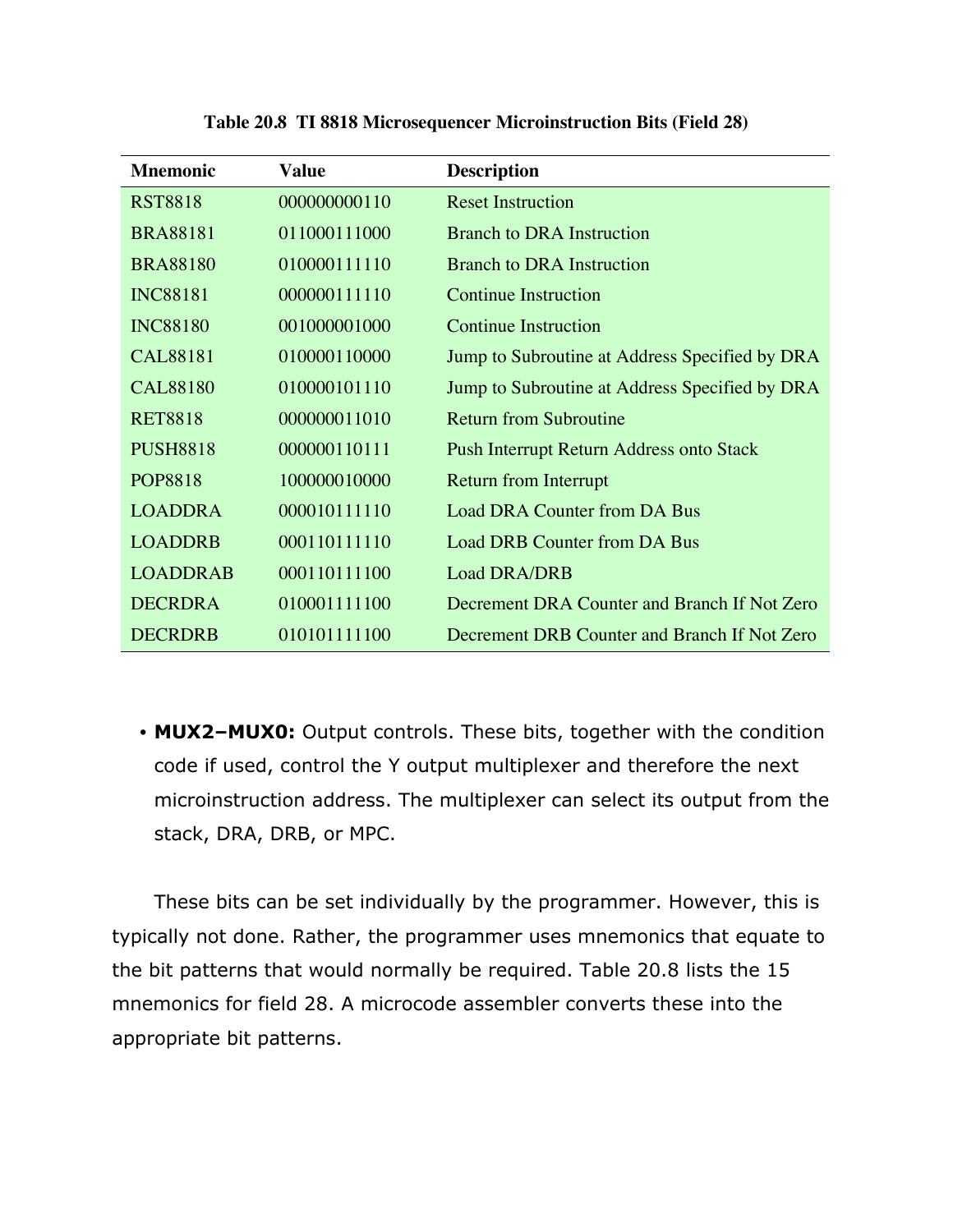As an example, the instruction INC88181 is used to cause the next microinstruction in sequence to be selected, if the currently selected condition code is 1. From Table 20.8, we have

#### INC88181 = 000000111110

which decodes directly into

- **OSEL = 0:** Selects RCA as output from DRA output MUX; in this case the selection is irrelevant.
- **SELDR = 0:** As defined previously; again, this is irrelevant for this instruction.
- **ZEROIN = 0:** Combined with the value for MUX, indicates no branch should be taken.
- **R = 000:** Retain current value of RA and RC.
- **S = 111:** Retain current state of stack.
- **MUX = 110:** Choose MPC when condition code = 1, DRA when condition  $code = 0$ .

#### **Registered ALU**

The 8832 is a 32-bit ALU with 64 registers that can be configured to operate as four 8-bit ALUs, two 16-bit ALUs, or a single 32-bit ALU.

The 8832 is controlled by the 39 bits that make up fields 17 through 27 of the microinstruction (Table 20.7); these are supplied to the ALU as control signals. In addition, as indicated in Figure 20.17, the 8832 has external connections to the 32-bit DA bus and the 32-bit system Y bus. Inputs from the DA can be provided simultaneously as input data to the 64-word register file and to the ALU logic module. Input from the system Y bus is provided to the ALU logic module. Results of the ALU and shift operations are output to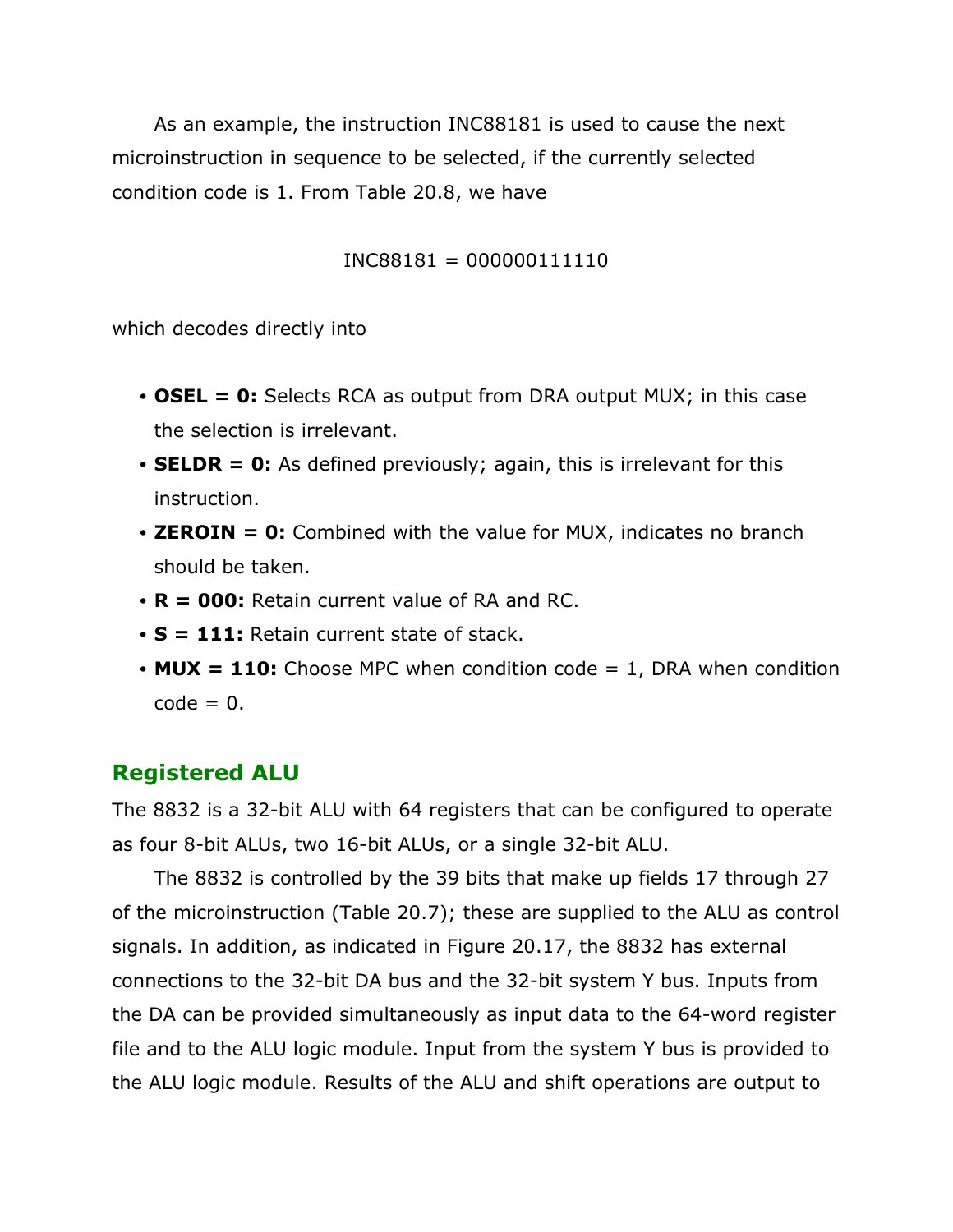the DA bus or the system Y bus. Results can also be fed back to the internal register file.

Three 6-bit address ports allow a two-operand fetch and an operand write to be performed within the register file simultaneously. An MQ shifter and MQ register can also be configured to function independently to implement double-precision 8-bit, 16-bit, and 32-bit shift operations.

Fields 17 through 26 of each microinstruction control the way in which data flows within the 8832 and between the 8832 and the external environment. The fields are as follows:

- **17.Write Enable.** These two bits specify write 32 bits, or 16 most significant bits, or 16 least significant bits, or do not write into register file. The destination register is defined by field 24.
- **18.Select Register File Data Source.** If a write is to occur to the register file, these two bits specify the source: DA bus, DB bus, ALU output, or system Y bus.
- **19.Shift Instruction Modifier.** Specifies options concerning supplying end fill bits and reading bits that are shifted during shift instructions.
- **20.Carry In.** This bit indicates whether a bit is carried into the ALU for this operation.
- **21.ALU Configuration Mode.** The 8832 can be configured to operate as a single 32-bit ALU, two 16-bit ALUs, or four 8-bit ALUs.
- **22.S Input.** The ALU logic module inputs are provided by two internal multiplexers referred to as the S and R multiplexers. This field selects the input to be provided by the S multiplexer: register file, DB bus, or MQ register. The source register is defined by field 25.
- **23.R Input.** Selects input to be provided by the R multiplexer: register file or DA bus.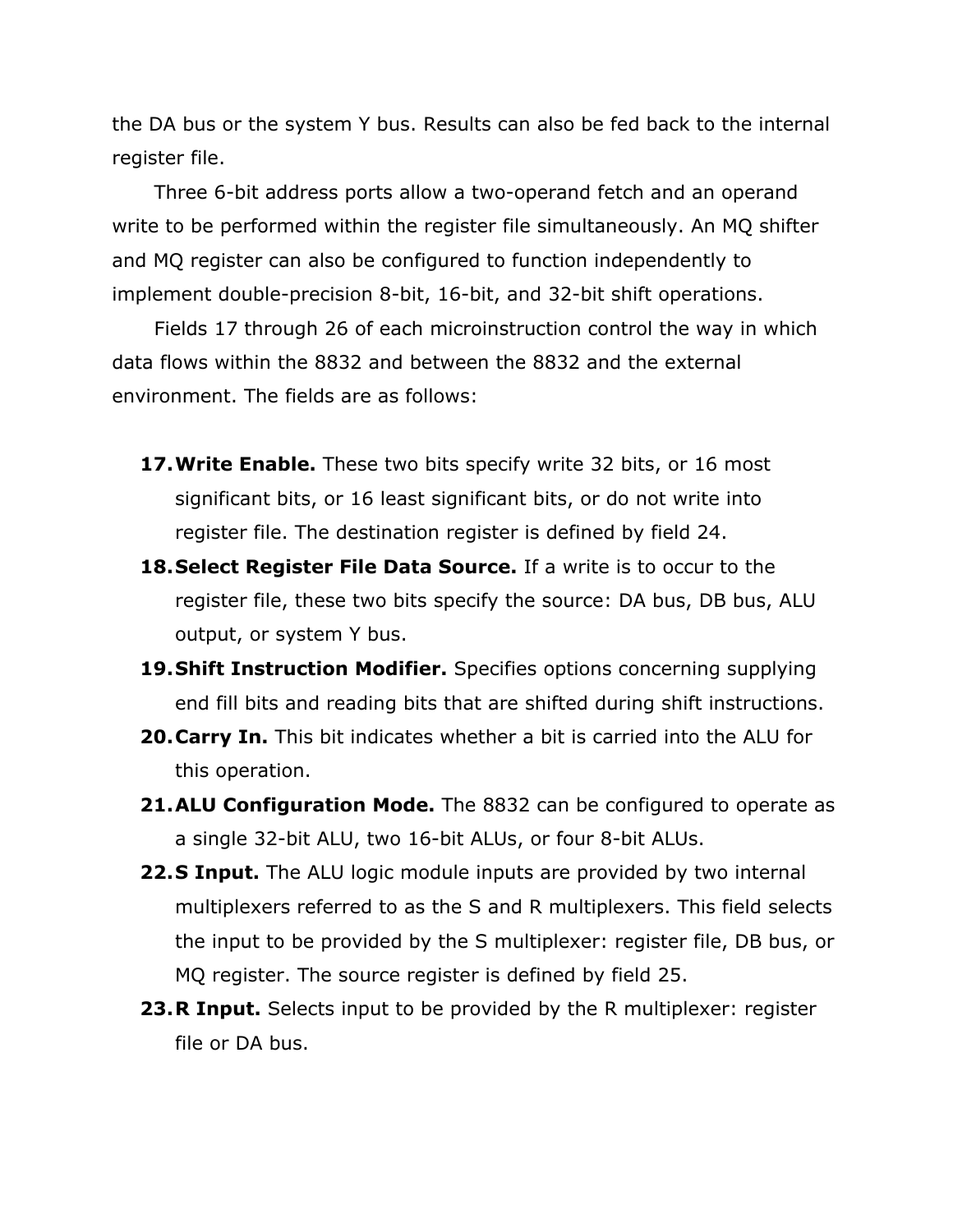- **24.Destination Register.** Address of register in register file to be used for the destination operand.
- **25.Source Register.** Address of register in register file to be used for the source operand, provided by the S multiplexer.
- **26.Source Register.** Address of register in register file to be used for the source operand, provided by the R multiplexer.

Finally, field 27 is an 8-bit opcode that specifies the arithmetic or logical function to be performed by the ALU. Table 20.9 lists the different operations that can be performed.

As an example of the coding used to specify fields 17 through 27, consider the instruction to add the contents of register 1 to register 2 and place the result in register 3. The symbolic instruction is

CONT11 [17], WELH, SELRYFYMX, [24], R3, R2, R1, PASS+ADD

The assembler will translate this into the appropriate bit pattern. The individual components of the instruction can be described as follows:

- CONT11 is the basic NOP instruction.
- Field [17] is changed to WELH (write enable, low and high), so that a 32-bit register is written into
- Field [18] is changed to SELRFYMX to select the feedback from the ALU Y MUX output.
- Field [24] is changed to designate register R3 for the destination register.
- Field [25] is changed to designate register R2 for one of the source registers.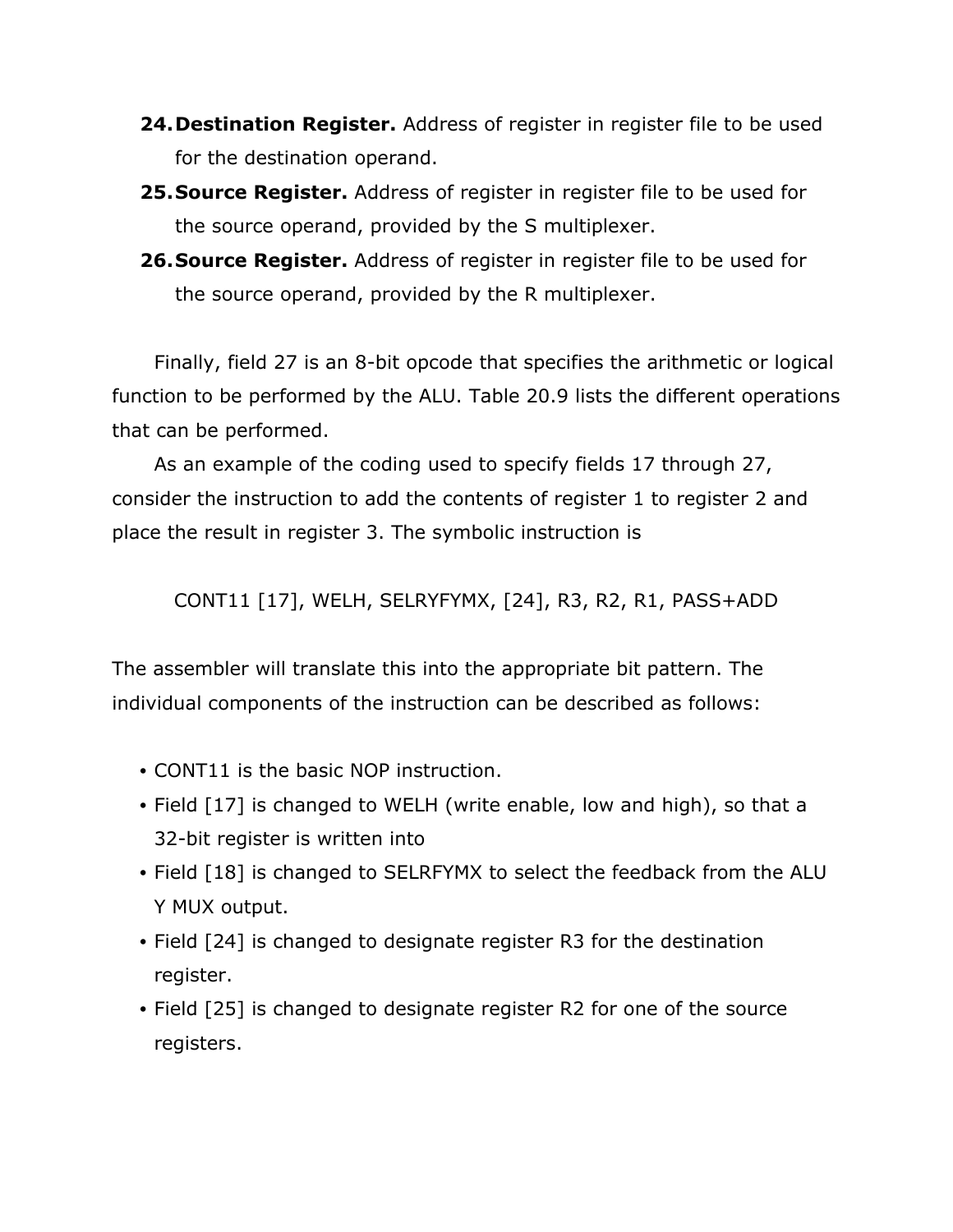| Group 1          |             | <b>Function</b>                         |  |
|------------------|-------------|-----------------------------------------|--|
| <b>ADD</b>       | H#01        | $R + S + Cn$                            |  |
| <b>SUBR</b>      | H#02        | $(NOT R) + S + Cn$                      |  |
| <b>SUBS</b>      | H#03        | $R = (NOT S) + Cn$                      |  |
| <b>INSC</b>      | H#04        | $S + Cn$                                |  |
| <b>INCNS</b>     | H#05        | $(NOT S) + Cn$                          |  |
| <b>INCR</b>      | H#06        | $R + Cn$                                |  |
| <b>INCNR</b>     | H#07        | $(NOT R) + Cn$                          |  |
| <b>XOR</b>       | H#09        | <b>R XOR S</b>                          |  |
| <b>AND</b>       | H#0A        | <b>RANDS</b>                            |  |
| <b>OR</b>        | H#OB        | <b>RORS</b>                             |  |
| <b>NAND</b>      | H#0C        | <b>R NAND S</b>                         |  |
| <b>NOR</b>       | H#0D        | <b>R NOR S</b>                          |  |
| <b>ANDNR</b>     | H#0E        | (NOT R) AND S                           |  |
| Group 2          |             | <b>Function</b>                         |  |
| <b>SRA</b>       | H#00        | Arithmetic right single precision shift |  |
| <b>SRAD</b>      | H#10        | Arithmetic right double precision shift |  |
| <b>SRL</b>       | H#20        | Logical right single precision shift    |  |
| <b>SRLD</b>      | H#30        | Logical right double precision shift    |  |
| <b>SLA</b>       | H#40        | Arithmetic left single precision shift  |  |
| <b>SLAD</b>      | H#50        | Arithmetic left double precision shift  |  |
| SLC              | H#60        | Circular left single precision shift    |  |
| <b>SLCD</b>      | H#70        | Circular left double precision shift    |  |
| <b>SRC</b>       | H#80        | Circular right single precision shift   |  |
| <b>SRCD</b>      | H#90        | Circular right double precision shift   |  |
| <b>MQSRA</b>     | H#A0        | Arithmetic right shift MQ register      |  |
| <b>MQSRL</b>     | H#B0        | Logical right shift MQ register         |  |
| <b>MQSLL</b>     | H#C0        | Logical left shift MQ register          |  |
| <b>MQSLC</b>     | H#D0        | Circular left shift MQ register         |  |
| <b>LOADMQ</b>    | H#E0        | Load MQ register                        |  |
| <b>PASS</b>      | H#F0        | Pass ALU to Y (no shift operation)      |  |
| Group 3          |             | <b>Function</b>                         |  |
| SET1             | H#08        | Set bit 1                               |  |
| Set <sub>0</sub> | H#18        | Set bit 0                               |  |
| TB1              | H#28        | Test bit 1                              |  |
| TB <sub>0</sub>  | H#38        | Test bit 0                              |  |
| <b>ABS</b>       | H#48        | Absolute value                          |  |
| <b>SMTC</b>      | H#58        | Sign magnitude/twos-complement          |  |
| <b>ADDI</b>      | H#68        | Add immediate                           |  |
| <b>SUBI</b>      | H#78        | Subtract immediate                      |  |
| <b>BADD</b>      | H#88        | Byte add R to S                         |  |
| <b>BSUBS</b>     | H#98        | Byte subtract S from R                  |  |
| <b>BSUBR</b>     | H#A8        | Byte subtract R from S                  |  |
| <b>BINCS</b>     | <b>H#B8</b> | Byte increment S                        |  |
| <b>BINCNS</b>    | H#C8        | Byte increment negative S               |  |
| <b>BXOR</b>      | H#D8        | Byte XOR R and S                        |  |
| <b>BAND</b>      | <b>H#E8</b> | Byte AND R and S                        |  |
| <b>BOR</b>       | H#F8        | Byte OR R and S                         |  |
| Group 4          |             | <b>Function</b>                         |  |
| <b>CRC</b>       | H#00        | Cyclic redundancy character accum.      |  |
| <b>SEL</b>       | H#10        | Select S or R                           |  |

**Table 20.9 TI 8832 Registered ALU Instruction Field (Field 27)**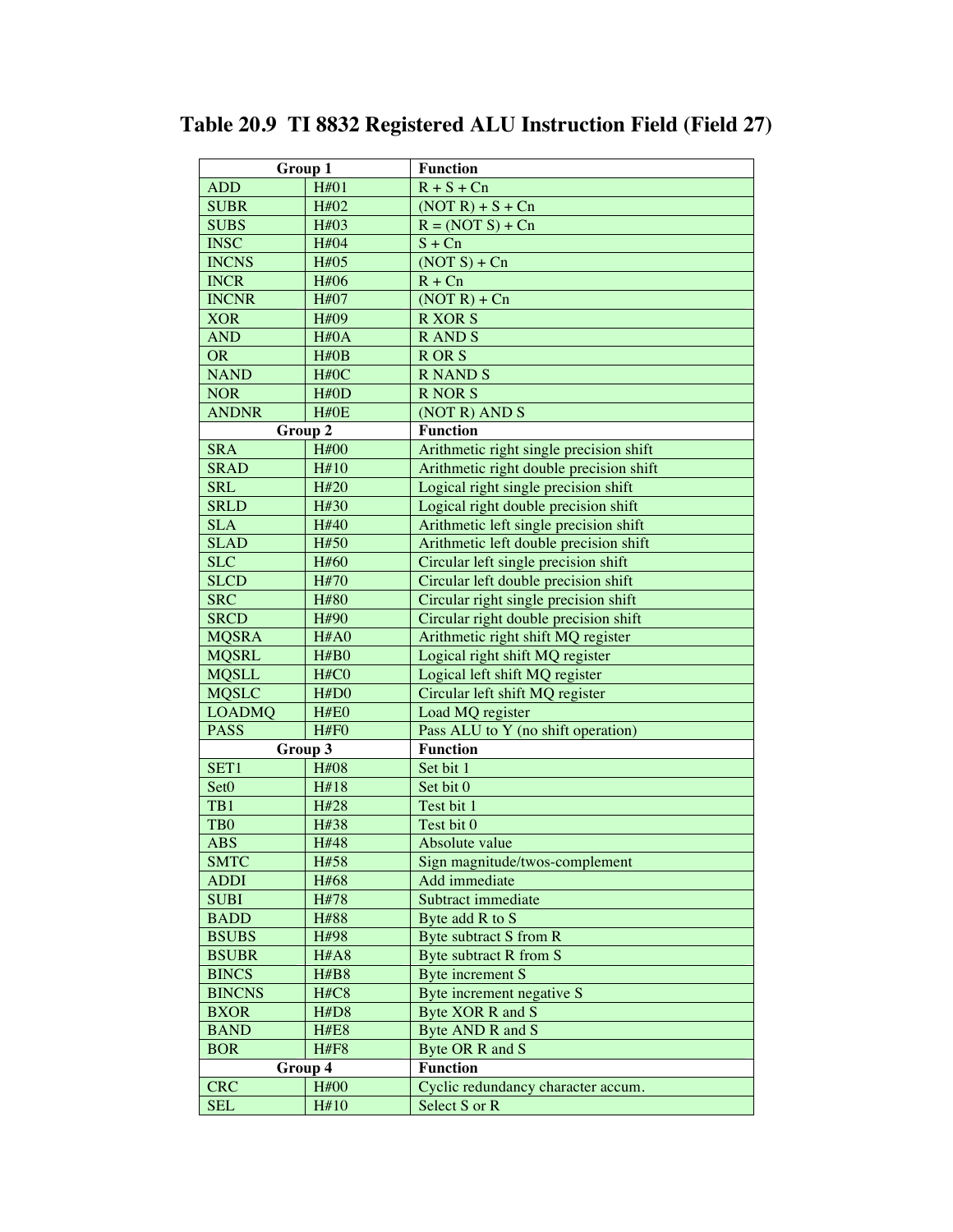| <b>SNORM</b>          | H#20        | Single length normalize      |  |
|-----------------------|-------------|------------------------------|--|
| <b>DNORM</b>          | H#30        | Double length normalize      |  |
| <b>DIVRF</b>          | H#40        | Divide remainder fix         |  |
| <b>SDIVQF</b><br>H#50 |             | Signed divide quotient fix   |  |
| <b>SMULI</b>          | H#60        | Signed multiply iterate      |  |
| <b>SMULT</b>          | H#70        | Signed multiply terminate    |  |
| <b>SDIVIN</b>         | H#80        | Signed divide initialize     |  |
| <b>SDIVIS</b><br>H#90 |             | Signed divide start          |  |
| <b>SDIVI</b>          | H#A0        | Signed divide iterate        |  |
| <b>UDIVIS</b>         | H#B0        | Unsigned divide start        |  |
| <b>UDIVI</b>          | H#CO        | Unsigned divide iterate      |  |
| <b>UMULI</b>          | H#D0        | Unsigned multiply iterate    |  |
| <b>SDIVIT</b>         | H#E0        | Signed divide terminate      |  |
| <b>UDIVIT</b>         | H#F0        | Unsigned divide terminate    |  |
| Group 5               |             | <b>Function</b>              |  |
| <b>LOADFF</b>         | H#0F        | Load divide/BCD flip-flops   |  |
| <b>CLR</b>            | H#1F        | Clear                        |  |
| <b>DUMPFF</b>         | H#5F        | Output divide/BCD flip-flops |  |
| <b>BCDBIN</b>         | H#7F        | <b>BCD</b> to binary         |  |
| EX3BC                 | H#8F        | Excess -3 byte correction    |  |
| EX3C                  | <b>H#9F</b> | Excess -3 word correction    |  |
|                       |             |                              |  |
| <b>SDIVO</b>          | H#AF        | Signed divide overflow test  |  |
| <b>BINEX3</b>         | H#DF        | Binary to excess $-3$        |  |

- Field [26] is changed to designate register R1 for one of the source registers.
- Field [27] is changed to specify an ALU operation of ADD. The ALU shifter instruction is PASS; therefore, the ALU output is not shifted by the shifter.

Several points can be made about the symbolic notation. It is not necessary to specify the field number for consecutive fields. That is,

CONT11 [17], WELH, [18], SELRFYMX

can be written as

CONT11 [17], WELH, SELRFYMX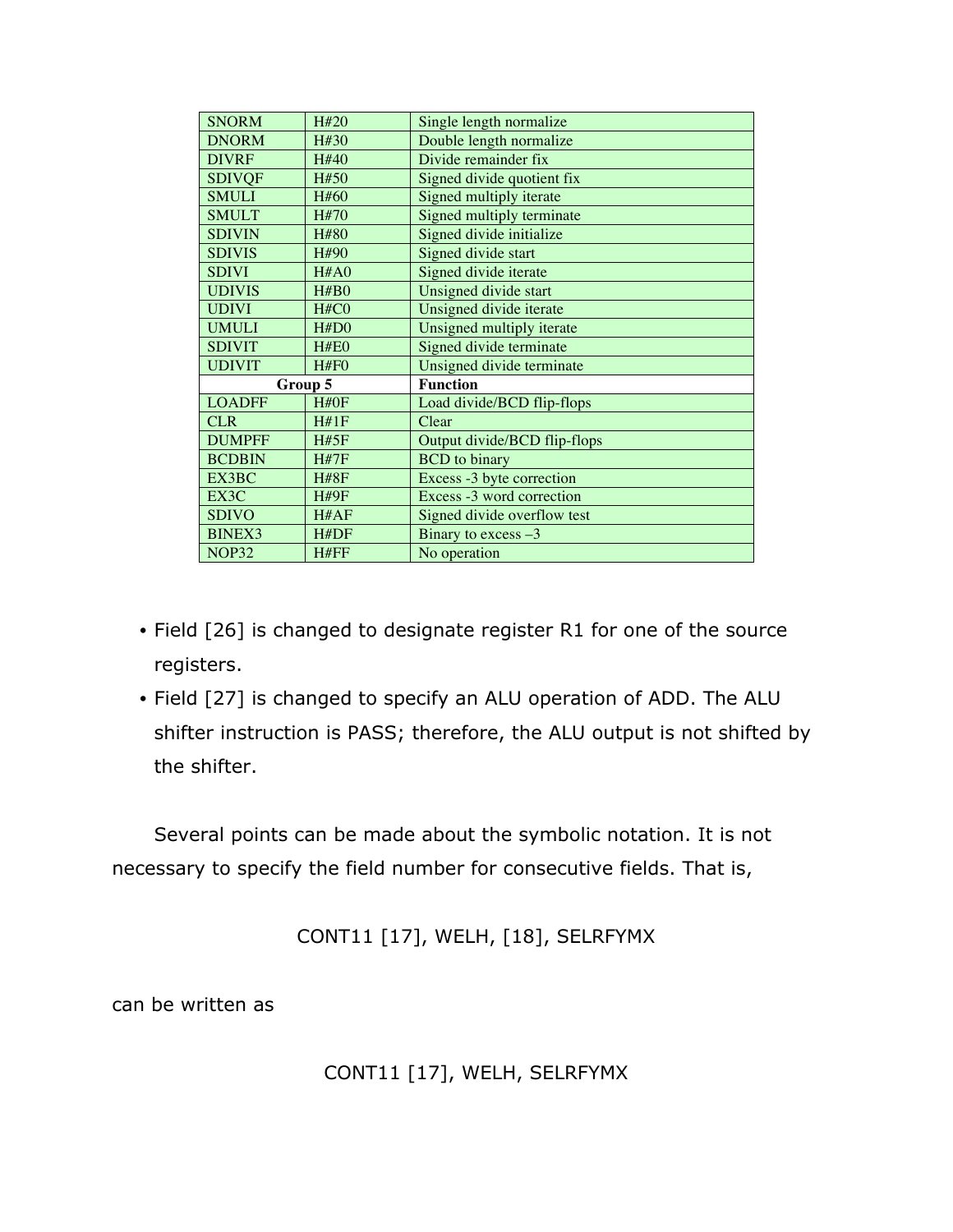because SELRFYMX is in field 18.

ALU instructions from Group 1 of Table 20.9 must always be used in conjunction with Group 2. ALU instructions from Groups 3–5 must not be used with Group 2.

# **20.6 RECOMMENDED READING**

There are a number of books devoted to microprogramming. Perhaps the most comprehensive is [LYNC93]. [SEGE91] presents the fundamentals of microcoding and the design of microcoded systems by means of a step-bystep design of a simple 16-bit processor. [CART96] also presents the basic concepts using a sample machine. [PARK89] and [TI90] provide a detailed description of the TI 8800 Software Development Board.

[VASS03] discuss the evolution of microcode use in computer design and its current status.

- **CART96** Carter, J. *Microprocesser Architecture and Microprogramming.* Upper Saddle River, NJ: Prentice Hall, 1996.
- **LYNC93** Lynch, M. *Microprogrammed State Machine Design.* Boca Raton, FL: CRC Press, 1993.
- **PARK89** Parker, A., and Hamblen, J. *An Introduction to Microprogramming with Exercises Designed for the Texas Instruments SN74ACT8800 Software Development Board.* Dallas, TX: Texas Instruments, 1989.
- **SEGE91** Segee, B., and Field, J. *Microprogramming and Computer Architecture.* New York: Wiley, 1991.
- **TI90** Texas Instruments Inc. *SN74ACT880 Family Data Manual.* SCSS006C, 1990.
- **VASS03** Vassiliadis, S.; Wong, S.; and Cotofana, S. "Microcode Processing: Positioning and Directions." *IEEE Micro*, July-August 2003.

# **Additional References**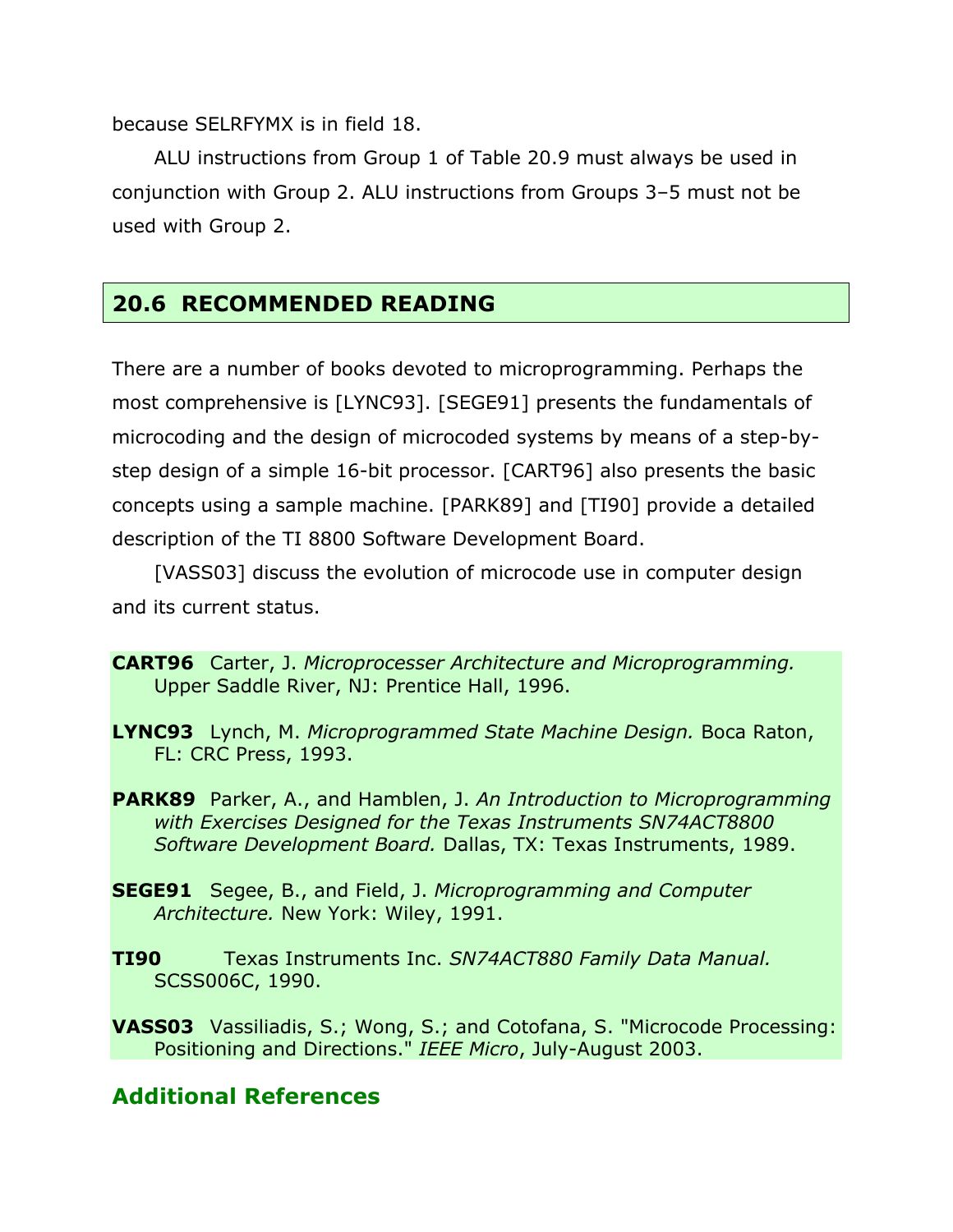- **HILL64** Hill, R. "Stored Logic Programming and Applications." *Datamation,* February 1964.
- **SEBE76** Sebern, M. "A Minicomputer-compatible Microcomputer System: The DEC LSI-11." *Proceedings of the IEEE,* June 1976.
- **SIEW82** Siewiorek, D.; Bell, C.; and Newell, A. *Computer Structures: Principles and Examples.* New York: McGraw-Hill, 1982.
- **TUCK67** Tucker, S. "Microprogram Control for System/360." *IBM Systems Journal,* No. 4, 1967.
- **WILK51** Wilkes, M. "The Best Way to Design an Automatic Calculating Machine." *Proceedings, Manchester University Computer Inaugural Conference,* July 1951.
- **WILK53** Wilkes, M., and Stringer, J. "Microprogramming and the Design of the Control Circuits in an Electronic Digital Computer." *Proceedings of the Cambridge Philosophical Society,* April 1953. Reprinted in [SIEW82].

# **20.7 KEY TERMS, REVIEW QUESTIONS, AND PROBLEMS**

#### **Key Terms**

| control memory        | microinstruction  | microprogrammed           |
|-----------------------|-------------------|---------------------------|
| control word          | encoding          | control unit              |
| firmware              | microinstruction  | microprogramming          |
| hard microprogramming | execution         | language                  |
| horizontal            | microinstruction  | soft microprogramming     |
| microinstruction      | sequencing        | unpacked                  |
|                       | microinstructions | microinstruction          |
|                       | microprogram      | vertical microinstruction |

## **Review Questions**

- **20.1**What is the difference between a hardwired implementation and a microprogrammed implementation of a control unit?
- **20.2**How is a horizontal microinstruction interpreted?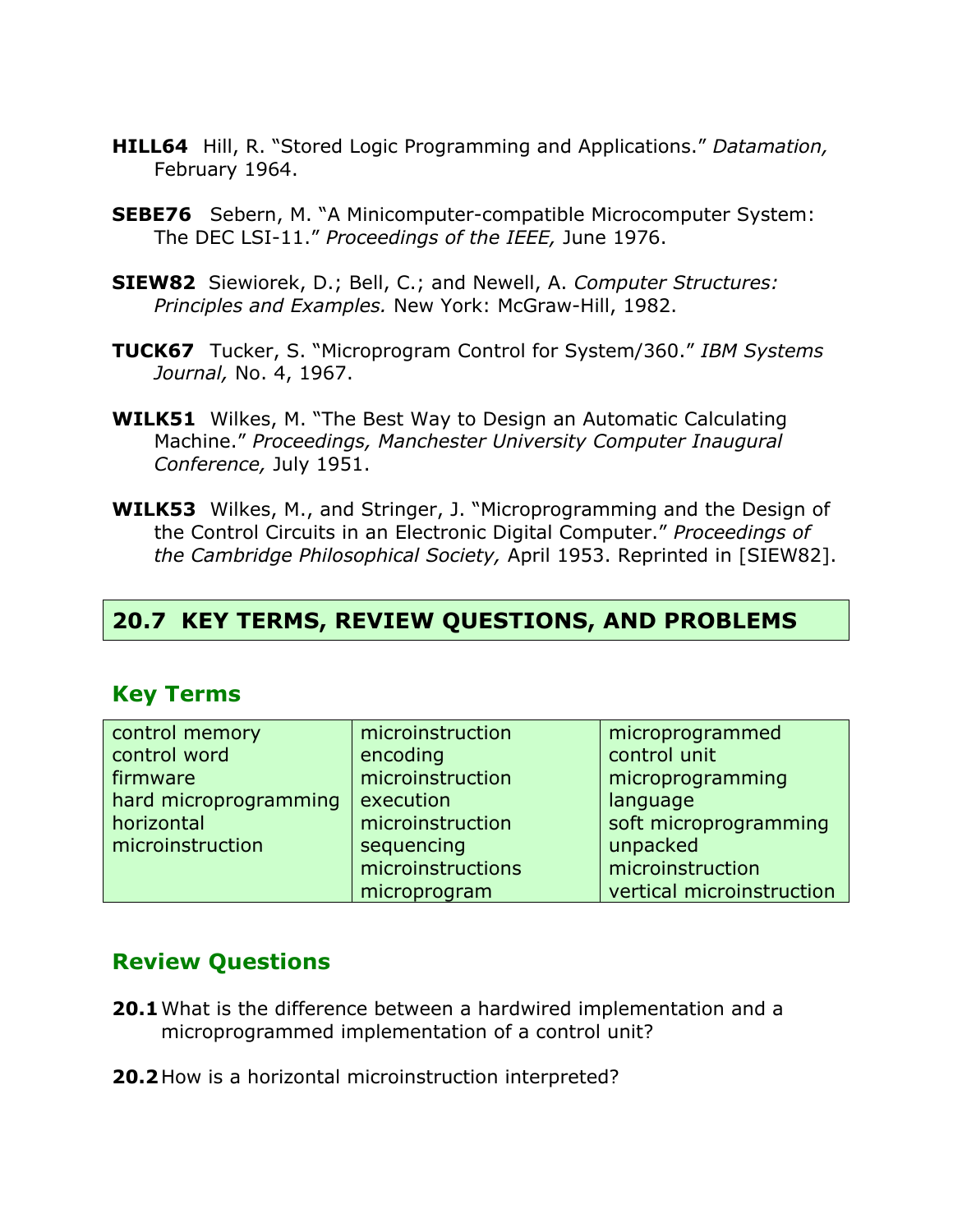- **20.3**What is the purpose of a control memory?
- **20.4**What is a typical sequence in the execution of a horizontal microinstruction?
- **20.5**What is the difference between horizontal and vertical microinstructions?
- **20.6**What are the basic tasks performed by a microprogrammed control unit?
- **20.7**What is the difference between packed and unpacked microinstructions?
- **20.8**What is the difference between hard and soft microprogramming?
- **20.9**What is the difference between functional and resource encoding?
- **20.10** List some common applications of microprogramming.

# **Problems**

- **20.1**Describe the implementation of the multiply instruction in the hypothetical machine designed by Wilkes. Use narrative and a flowchart.
- **20.2**Assume a microinstruction set that includes a microinstruction with the following symbolic form:

IF (AC<sub>0</sub> = 1) THEN CAR  $\leftarrow$  (C<sub>0-6</sub>) ELSE CAR  $\leftarrow$  (CAR) + 1

where  $AC_0$  is the sign bit of the accumulator and  $C_{0-6}$  are the first seven bits of the microinstruction. Using this microinstruction, write a microprogram that implements a Branch Register Minus (BRM) machine instruction, which branches if the AC is negative. Assume that bits  $C_1$ through C*n* of the microinstruction specify a parallel set of microoperations. Express the program symbolically.

- **20.3**A simple processor has four major phases to its instruction cycle: fetch, indirect, execute, and interrupt. Two 1-bit flags designate the current phase in a hardwired implementation.
	- **a.** Why are these flags needed?
	- **b.** Why are they not needed in a microprogrammed control unit?